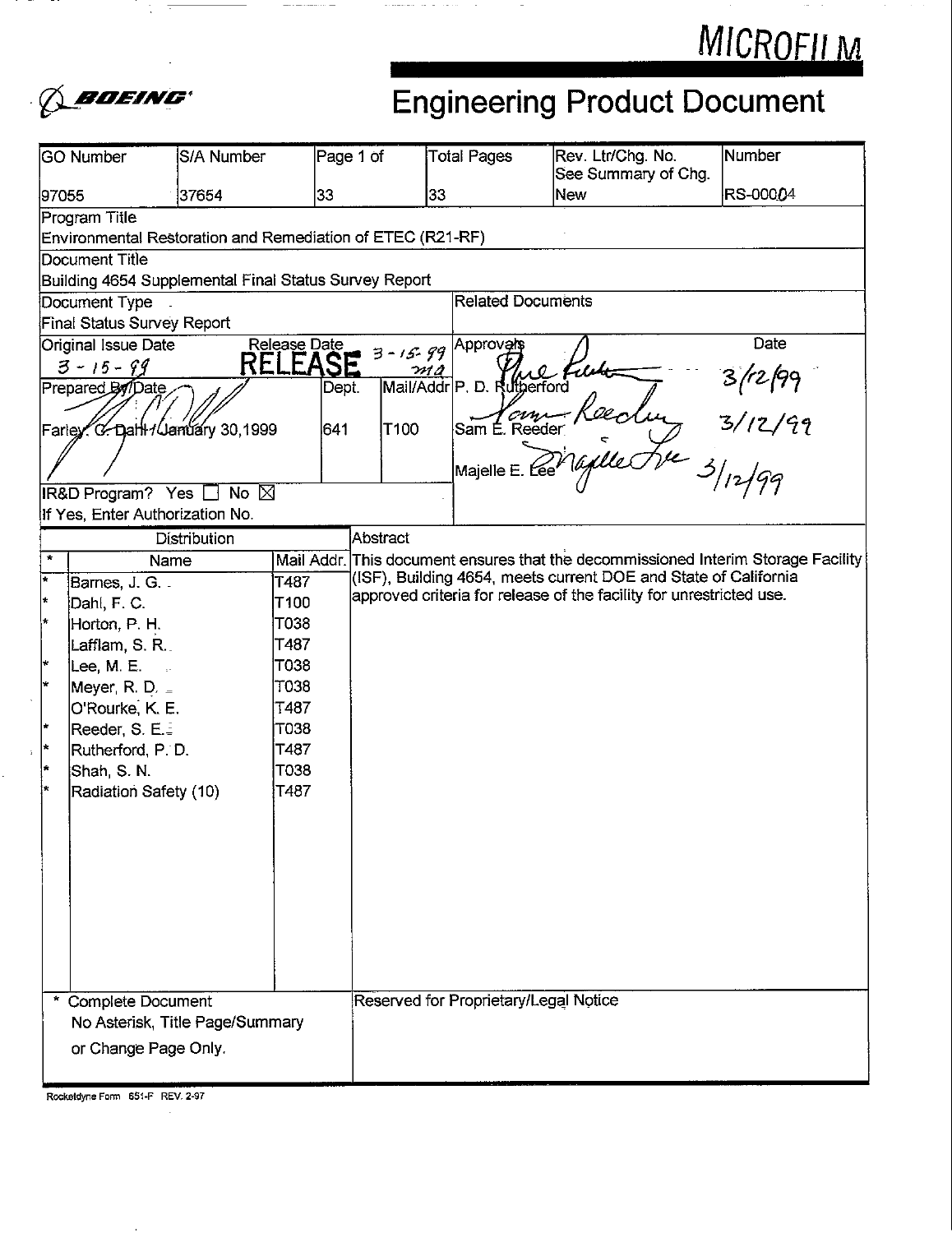(R21-RF) RS-00004<br>Page 2 of 33

### **CONTENTS**

 $\sim$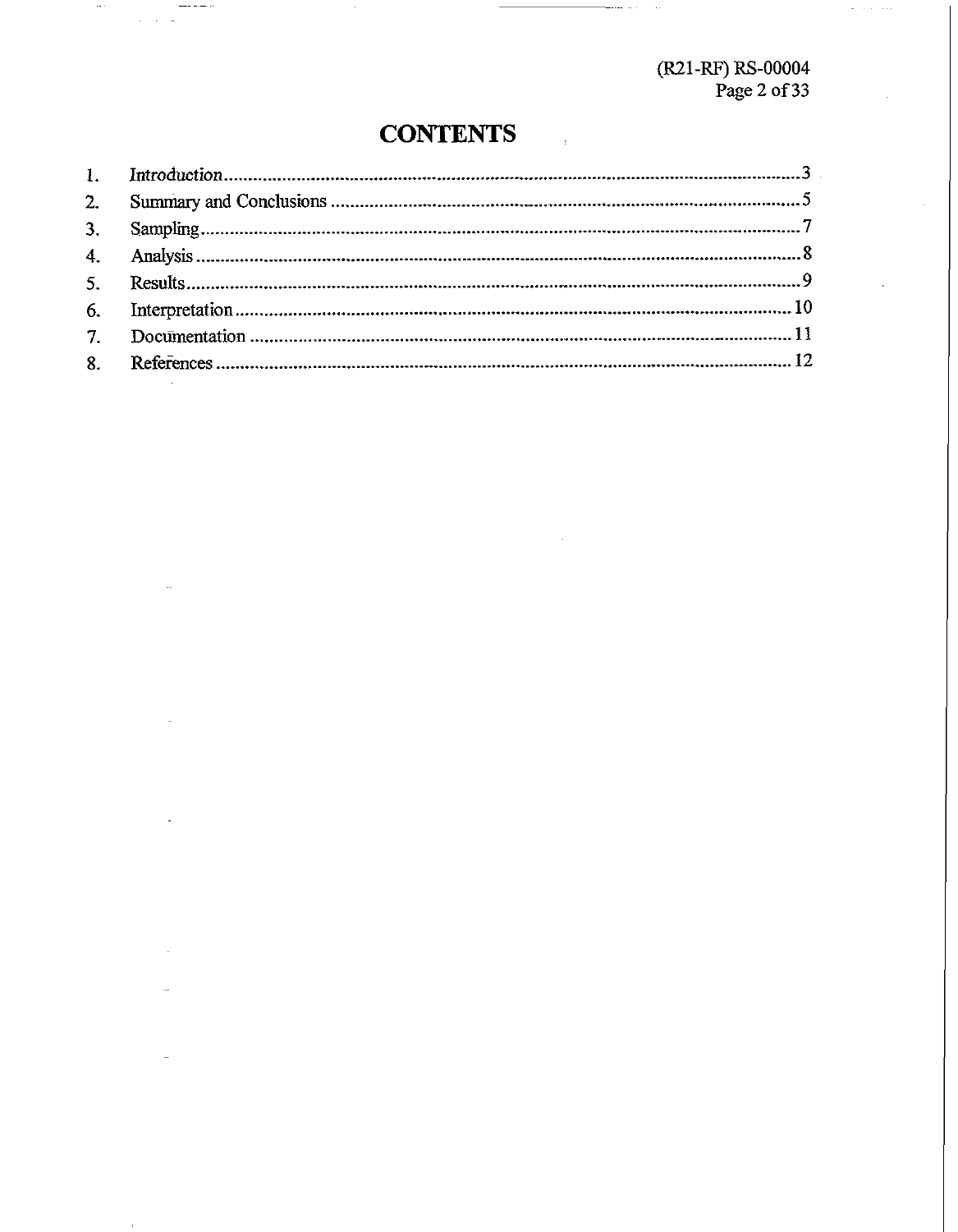#### **1. INTRODUCTION**

This document provides the results of the Supplemental Final Radiological Survey SSWA-AR-0009 (Reference 1) of the decommissioned Interim Storage Facility (TSF), Building 4654. A recent review by the DOE Independent Veritication Contractor (IVC) (Reference 2) judged that the documentation of the original survey (Reference 6) was inadequate by today's standards. In addition, the effectiveness of the qualitative gamma exposure rate survey was compromised by skyshine from radioactive material at the nearby Radioactive Material Handling Facility (RMHF), then the Radioactive Material Disposal Facility (RMDF). Further, at the time of the IVC review, **the** subsurface soil was not accessible for sampling by ORISE.

The scope of **this** survey included a 100% direct qualitative scan for gamma exposure mte followed by surface soil sampling at random locations based on a uniform grid, or as indicated by the qualitative survey. Samples of soil taken by the IVC throughout the depth of the excavated storage facility determined the condition of subsurface soil. Samples taken fiom the surface, in accordance with Reference 1, determined the condition of the surface soil with a potential for exposure.

This report ensures that the ISF met current DOE and State of California approved criteria for release of the facility for unrestricted use by applying the current sitewide release **limits** for soil fiom (Reference 4). The sampling-inspection-by-variables method was applied to the data analyzed in this survey report. The in-house computer code "CumPlot" was used for data **analysis**  and presentation of survey report results. **Use** of the results fiom "CumPlot" and the interpretation of the cumulative probability distribution plots have been documented in other final survey reports and is not included in this report. (See References 5 and 8 for finther information.)

#### **1.1 Facility History**

The ISF consisted of a concrete structure in the ground that anchored the tops of eight storage tubes. The tubes extended into large holes drilled into the bedrock, and were embedded with drilling mud. In addition, a paved pad was adjacent to the in-ground structure and provided a fenced storage area. The decommissioning (Reference 6) **was** done by removal of contamination in soil and on the concrete and complete removal of the tubes and concrete.

Early surveys in 1985 showed contamination that was removed. At that time, Rocketdyne was using a gross beta limit of 100 pCi/g for soil, which was based on the existing technology that the natural activity amounted to 25 pCi/g. At this background level, we could accommodate 25 pCig Cs-137,25 pCig Sr-90 and 25 pCi/g Y-90. **AU** these activities are detectable by a thinwindow gas-flow proportional counter. The limits were similar to the total of our current RESRAD limits (Reference 4) of 9.2 pCi/g Cs-137, 36.0 pCi/g Sr-90 and 36.0 pCi/g Y-90. During the initial work, only those soils that were above 100 pCi/g gross beta were marked for removal. However, the final gamma-spec on samples in 1985 did not show anything above 2.0 pcig.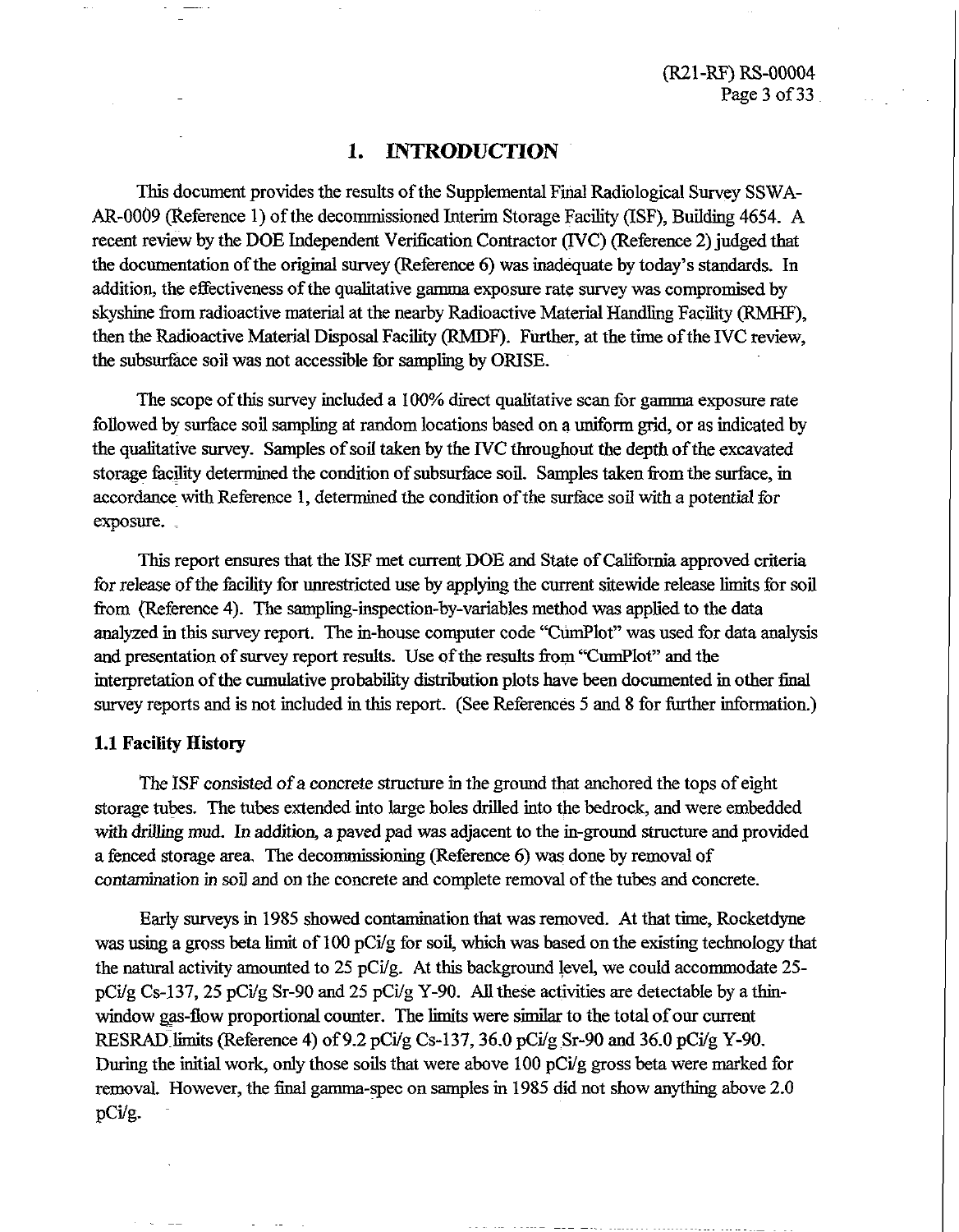(R21-RF) RS-00004 Page 4 of 33

The original decommissioning was documented in Reference 6 and consisted of locathg and removing surface contamination from the paving and the concrete structure of the below-grade storage cells, and complete removal of the below-grade structure. The excavation was back-filled with clean concrete rubble. The excavation was then filled with the local soil that had been previously excavated, and the surface was graded to a natural form. The only remaining potentially contaminated material consists of the surface and subsurface soil.

where  $\alpha$  is a subset of  $\alpha$ 

 $\sim$  -  $\sim$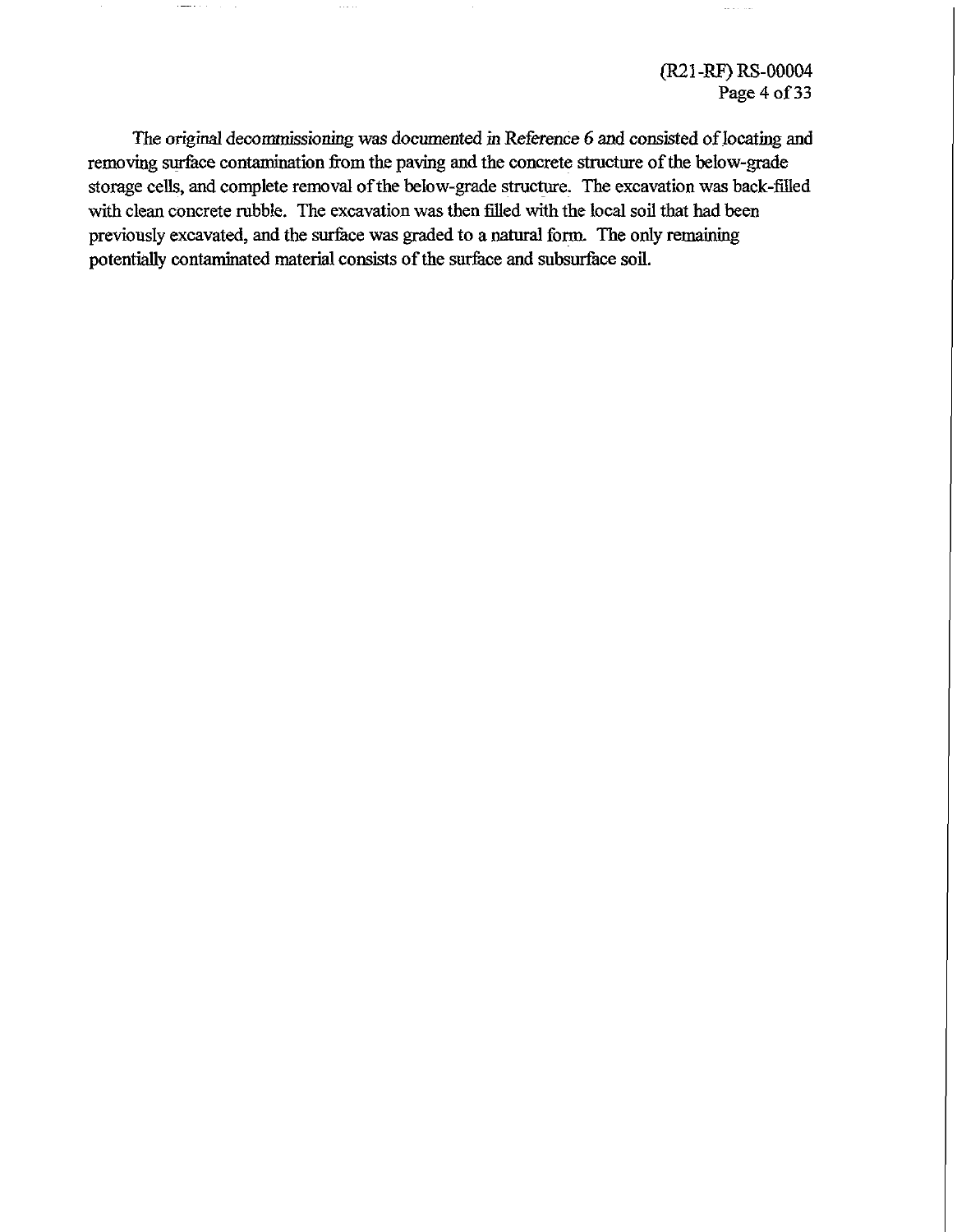### **2. SUMMARY AND CONCLUSIONS**

To confirm the satisfactory radiological remediation of this area met current limits, a sampling and analysis plan was developed (Reference 1). Rocketdyne personnel performed a 100% **direct** qualitative scan for gamma exposure rate and collected 93 surface soil samples for analysis according to this plan. Additionally, after gamma spectroscopy analyses were completed, twelve samples with the highest Cs-137 concentrations were analyzed by an outside laboratory for Sr-90. Figure 1 maps the location of the Interim Storage Facility with respect to the Boeing Rocketdyne Santa Susana Field Laboratory. Figure 2 shows the layout of the Interim Storage Facility and its subdivision into grids to provide a basis for the sampling. (Note: Figures and Tables follow the text of this report.)

The gamma spectrometry of the surface soil showed low concentrations of Cs-137, the primary radioactive contaminant at the Interim Storage Facility, and normal amounts of natural **K-**40, the natural thorium and natural uranium decay chains. The Cs-137 concentrations are, similar to, though in some instances somewhat greater than local background surface soil concentrations due to global fallout from nuclear weapon testing. The average Cs-137 concentration was 0.47  $pCi/g$  with the two highest samples at 4 and 7  $pCi/g$  less than the Sitewide Release Criteria limit from Reference 4 of 9.2 pCi/g. One surface soil sample contained Co-60 at 0.023 pCi/g less than the Sitewide Release Criteria limit from Reference 4 of 1.94 pCi/g. Further analyses of the Rocketdyne surface soil results demonstrate that the thorium and uranium activities are a natural occurrence in all samples. Other isotopes, including Be-7, Na-22, Mn-54, Sb-125, Cs-134, **Cs-**136, Ba-133, Eu-152, Eu-154, Eu-155, Ir-192, T1-210, Bi-211, Pb-211, Rn-219, Rn-220, Ra-223, Ac-227, Th-227, Th-228, Th-230, Th-231, Th-232, Pa-231 and Am-241, were analyzed for as well and all were less than the **MDA** and, where applicable, less than the Sitewide Release Criteria from Reference 4. The radiochemistry of the surface soil by Teledyne-Brown showed elevated Sr-90 concentrations ranging from less than 0.40 to 1.3 pCig slightly above background but all much less than the Sitewide Release Criteria from Reference 4 of 36.0 pCi/gram. The results are in Table 1,2, and 3 and more specfically explained in the Results section.

In 1997, following the surface soil sampling, subsurface soil and rock samples were independently taken and were analyzed by Oak Ridge Institute for Science and Education (ORISE), and the results were reported and documented in Reference 7. Radionuclide concentrations in the ORISE subsurface sampling ranged fiom less than 0.61 to 1.25 pCi/g for Ra-226, less than 0.67 to 1.94 pCi/g for Th-232, less than the MDC  $(0.84 \text{ pCi/g})$  for U-235, and less than 2.35 pCi/g for U-238. All activation and fission products were less than the Maximum Detectable Concentrations (MDC) of 1.50 pCi/g for Cr-51. The radiochemistry of the subsurface soil taken by ORISE showed less than the **Minimum** Detectable Activity (MDA) for Sr-90 and normal amounts of natural K-40, the natural thorium and natural uranium decay chains. Sr-90 analyses were all less than the MDC ranging from 0.39 to 0.55 pC $i/g$ . Cs-137 concentrations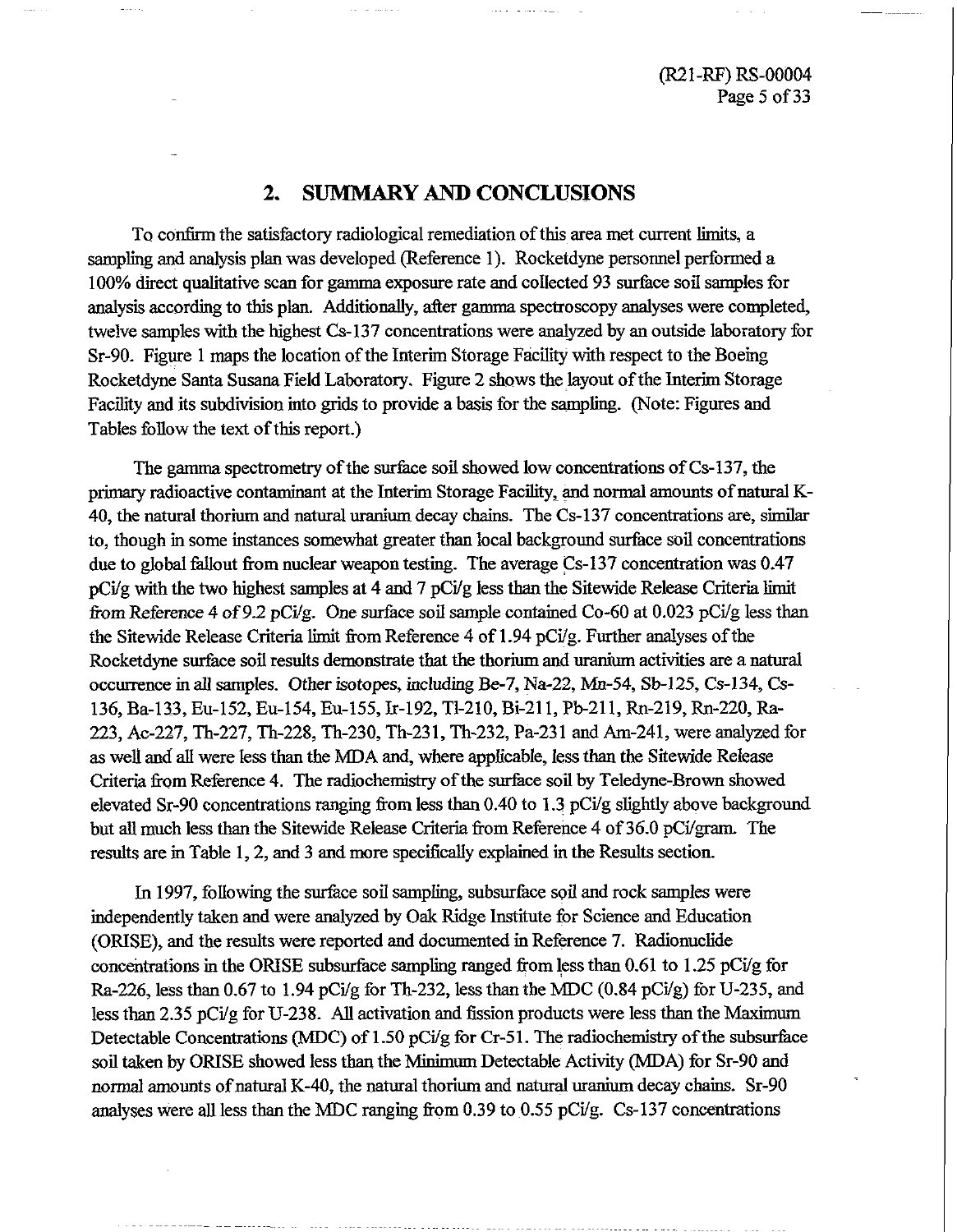ranged from 0.22 to 0.43 pCi/g, which is consistent with global nuclear fallout concentrations (Reference 8). **AU** results and MDCs were well below acceptable limits for radioactive contamination in soil (Reference 4).

No **samples** indicated the presence of radioactive contamhants above the Sitewide **ReIease**  Criteria in Reference 4, including an analysis on the sum-of the-fractions rule. All results were below **&aptable** limits for radioactive contamination in **soil** (Reference 4). The results of this **sampling** and analysis program **confirm** that the area is acceptable for release for **use** without radiological restriction.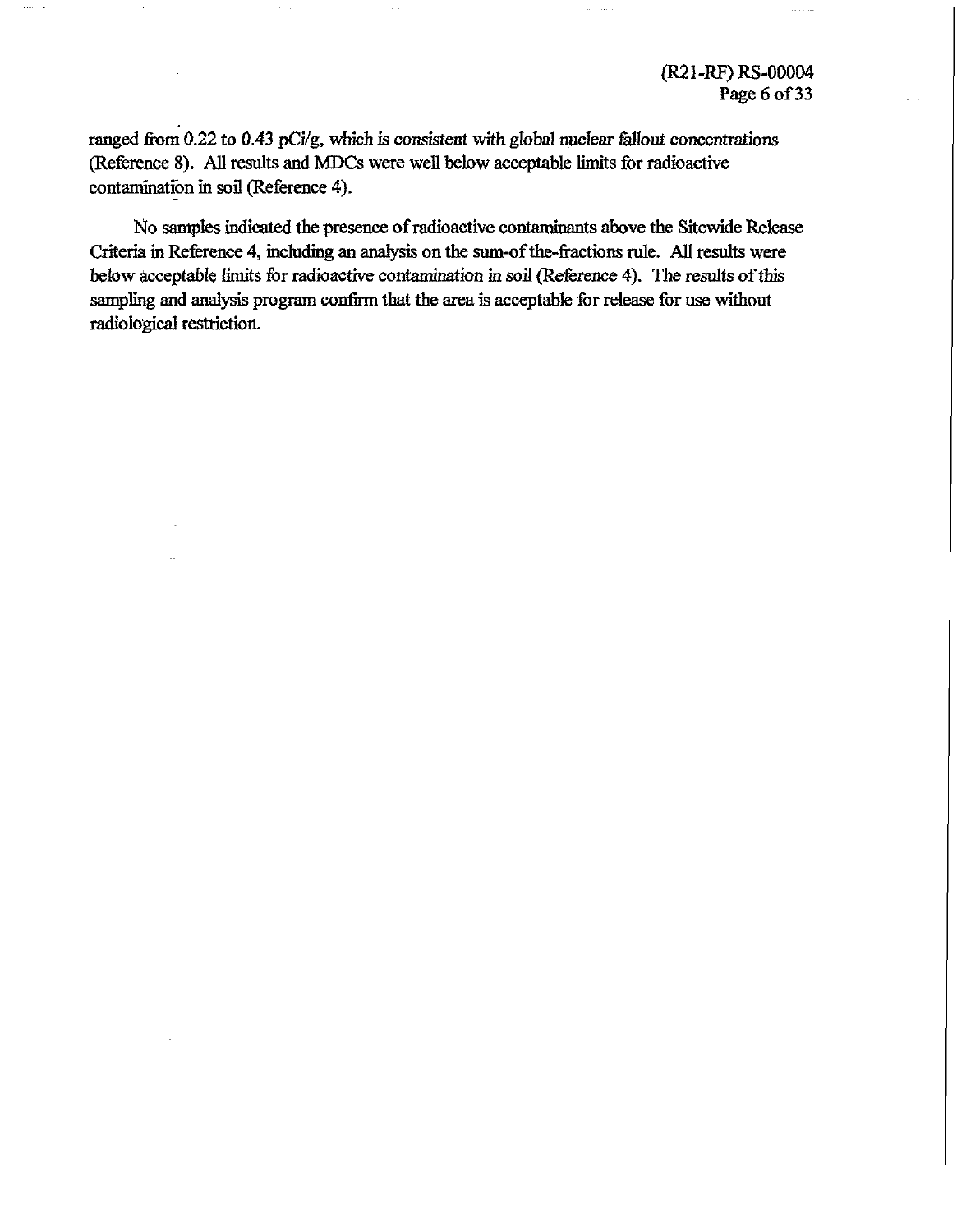### **3. SAMPLING**

For providing a uniform basis for sampling the Interim Storage Facility area, two areas were established, relating to the history of the facility. These areas were the affected and unaffected areas. They were divided into 3-meter square grids and further subdivided into 1-meter grids. Figures 2, 3 and 4 and Table 4 show the actual locations. Sample locations were selected within the **grids** by use of random numbers.

Surface soil samples were collected by hand, with a trowel, providing somewhat more than 0.5 kg of soil for each sample. Surface soil samples were placed in rnarinelli beakers and a Chainof-Custody form filled out. Samples were then transported to the Boeing Rocketdyne Gamma Spectroscopy Laboratory. Subsurface samples were collected at 8 foot intervals to a depth of about 32 feet below the surface by use of a *driUing* truck. Samples were the transported to the ORISE laboratory. Sample locations were identified, relative to the grid shown in Figure 2.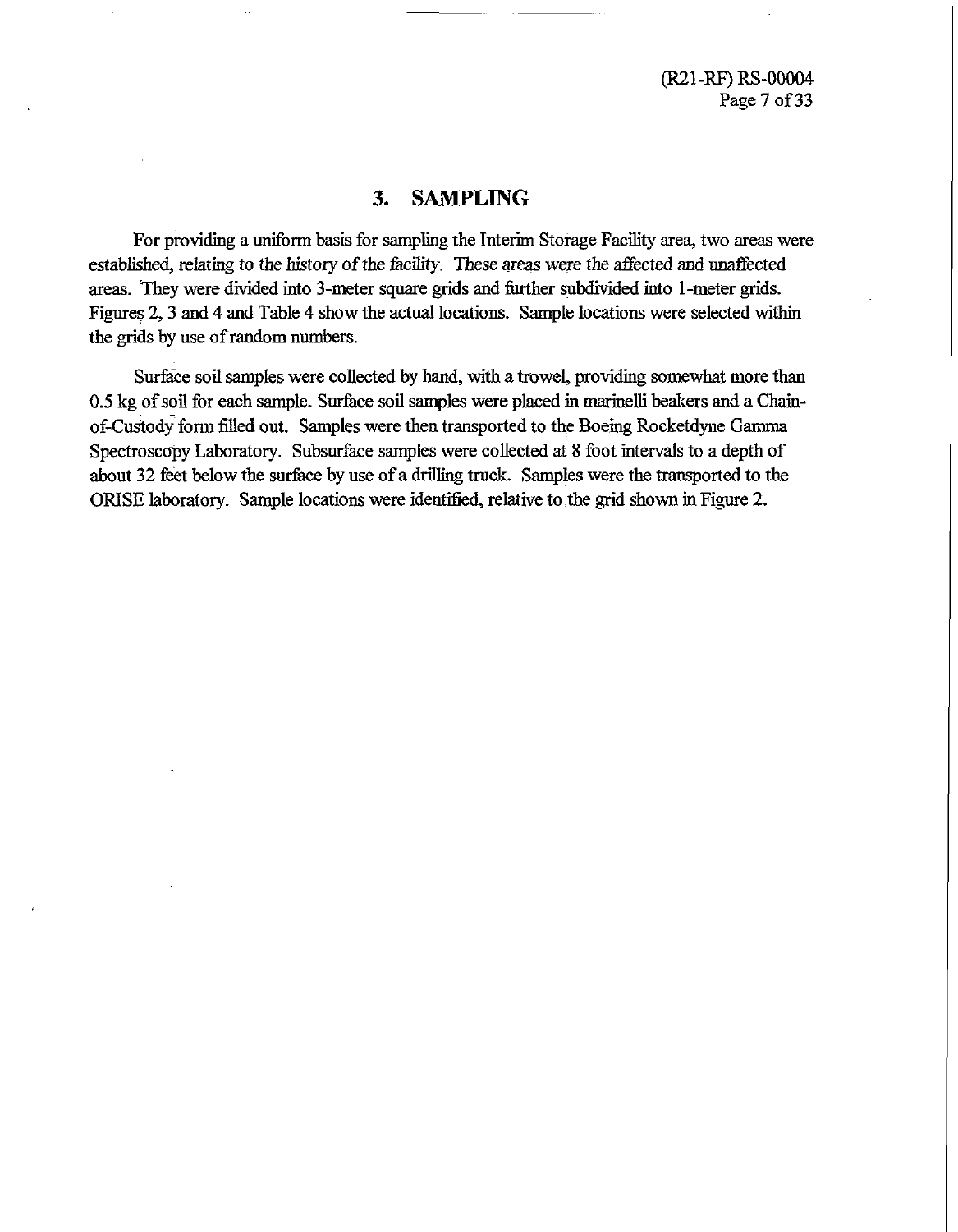**@21-FS)** RS-00004 Page 8 of 33

#### **4. ANALYSIS**

The subsurface soil samples were analyzed **at** OEUSE in Oak Ridge, Tennessee, under contract to DOE/OAK. The gamma spectrometry used a high-purity germanium detector with a computer based multichannel analyzer. The standard Canberra software for interpretation of photopeaks was used. The uncertainties reported with the results are determined by computer processing and are specified at the 2-sigma level.

The surface soil samples analyses by gamma spectrometry were analyzed at Boeing Rocketdyne under contract to DOE/OAK. The gamma spectrometry used a thin-window highpurity germanium detector with a computer based multichannel analyzer. The standard Canberra software for interpretation of photopeaks was used. The uncertainties reported with the results are determined by computer processing and are specified at the 2-sigma level.

The twelve highest Cs-137 concentration surface soil samples were analyzed by Teledyne-Brown for Sr-90. Radiochemistry was done to quantify Sr-90. Chemical separation provides a strontium precipitate, beta counting serves as the determination of the activity. The uncertainties reported with the results are determined by computer processing and are specified at the 2-sigma level.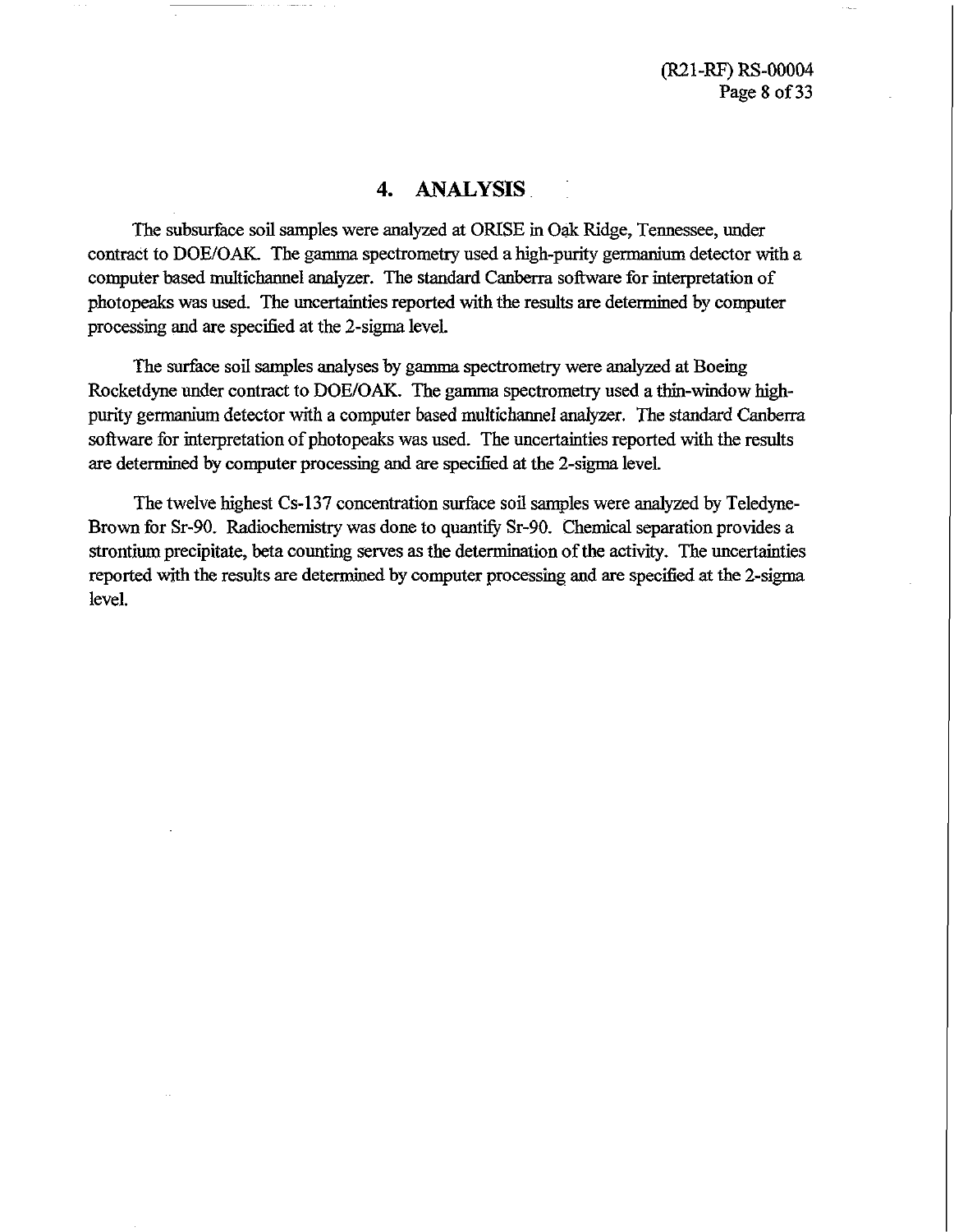(R21-RF) RS-00004 Page 9 of 33

#### **5. RESULTS**

The gamma spectrometry of the surface soil showed low concentrations of Cs-137, the primary radioactive contaminant at the Interim Storage Facility, ranging fiom less 0.02 pCig to 6.99 pCi/g, below the limit of 9.2 pCi/g. One surface soil sample contained Co-60, a potential contaminant, at  $0.023$  pCi/g, less than the limit from Reference 4 of 1.94 pCi/g. The radiochemistry fiom the twelve highest Cs- 137 concentration samples of the surface soil for Sr-90 ranged from less than 0.40 pCi/g to 1.3 pCi/g, less than the limit from Reference 4 of 36.0 pCi/g Natural K-40 ranged from 17.10 to 21.66 pCi/g. The natural thorium and natural uranium decay chains summary comparison in Table 1 demonstrates that the thorium and uranium activities are a natural occurrence in all samples averaging from  $0.64$  to  $2.22$  pCi/g for the thorium chain and from 0.49 to 2.88 pCi/g for the uranium chain. Other isotopes, including Be-7, Na-22, Mn-54, Sb-125, Cs-134, Cs-136, Ba-133, Eu-152, Eu-154, Eu-155, Ir-192, TI-210, Bi-211, Pb-211, **Rn-**219, Rn-220, Ra-223, Ac-227, Th-227, Th-228, Th-230, Th-231, Th-232, Pa-231 and Am-241, were analyzed for as well and all were less than the MDA and, where used in Reference 4, less than the Sitewide Release Criteria limit.

The results and sample data of the surface soil analyses by gamma spectroscopy are listed in Tables 1,2,3,and 4. Allninety-three **surface** soil samples **are** included here. These tables provide the sample location code number and the activity concentration and error, in  $pCi/g$ . Table 1 lists a summary of those radionuclides detected in the samples by gamma spectrometry. Table 2 lists the individual results. Entries in the error columns of "<MDA" indicate that the Minimum Detectable Activity for that result has been entered. Table 3 lists the Teledyne-Brown Sr-90 radiochemistry results for the twelve highest Cs-137 sample analyses that were performed. Table 4 lists other **quality** assurance information associated with obtaining the surface soil samples. (See Figure 4 for an explanation of the location data.)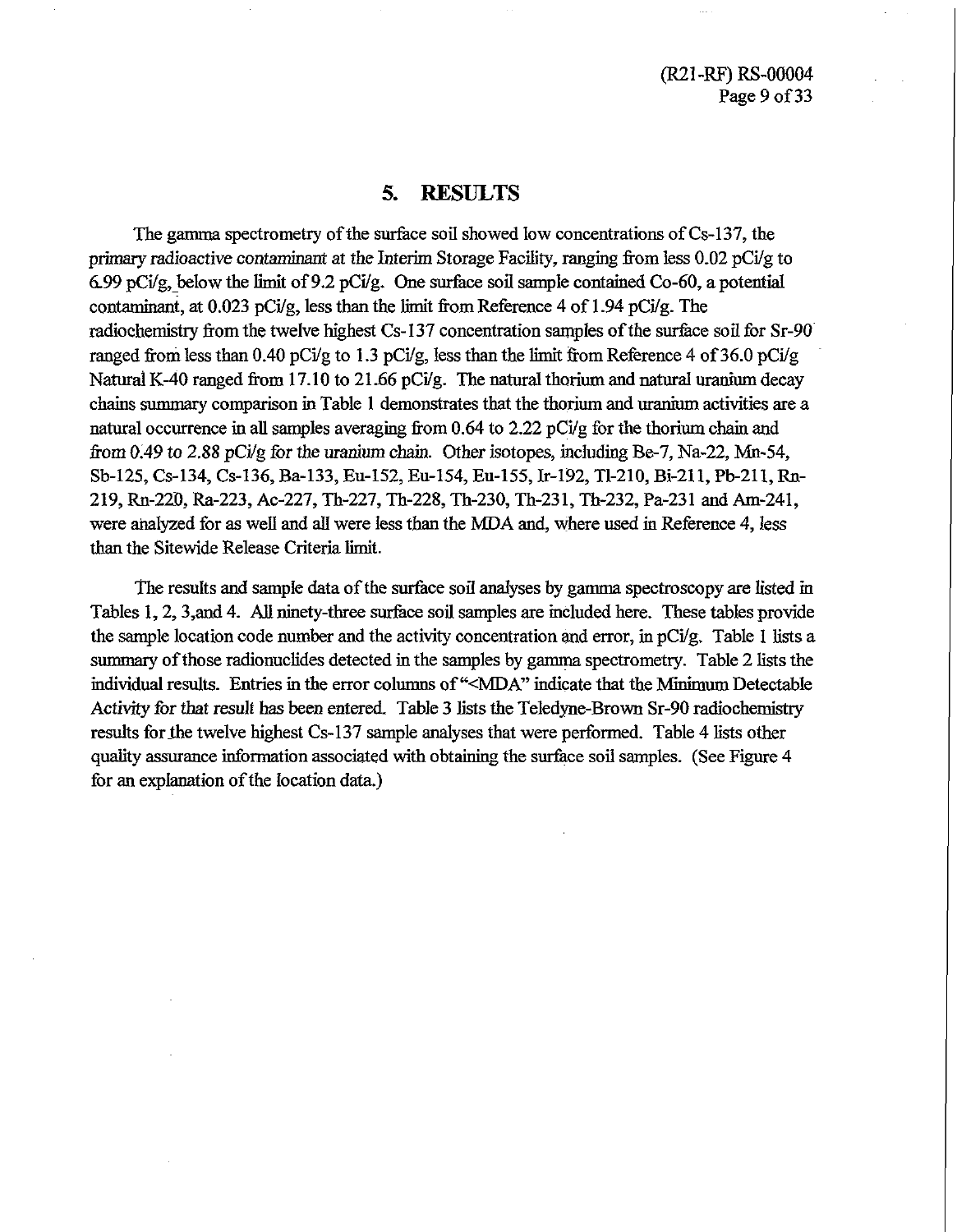(R21-RF) RS-00004 Page 10 of 33

#### **6. INTERPRETATION**

Individual results from the analysis of soil and rock for Cs-137 and Sr-90 are presented as cumulative probabity plots in Figures 6 and 7. Figure 5, the results for K-40, is shown for a comparison to normal levels and provides a means to demonstrate the soil is homogeneous. In these plots, measured values are shown with an error bar associated with the data symbol. Nondetected results are plotted alongside detected results. In a cumulative probabiity plot, data with a normal (or Gaussian) distribution fall along a straight line. The plot shows, as a diagonal line, the theoretical Gaussian distribution calculated from the arithmetic mean and standard deviation of the dataset.

Most of the radionuclides detected show a distribution that is close to Gaussian. The distribution for  $Cs-137$  in soil (Figure 6) shows several values that are somewhat higher than expected and outside the range of environmental fallout activity in surface soil. **An** results are below the SSFL site limit for Cs-137 in soil of 9.2 pCig, as determined by a pathway analysis using the DOE code RESRAD (Reference 4).

The results for Sr-90 in soil (Figure 7) also show some elevated values. Of the 12 surface soil sample analyses performed, five were reported at levels that were below the **MDA** (see Table 3). Seven surface soil samples, ranging from 0.40 to 1.30 pCifg, are above **MDA** for this analysis. All results are well below the proposed SSFL site limit for Sr-90 in soil of 36 pCi/g, as determined by a pathways analysis using the DOE code RESRAD (Reference **4).** 

A **suinmary** of the other gamma spectroscopy results for surface soil samples are shown in Tables 1 and 2. Analysis of the data reveals normal amounts of natural K-40 and the natural thorium and natural uranium decay chains.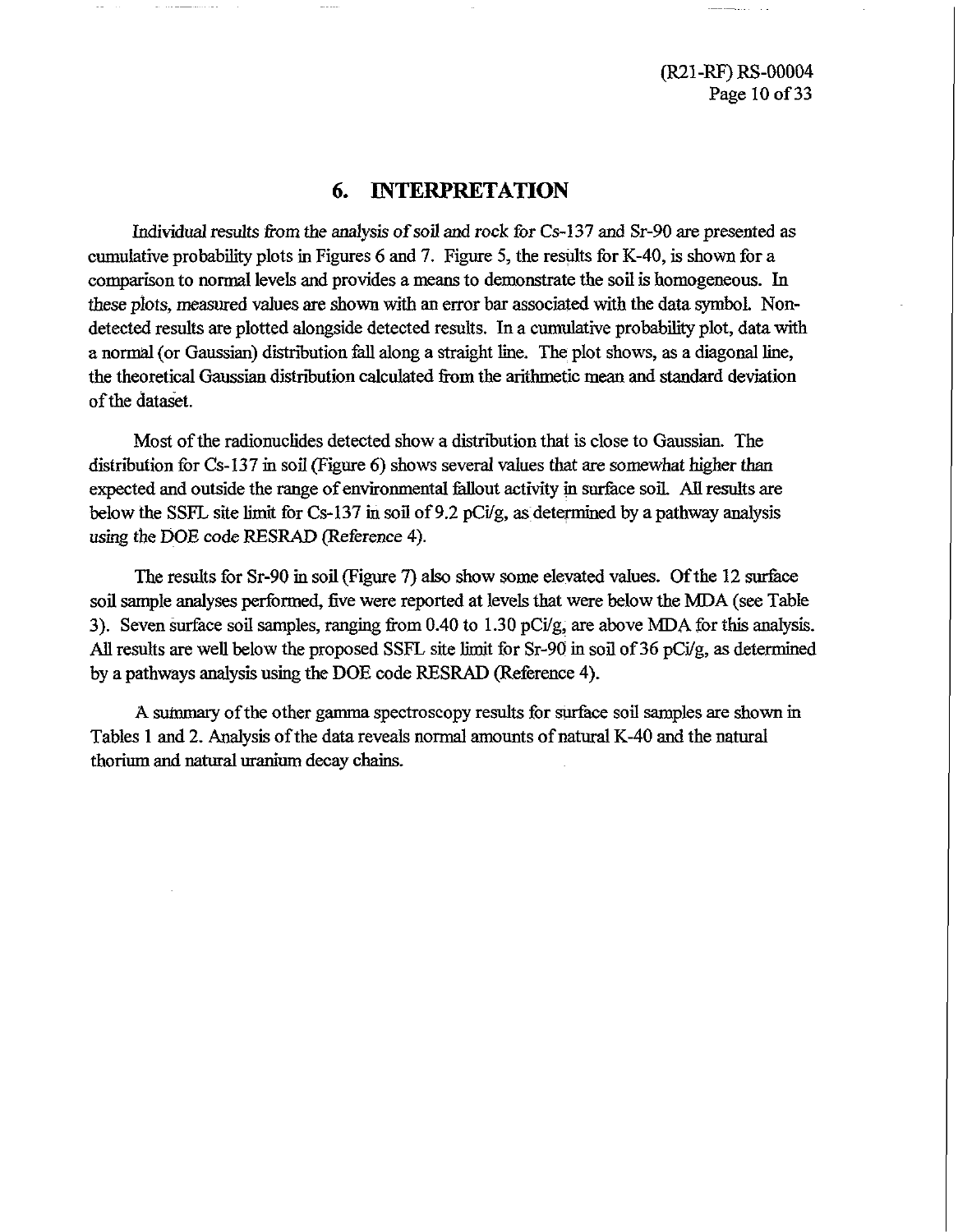**Page 11 of 33** 

### **7. DOCUMENTATION**

**Backup documentation for this sampling and analysis project is stored in the Interim**  Storage Facility (Building 4654) decommissioning file.

the construction of the construction

 $\begin{array}{cccccccccccccc} \multicolumn{2}{c}{} & \multicolumn{2}{c}{} & \multicolumn{2}{c}{} & \multicolumn{2}{c}{} & \multicolumn{2}{c}{} & \multicolumn{2}{c}{} & \multicolumn{2}{c}{} & \multicolumn{2}{c}{} & \multicolumn{2}{c}{} & \multicolumn{2}{c}{} & \multicolumn{2}{c}{} & \multicolumn{2}{c}{} & \multicolumn{2}{c}{} & \multicolumn{2}{c}{} & \multicolumn{2}{c}{} & \multicolumn{2}{c}{} & \multicolumn{2}{c}{} & \multicolumn{2}{c}{} & \multicolumn{2}{c}{} & \$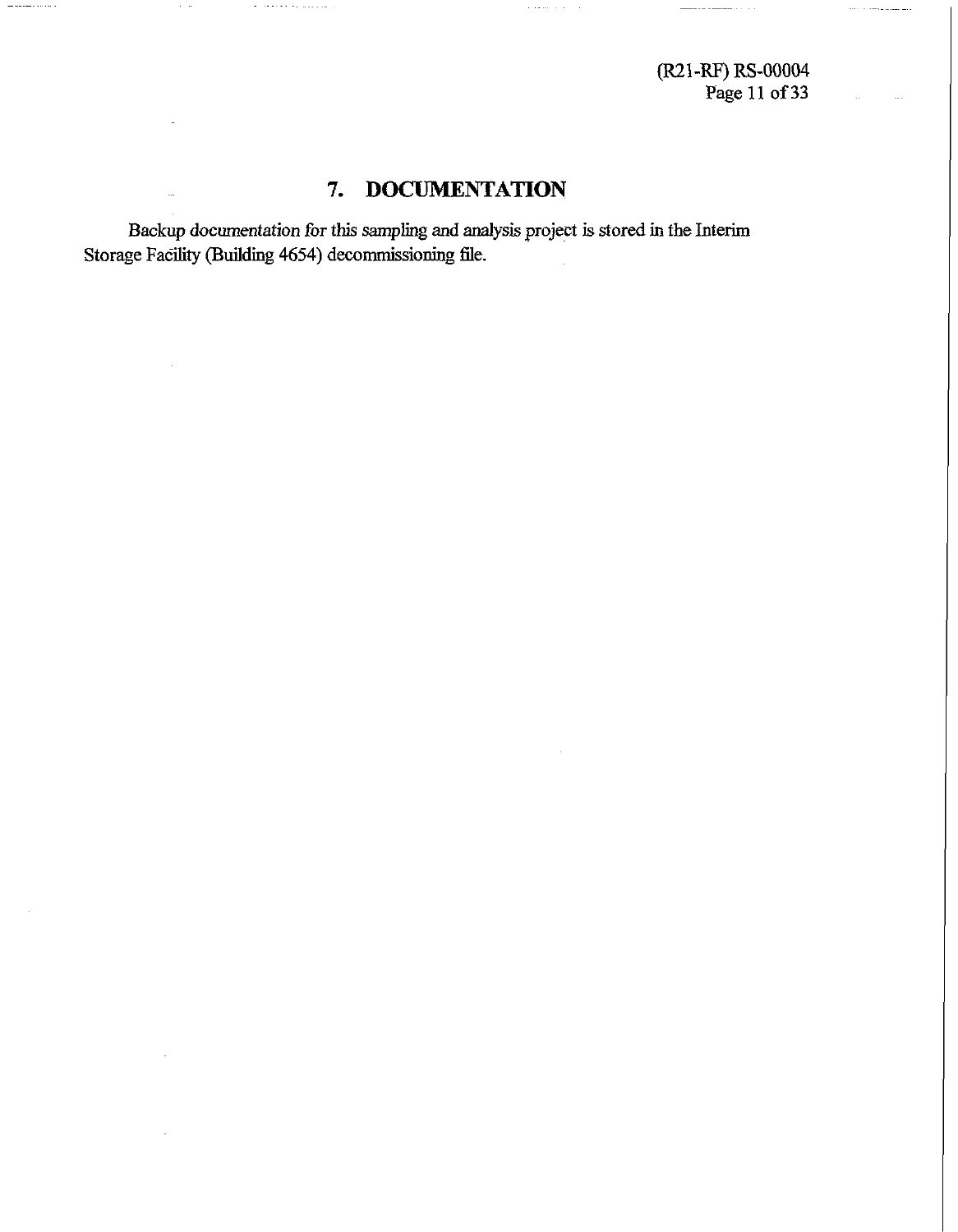**(R21-RF)** RS-00004 Page 12 of 33

#### **8. REFERENCES**

- 1. **"Building T654 Supplemental Final Radiological Survey Plan", SSWA-AR-0009, R. J. Tuttle,** 12/04/96.
- 2. "Verification Survey for the Interim Storage Facility; Buildings T013, T019, T024, T030; An area Northwest of **Buildings** T012, T013, T019, T059; and a Storage Yard West of Buildings T626 and T038; Santa Susana Field Laboratory, Rockwell International, Ventura County, Californian, **Oak** Ridge Institute for Science and Education (ORISE), **Oak** Ridge, **TN,** 9/6/95.
- **3.** "Health and **Safety Analysis** Report", J. H. Wallace, 7/10/84, ISF- Scabbled Concrete Trench Top, 4654 Decommissioning Fie.
- 4. "Approved Sitewide Release Criteria for Remediation of Facilities at the SSFL", Rockwell Document N001SRR140131, February 1999.
- 5. "Final Radiological Survey Report of Building 023", Rockwell-Rocketdyne Document 023-ZR-0001, F. C. Dahl, 3/1/94, pages 26 through 30.
- 6. "Interim Storage Facility Decommissioning **Fi** Report", RockweUrRocketdyne Document ESG-DOE-13507, 3/15/85.
- 7. ORISE 97-1900, 'Verification Survey for **the** Interim Storage Facility (T654), Santa Susana Field Laboratory, Rockwell International, Ventura **County,** California", Oak Ridge Institute for Science and Education (ORISE), Oak Ridge, TN, November, 1997.
- 8. "Area **IV** Radiological Characterization Survey Final Report", Volume I, A4CM-ZR-0011, P. D. Rutherford, August 15, 1996.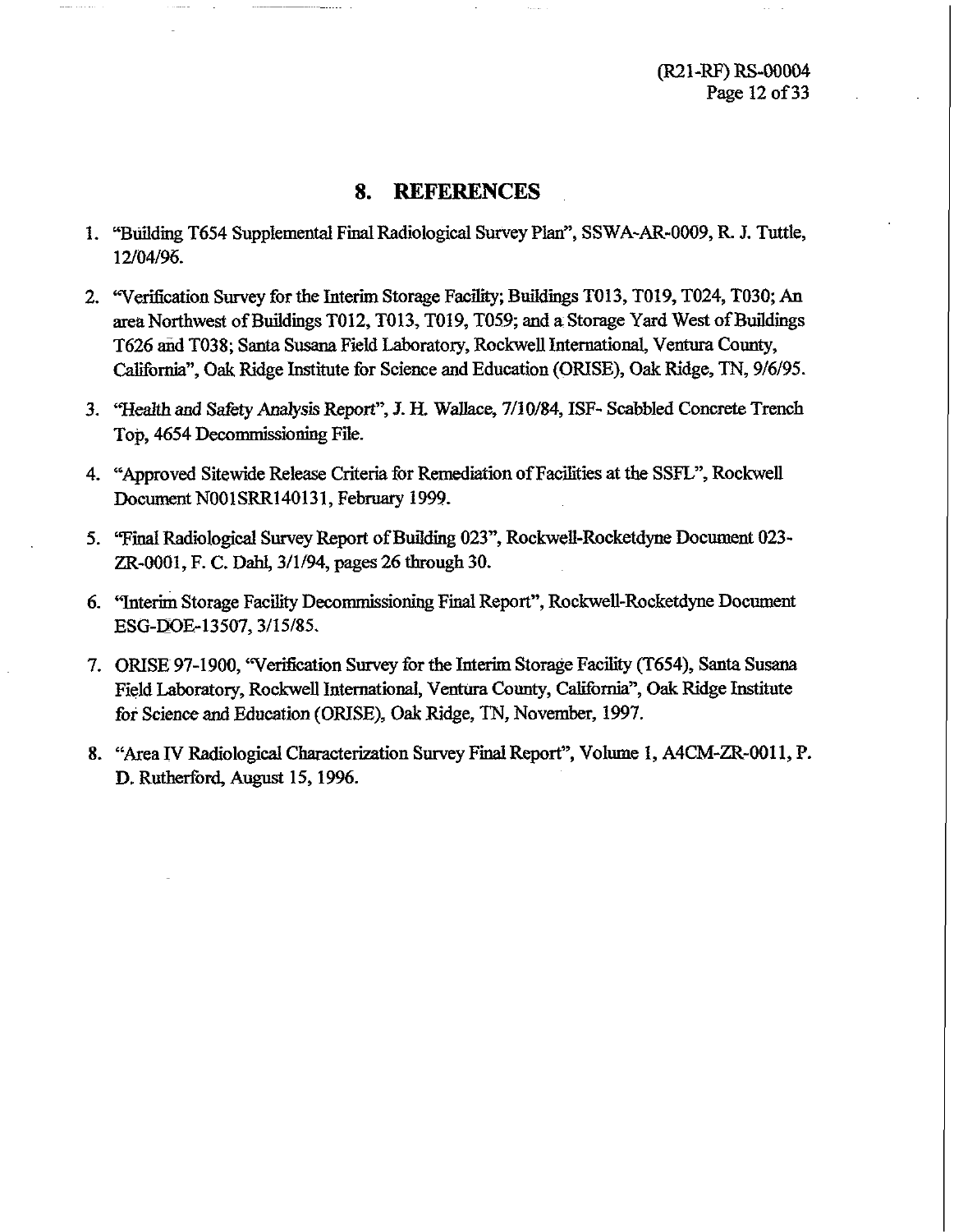

Figure 1. Location of the Interim Storage Facility.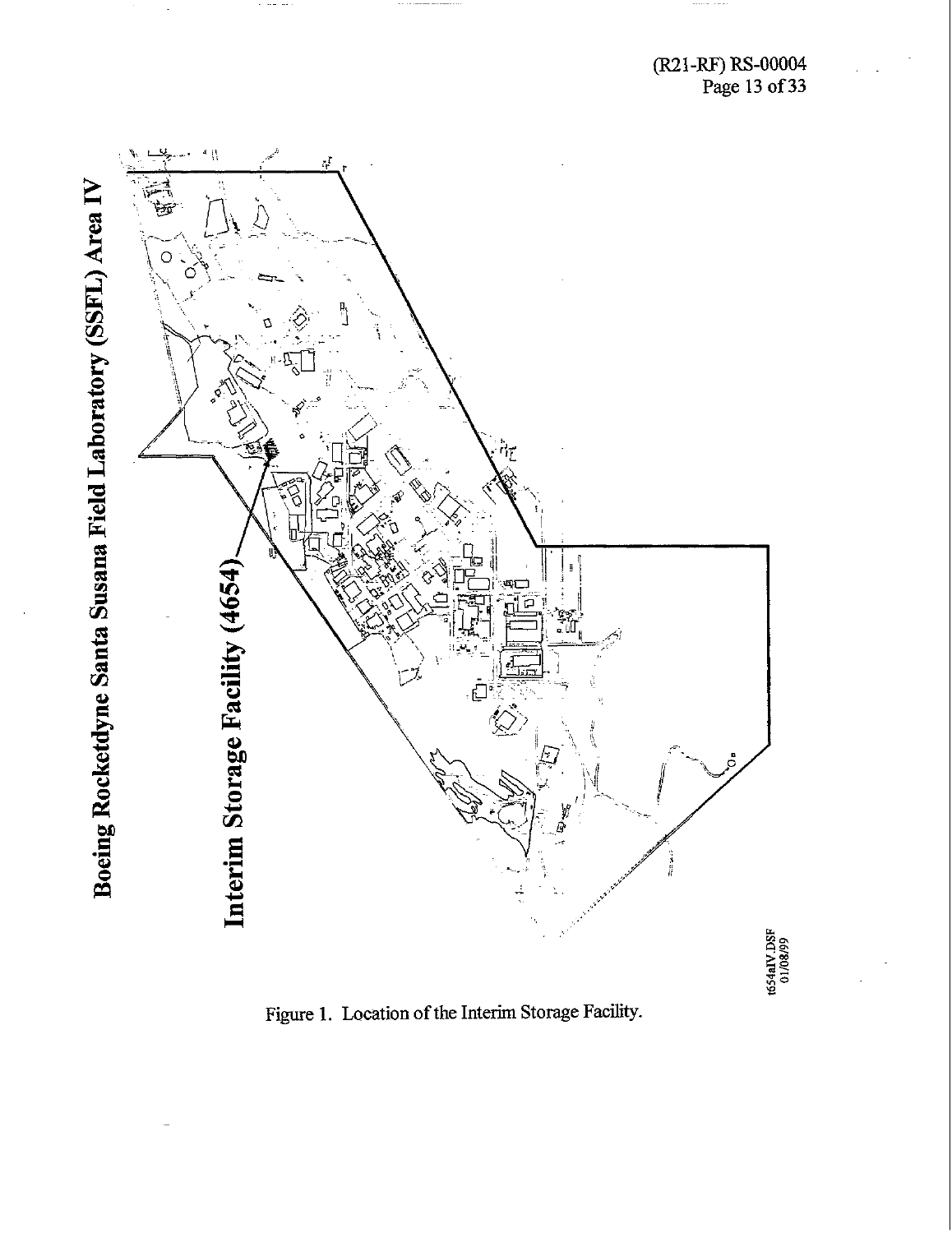

Figure 2. Locations of surface soil samples.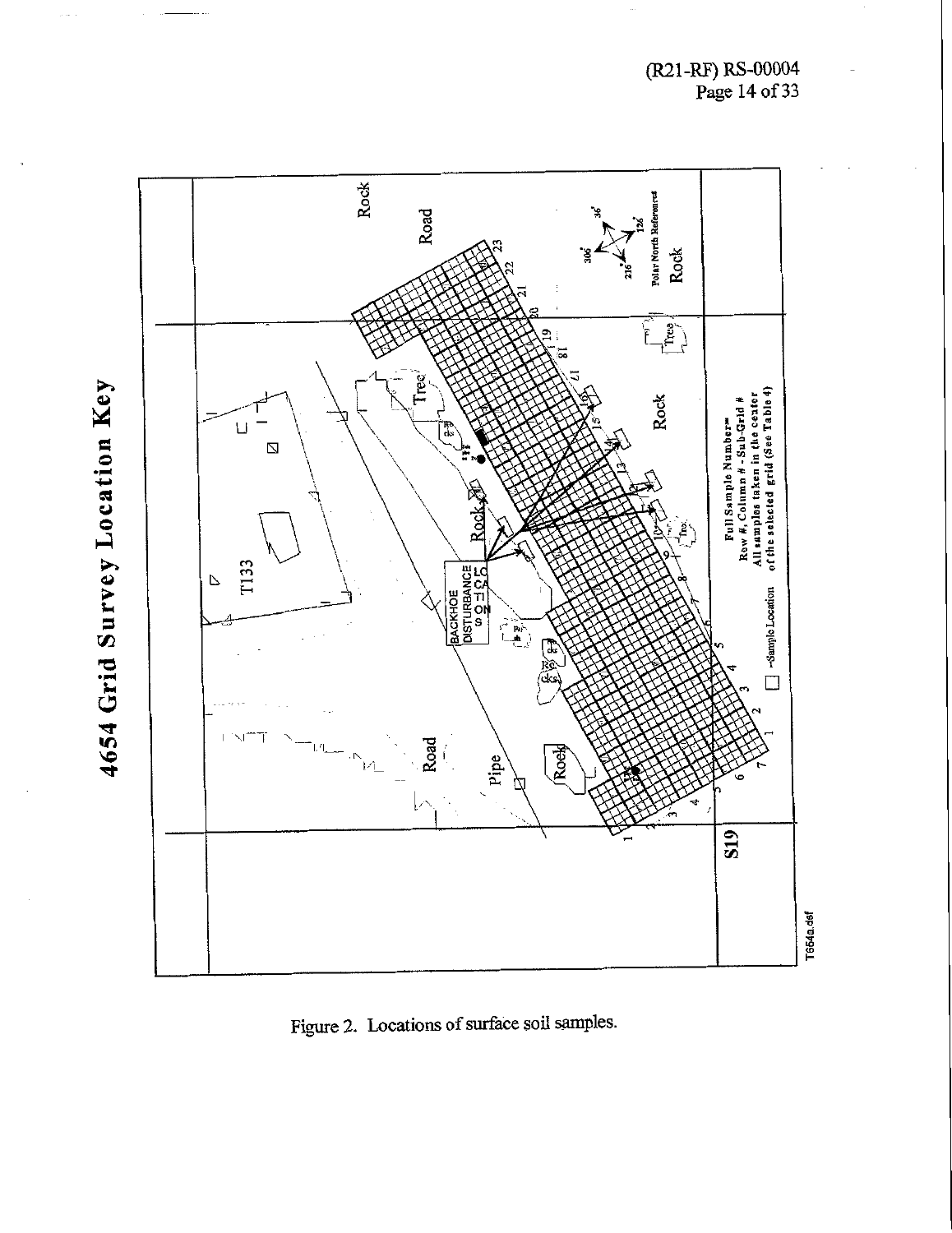(El-RF) **RS-00004 Page 15 of 33** 



Figure 3. Locations of affected and unaffected areas.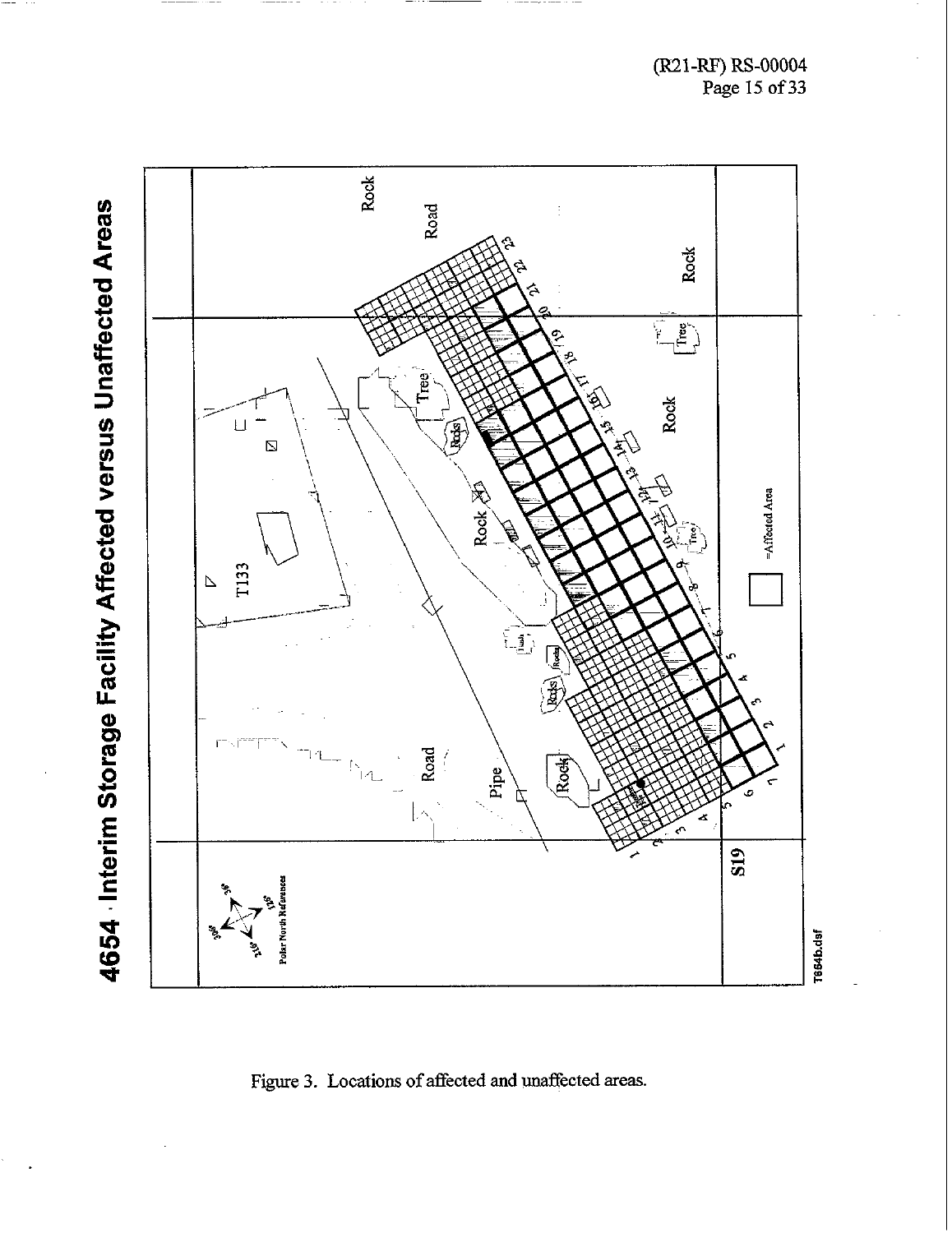**(R21 -RF)** RS-00004 Page 16 of **33** 

 $\sim$  -  $\sim$ 

 $\label{eq:1} \begin{split} \mathcal{L} & = \mathcal{L} \times \mathcal{L} \times \mathcal{L} \times \mathcal{L} \times \mathcal{L} \times \mathcal{L} \times \mathcal{L} \times \mathcal{L} \times \mathcal{L} \times \mathcal{L} \times \mathcal{L} \times \mathcal{L} \times \mathcal{L} \times \mathcal{L} \times \mathcal{L} \times \mathcal{L} \times \mathcal{L} \times \mathcal{L} \times \mathcal{L} \times \mathcal{L} \times \mathcal{L} \times \mathcal{L} \times \mathcal{L} \times \mathcal{L} \times \mathcal{L} \times$ 



 $\cdots \cdots \cdots \cdots \cdots \cdots$ 

Figure 4. Typical Sampling Grid Naming Convention.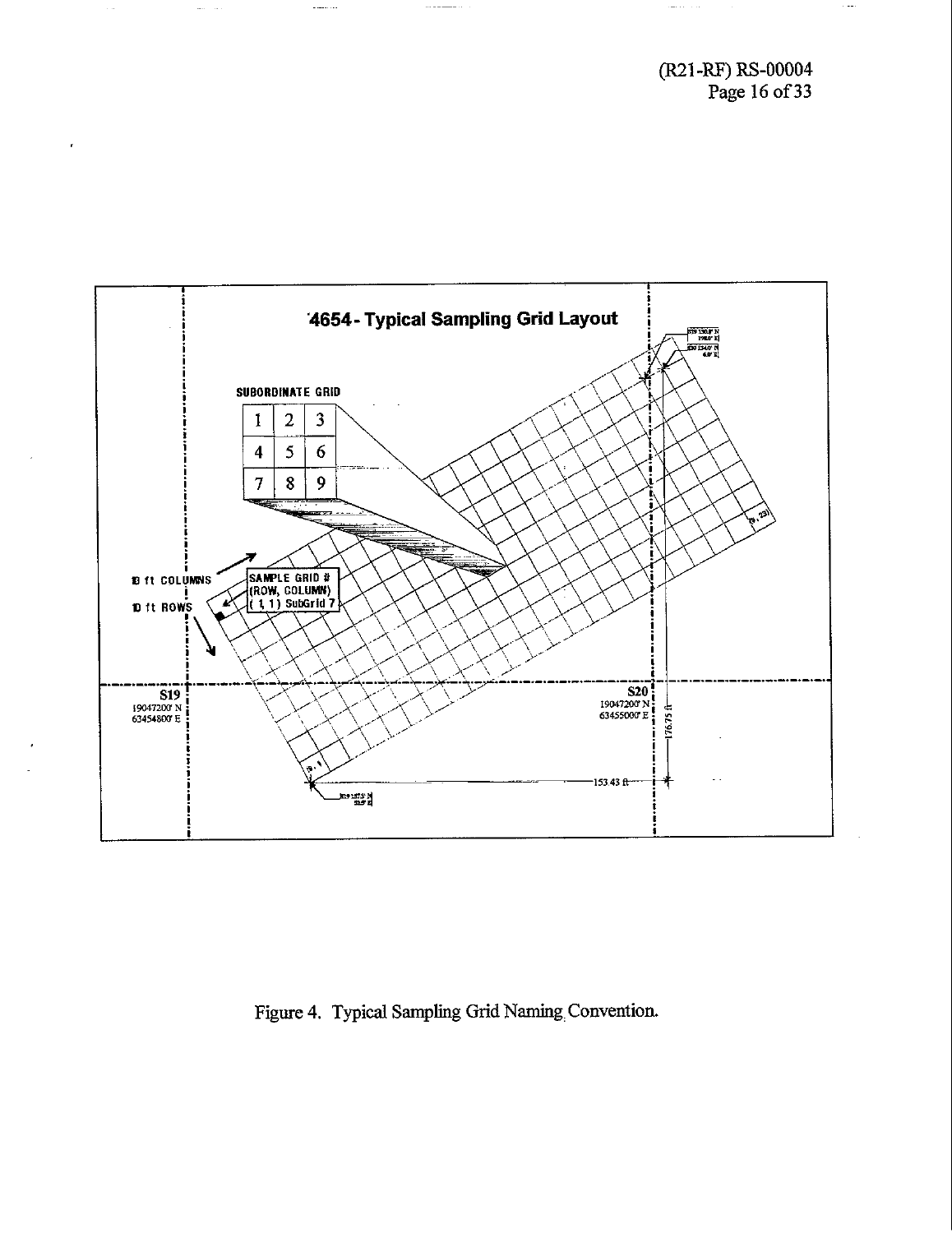(R21-W) RS-00004 **Page 17 of 33** 



**Interim Storage Facility Building 4654** - **Natural K-40 Activity** 

**Figure** *5.* **Distribution of K-40 in Soil and Rock at the Interim Storage** Facility.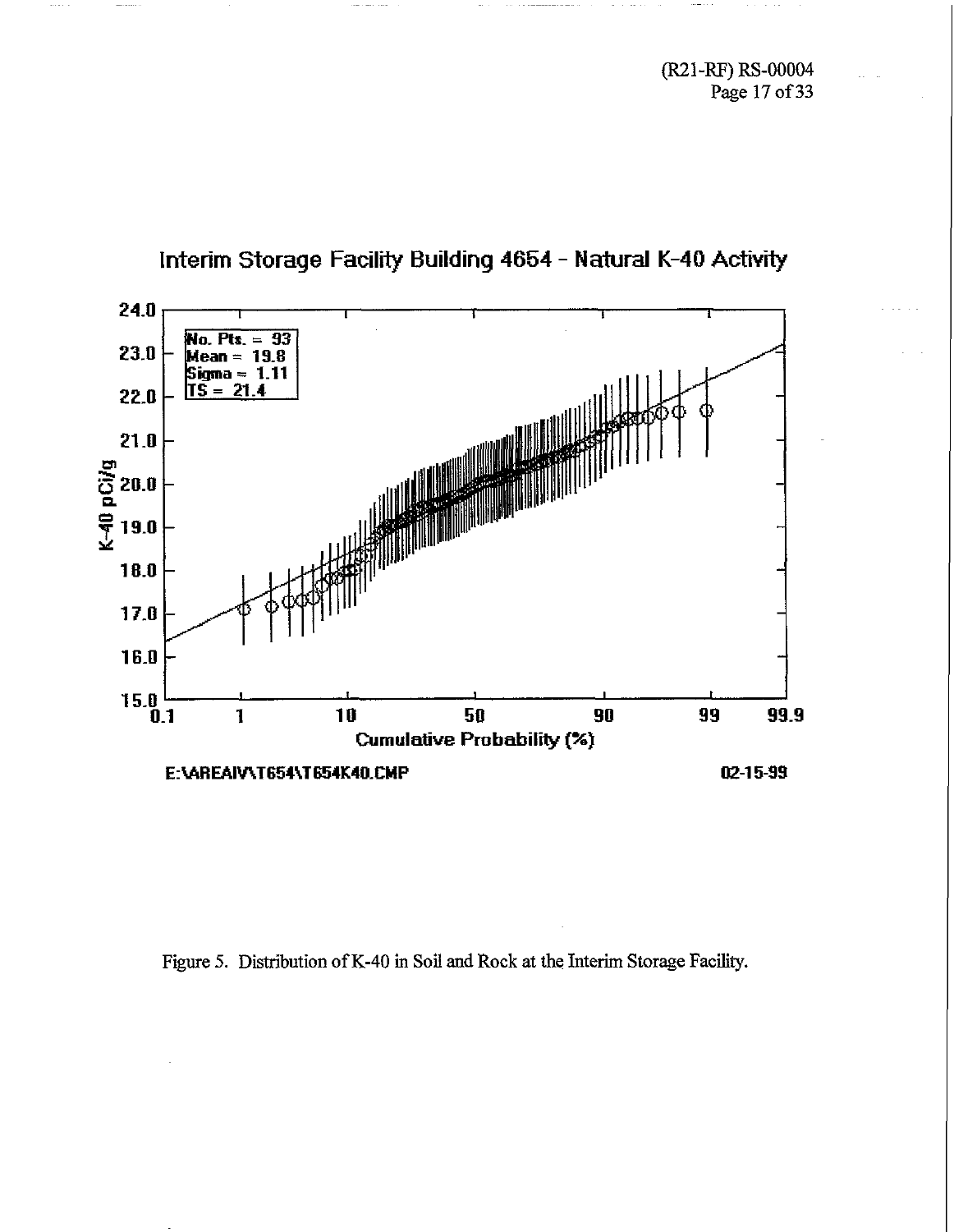**(R21-W) RS-00004 Page 18 of 33** 



## **Interim Storage Facility Building 4854** - **Cs-137 Activity**

 $\sim 10^{-1}$ 

Figure 6. Distribution of Cs-137 in Soil and Rock at the Interim Storage Facility.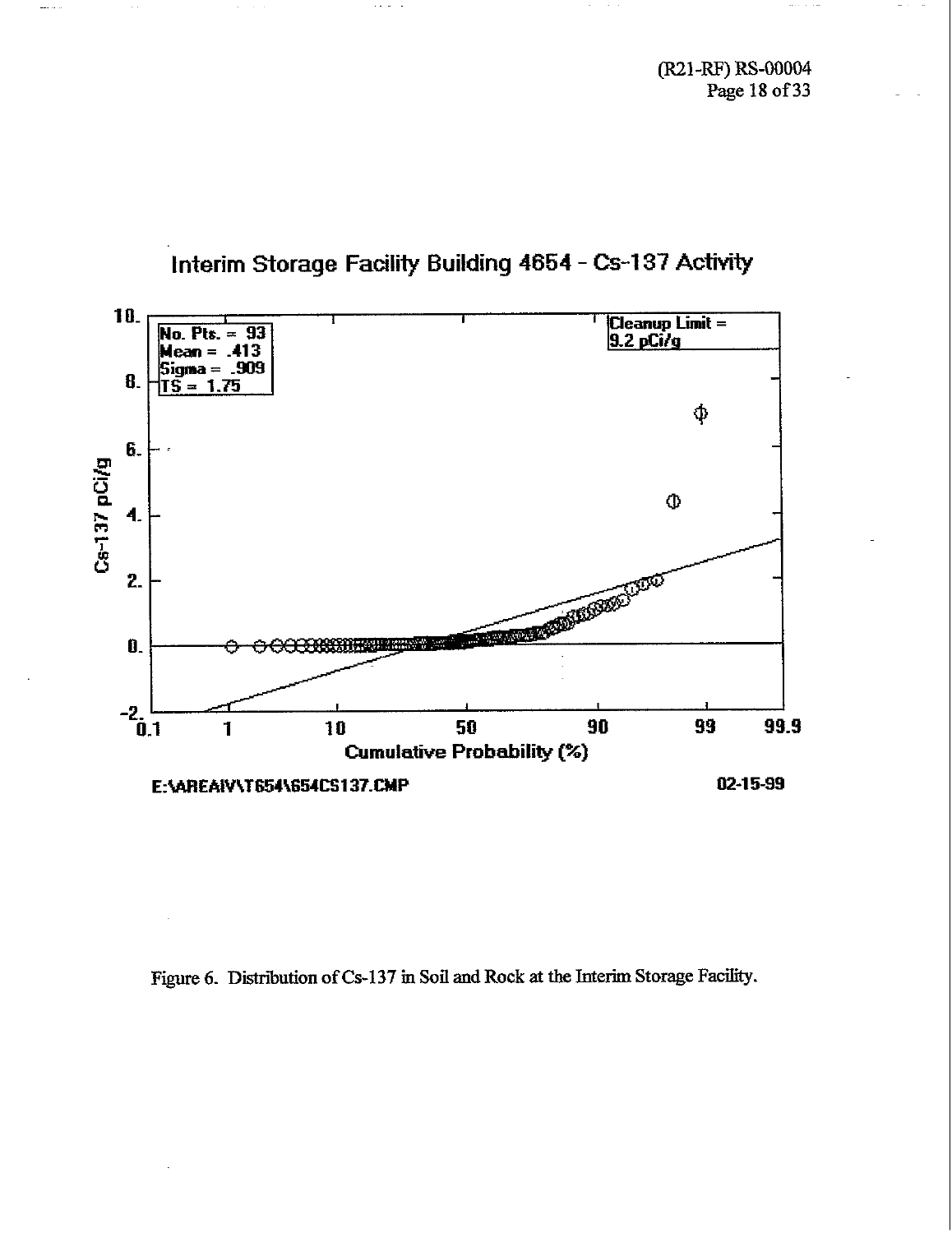(R21-RF) RS-00004 Page 19 of 33



 $\omega_{\rm{max}}$  .



Figure 7. Distribution of Sr-90 in Soil and Rock at the Interim Storage Facility.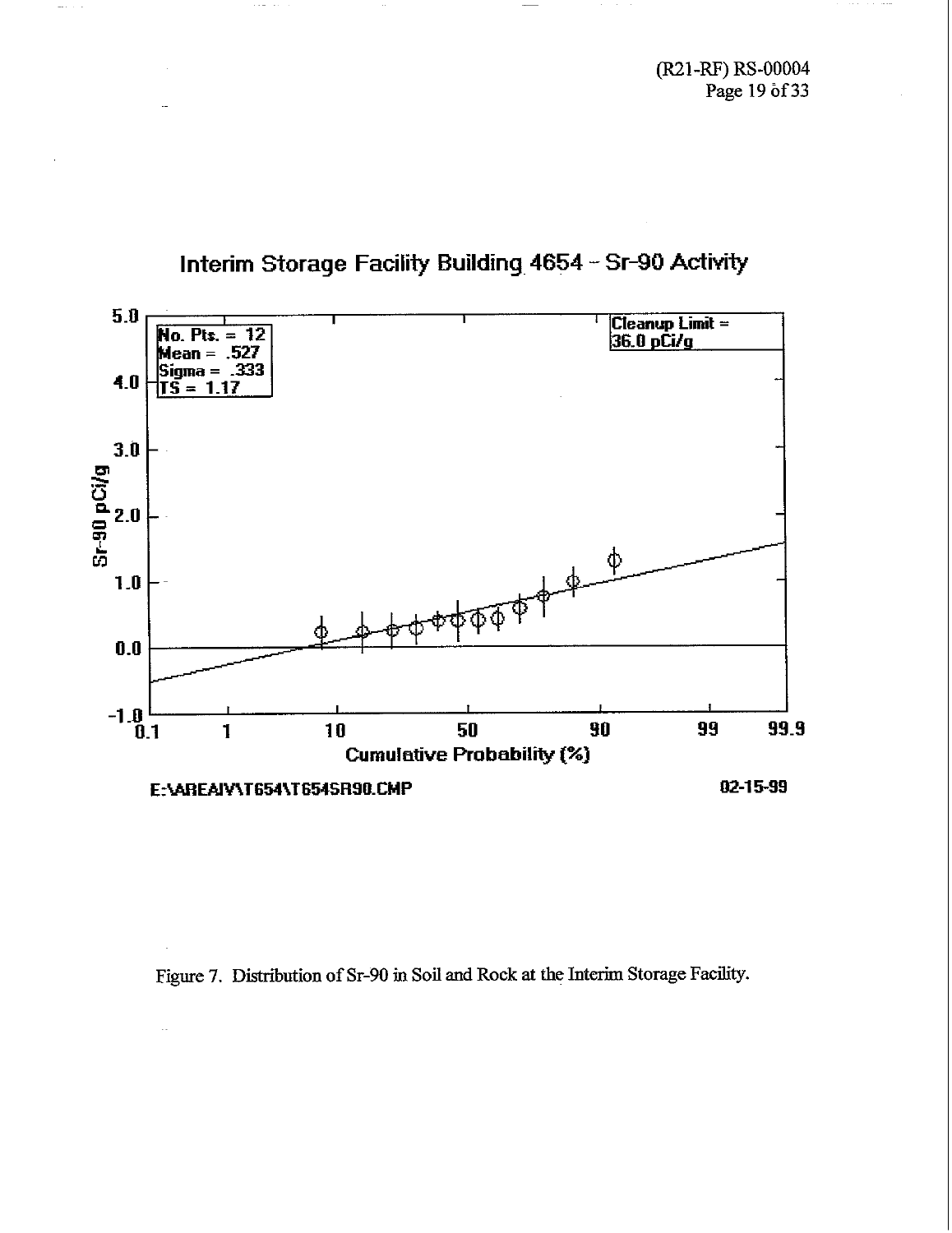| <b>Natural Thorium Chain Gamma Emitters</b><br>$Cs-137$<br>Co-60<br><b>TI-208</b><br>Pb-212<br>$K-40$<br><b>Bi-212</b><br><b>Ra-224</b><br>Ac-228<br>pCi/g<br>pCi/g<br>pCi/g<br>pCi/g<br>pCi/g<br>pCi/g<br>pCi/g<br>pCi/g<br>0.023<br>Maximum<br>21.66<br>6.99<br>0.54<br>.1.77<br>2.22<br>1.37<br>1.74<br>0.023<br>19.78<br>0.37<br>$-1.24$<br>0.97<br>1.22<br>1.03<br>Detect<br>0.47<br>Average |
|---------------------------------------------------------------------------------------------------------------------------------------------------------------------------------------------------------------------------------------------------------------------------------------------------------------------------------------------------------------------------------------------------|
|                                                                                                                                                                                                                                                                                                                                                                                                   |
|                                                                                                                                                                                                                                                                                                                                                                                                   |
|                                                                                                                                                                                                                                                                                                                                                                                                   |
|                                                                                                                                                                                                                                                                                                                                                                                                   |
|                                                                                                                                                                                                                                                                                                                                                                                                   |
| 0.023<br>0.79<br>0.66<br>17.10<br>0.01<br>0.23<br>0.52<br>0.69<br>Minimum                                                                                                                                                                                                                                                                                                                         |
| 93<br>82<br>93<br>93<br>93<br>48<br>92<br><b>Detects</b><br>1                                                                                                                                                                                                                                                                                                                                     |
| 0.026<br>0.02<br>2.22<br>0.32<br>Maximum                                                                                                                                                                                                                                                                                                                                                          |
| 0.02<br>0.021<br>0.66<br>0.32<br><b>MDA</b><br>Average                                                                                                                                                                                                                                                                                                                                            |
| 0.01<br>0.016<br>0.09<br>0.32<br>Minimum                                                                                                                                                                                                                                                                                                                                                          |
| NonDetect's<br>0<br>11<br>92<br>0<br>o<br>45<br>0<br>1                                                                                                                                                                                                                                                                                                                                            |
| <b>Natural Uranium Decay Chain Gamma Emitters</b>                                                                                                                                                                                                                                                                                                                                                 |
| Pb-210<br>$Pb-214$<br><b>Bi-214</b><br><b>U-235</b><br>Ra-226<br>Th-234   Pa-234m  <br>$U-234$                                                                                                                                                                                                                                                                                                    |
| pCi/g<br>pCi/g<br>pCi/g<br>pCi/g<br>pCi/g<br>pCi/g<br>pCi/g<br>pCi/g                                                                                                                                                                                                                                                                                                                              |
| $-MDA$<br>$-1.74$<br>Maximum<br>$-1,22$<br>2.88<br>1.28<br>1.37<br>1.63<br>0.08                                                                                                                                                                                                                                                                                                                   |
| 0.76<br>1.92<br><mda<br>0.84<br/>0.80<br/>0.81<br/>0.77<br/>0.04<br/>Detect<br/>Average</mda<br>                                                                                                                                                                                                                                                                                                  |
| 0.24<br>1.40<br><mda<br>0.01<br/>0.49<br/>0.37<br/>0.35<br/>0.30<br/><b>Minimum</b></mda<br>                                                                                                                                                                                                                                                                                                      |
| 93<br>59<br>93<br>93<br>90<br>13<br>$\mathbf 0$<br>93<br><b>Detects</b>                                                                                                                                                                                                                                                                                                                           |
| 0.87<br>0.88<br>3.12<br>25.91<br>Maximum                                                                                                                                                                                                                                                                                                                                                          |
| 2.56<br>0.72<br>0.54<br>19.29<br><b>MDA</b><br>Average                                                                                                                                                                                                                                                                                                                                            |
| 1.82<br>0.53<br>0.34<br>10.85<br><b>Minimum</b>                                                                                                                                                                                                                                                                                                                                                   |
| 0<br>0<br>0<br>$\bf{0}$<br>3<br>80<br>93<br>NonDetect's<br>34                                                                                                                                                                                                                                                                                                                                     |
| <b>MDA</b> value<br><b>MDA</b> value<br><b>Isotope</b><br><b>Isotope</b>                                                                                                                                                                                                                                                                                                                          |
| Be-7<br>$0.14$ pCi/g<br><b>Bi-211</b><br>$0.30$ pCi/g<br>* Other Isotopes at <mda:< td=""></mda:<>                                                                                                                                                                                                                                                                                                |
| (MDA's are typical)<br>Na-22<br>$0.03$ pCi/g<br>Rn-219<br>$0.18$ pCi/g                                                                                                                                                                                                                                                                                                                            |
| Sb-125<br>0.05 pCi/g<br><b>Rn-220</b><br>14.7 pCi/g                                                                                                                                                                                                                                                                                                                                               |
| Cs-134<br>$0.02$ pCi/g<br>Ra-223<br>$0.10$ pCi/g                                                                                                                                                                                                                                                                                                                                                  |
| Ac-227<br>Cs-136<br>63.5 pCi/g<br>$0.02$ pCi/g                                                                                                                                                                                                                                                                                                                                                    |
| Ba-133<br>Th-227<br>0.02 pCi/g<br>$0.13$ pCi/g                                                                                                                                                                                                                                                                                                                                                    |
| Eu-152<br>Th-228<br>$0.04$ pCi/g<br>$5.2$ pCi/g                                                                                                                                                                                                                                                                                                                                                   |
| Eu-154<br>$0.03$ pCi/g<br>Th-230<br>5.3 pCi/g                                                                                                                                                                                                                                                                                                                                                     |
| Eu-155<br>$0.07$ pCi/g<br>Th-231<br>$0.35$ pCi/g                                                                                                                                                                                                                                                                                                                                                  |
| $Ir-192$<br>Th-232<br>0.02 pCi/g<br>12.6 pCi/g                                                                                                                                                                                                                                                                                                                                                    |
| $TI-210$<br>Pa-231<br>$0.02$ pCi/g<br>$0.58$ pCi/g                                                                                                                                                                                                                                                                                                                                                |
| Pb-211<br>Am-241<br>$0.05$ pCi/g<br>$0.07$ pCi/g                                                                                                                                                                                                                                                                                                                                                  |

#### **Table I. Summary Surface Soil Gamma Spectroscopy Results\***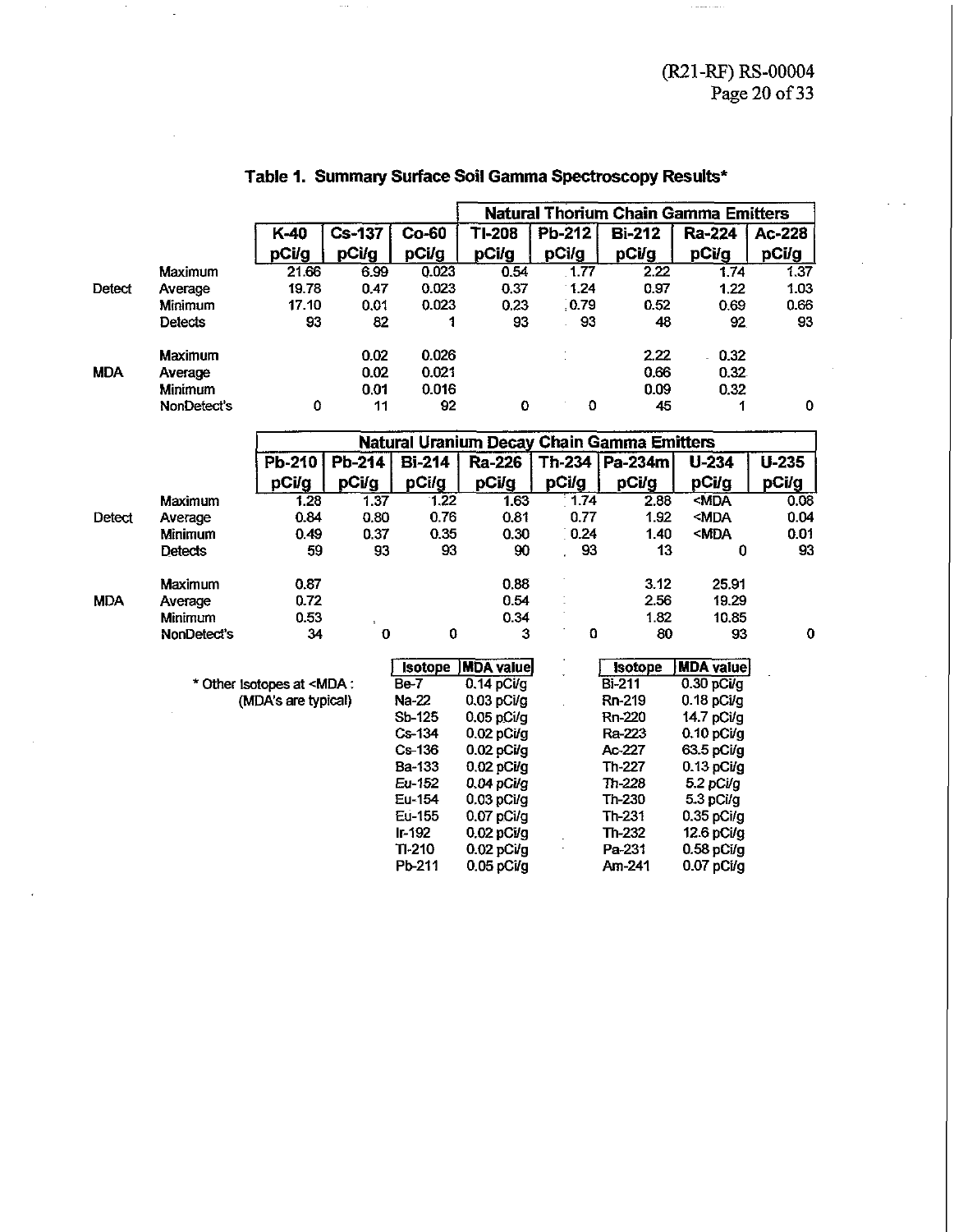#### **Table 2. Building T654 lndivdual Surface Soil Sample Results**

**its**<br>
MDA FOR THAT S<br> **ETTOT**<br>
DO MD irror<br>Cita ig T654 I<br>*INDICATE*<br>Sub- | Wei **g res4 i**<br> *iNDICATE*<br> **ivib**-<br> **rid #** (gra<br>
8<br>
7 **Date** Grid **Sub-**<br>Grid #  $K-40$ Error  $\overline{\text{Cs}}$ -137 **Error Error**  Sample #  $\mathbf{H}$ pCi/g pCi/g pCi/g 19.95  $0.94$  $0.36$ **0.018**   $0.020$ **MDA** 654-97-0001 9/22/97  $\overline{12}$ **8**  1 **0.019**  0.020 MDA 19.26 0.86 0.39 654-97-0002 9/22/97  $2.1$ **5**  2 9/22/97 **3**  715 3 20.40  $0.96$  $0.24$ **0.013**  0.023 MDA 654-97-0003 2.3  $0.13$ **0.006**   $0.021$ MDA 654-97-0004 9/22/97  $2,5$ **7**  789  $\overline{\mathbf{4}}$ 20.07 0.91 **4**  755 5 19.50  $0.92$  $0.02$ MDA 0.022 MDA 654-97-0005 9/22/97 2.22 **0.048**  0.019 MDA 19.58  $0.89$ 1.07 9/22/97  $3.2$ **5**  733 6 654-97-0006 9/22/97  $34$ **4**  650  $\overline{7}$ 20.76 0.98  $0.31$ **0.015**   $0.023$ MDA 654-97-0007 0.021 MDA  $0.12$ **0.008**  9/22/97 3.6 **9**  812 8 19.26 0.88 654-97-0008 0.97  $0.16$ **0.009**  0.024 MDA 654-97-0009 1 629 9 20.35 9/22/97  $3.8$ 0.019 MDA 9/22/97 3.23 **4**  953 10 19.70 0.91  $0.01$ **0.003**  654-97-0010  $0.22$ **0.014**  0.022 MDA 3 697 11 20.06 0.95 654-97-0011 9/22/97 41 0.020 MDA **5**  833  $|12|$ 19.39  $0.91$  $0.62$ **0.029**  654-97-0012 9/22/97 4,3 **0.009**  0.022 MDA 9 694 13 20.52 0.97  $0.16$ 654-97-0013 9/22/97  $4,5$ MDA **5**  811  $14$ 20.03 0.94  $0.25$ **0.013**  0.022 654-97-0014 9/22/97 4,7 **0.005**  MDA 19,55 0.92  $0.07$  $0.021$ 805 15 654-97-0015 9/22/97 4,9 **4**  MDA 654-97-0016 9/22/97 4.10 1 765 16 20,76 0.97 1.17 **0.052**   $0.021$ **0.004**  0.023 MDA 810  $17$ 19.62 0.92  $0.02$ 654-97-0017 9/22/97 4.11 6 **0.014**  0.021 MDA  $0.89$ 0.29 654-97-0018 9/23/97 4,12 9 814 18 20.08 0.02 MDA 0.021 MDA 9/23/97 **2**  809  $19$ 19.15 0.90 654-97-0019 4.13 **0.m**  0.019 MDA 843 20 0.91 0.09 654-97-0020 9/23/97 4.14 **3**  19.47 19.76 MDA 4.15 **4**  890 21 0.89  $0.53$ **0.024**  0.017 9/23/97 654-97-0021  $0.021$ MDA 22  $0.30$ **0.015**  654-97-0022 9/23/97 4,16 **8**  819 19.46  $0.91$ MDA 9/23/97 6 738 23 19.77 0.89  $0.05$ **0.004**  0.022 4.17 654-97-0023 24 0.02 MDA 0.022 MDA 784 0.97 654-97-0024 9/23/97 4,18 7 20.65 9/23/97 4,20 **5**  939 25 20.11 0.91 0.02 MDA 0.022 MDA 654 97 0025 MDA 0.019 MDA 26 0.02 654-97-0026 9/23/97 4.22 1 938 18.75 0.87 27  $0.23$ **0.013**  0.022 MDA  $5.2$ 3 824 20.37 0.95 654-97-0027 9/23/97 785 28 20.20 0.91 0.91 **0.040**  0.019 MDA 654-97-0028 9/23/97  $5,4$ 9 29 19.39 0.91  $0.16$ **0.009**   $0.020$ MDA 654-97-0029 5,6 7 809 9/23/97 **0.007**  0.021 MDA 848  $30<sub>1</sub>$ 19.88 0.93  $0.10$ 654-97-0030 9/23/97  $5,8$ **4**  9/23/97  $5.9$ **3**  769 31 20.43 0.96  $0.08$ **0.005**  0.023 MDA 654-97-0031 MDA **0.023**  0.022 726 32 21.28 1.00  $0.49$ 654-97-0032 9/23/97 5,10 **1**  0.021 MDA 654-97-0033 9/23/97  $5,11$ **8**  803 33 20.16 0.94  $0.04$ **0.003**  0.022 MDA  $0.93$ 0.05 **0.004**  654-97-0034 9/23/97  $5,12$ **2**  861 34 19.93 0.019 MDA 654-97-0035 9/23/97  $5,13$ **7**  885 35 20.73 0.96  $0.10$ **0.006**  36  $0.92$  $0.16$ **0.009**  0.022 MDA **RD4** 19.51 654-97-0036 9/23/97  $5,14$ **4**  MDA **0.004**   $0.020$ 654-97-0037 9/23/97  $5,15$ **2**  821 37 20.01  $0.94$  $0.04$  $\begin{array}{c|c} 0.006 & 0.037 \ 0.006 & 0.037 \ 0.006 & 0.038 \ 0.038 & 0.051 \ 0.051 & 0.051 \ 0.0000 & 0.051 \ 0.0000 & 0.051 \end{array}$ 38 20.89 0.98  $0.07$ **0.006**  MDA 715 654-97-0038 9/23/97 5,16 **6**  MDA<br>MDA<br>MDA<br>MDA<br>MDA<br>MDA<br>MDA<br>MDA 891 39 18.34  $0.83$ 0.84 **0.037**  MDA 654-97-0039 9/23/97 5,17 3 7 40 19.61  $0.92$  $0.10$ **0.006**  MDA 654-97-0040 9/23/97 5.19  $\begin{array}{c|c|c|c|c} \hline \text{7} & \text{8} & \text{8} & \text{7} \\ \text{8} & \text{9} & \text{8} & \text{8} \\ \hline \end{array}$ MDA 7 42 17.82 0.83  $0.02$ **0.003**  654-97-0042 9/23/97 5.23 MDA 43 19.81 0.93 0.84 **0.038**  654-97-0043 9/23/97  $6,1$ 1 MDA 654-97-0044 9/23/97  $6,2$ **4**  44 20.96 **0.98** 1.17 **0.051**  MDA<br>MDA MDA 8<br>9 45 17.95  $0.84$  $0.01$  $6,3$ 654-97-0045 9/23/97 n na 654-97-0046 9/23/97 6.4 46 17.36 0.79

*NOTE.* BOLD VALUES INDICATE DE7ECTED AND **NOWBOLD** VALUESINDICXTEMDA **FOR THATSAMPLE** 

| Jetect     | <b>Maximum</b><br>Average | 21.66<br>19.78 |
|------------|---------------------------|----------------|
|            | Minimum                   | 17.10          |
|            | <b>Detects</b>            | 93             |
|            | Maximum                   |                |
| <b>MDA</b> | Average                   |                |
|            | Minimum                   |                |
|            | NonDetect's               |                |

| 6.99 |  |
|------|--|
| 0.47 |  |
| 0.01 |  |
| 82   |  |
|      |  |
| 0.02 |  |
| 0.02 |  |
| 0.01 |  |
|      |  |

| 0.023 |  |
|-------|--|
| 0.023 |  |
| 0.023 |  |
|       |  |
|       |  |
| 0.026 |  |
| 0.021 |  |
| 0.016 |  |
|       |  |

**Page** 1 **of** 10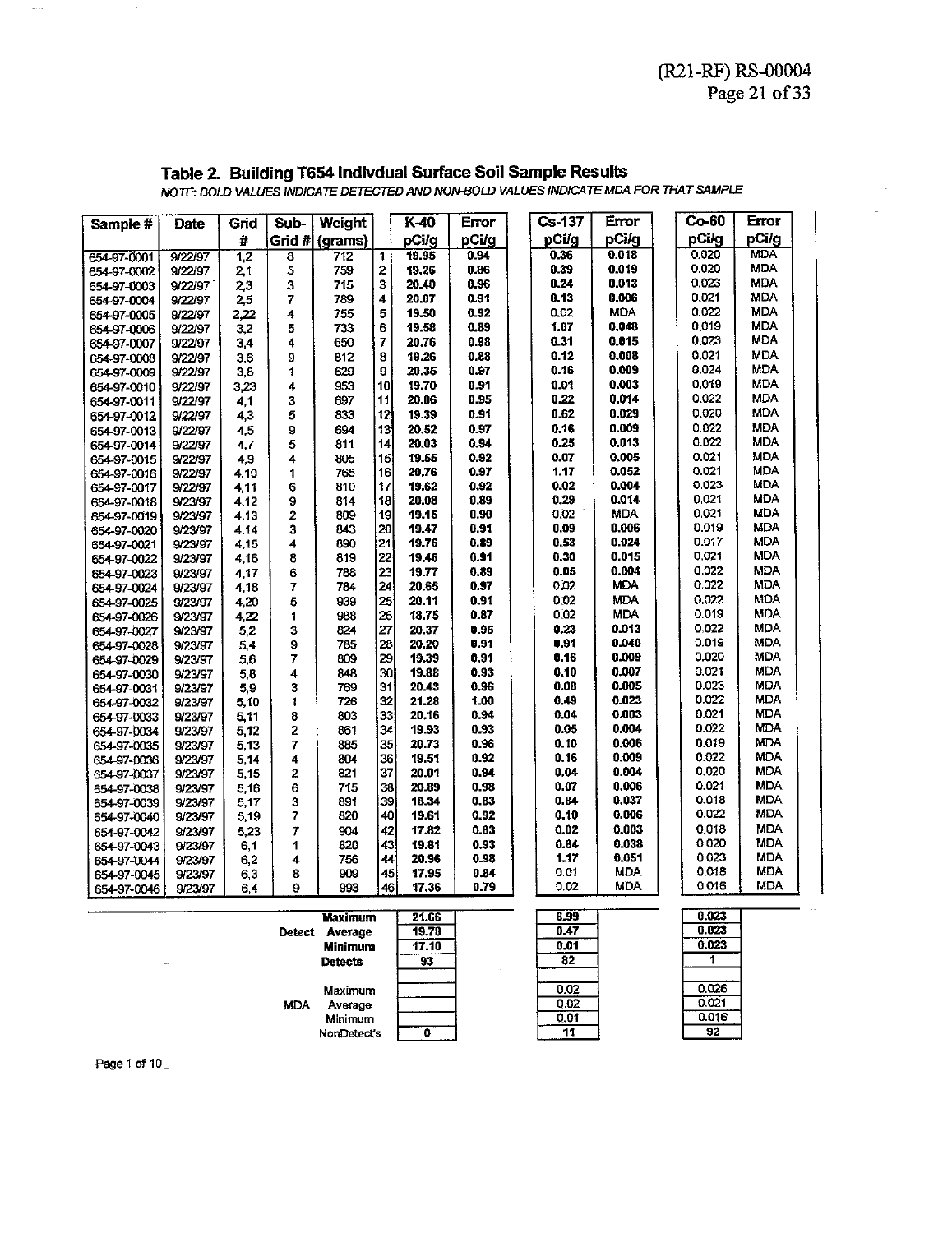$\epsilon$  is consider

#### **Table 2. Building T654 lndivdual Surface Soil Sample Results**

 $\sim$   $\sim$   $\sim$ 

 $\sim$  1000  $\pm$ 

|                                                                                      |                    |              |                        |                |          |                |              |  |                                                              |                |  |                | Page 22 of 33     |  |
|--------------------------------------------------------------------------------------|--------------------|--------------|------------------------|----------------|----------|----------------|--------------|--|--------------------------------------------------------------|----------------|--|----------------|-------------------|--|
|                                                                                      |                    |              |                        |                |          |                |              |  |                                                              |                |  |                |                   |  |
|                                                                                      |                    |              |                        |                |          |                |              |  |                                                              |                |  |                |                   |  |
|                                                                                      |                    |              |                        |                |          |                |              |  |                                                              |                |  |                |                   |  |
|                                                                                      |                    |              |                        |                |          |                |              |  | Table 2. Building T654 Indivdual Surface Soil Sample Results |                |  |                |                   |  |
| NOTE: BOLD VALUES INDICATE DETECTED AND NON-BOLD VALUES INDICATE MDA FOR THAT SAMPLE |                    |              |                        |                |          |                |              |  |                                                              |                |  |                |                   |  |
|                                                                                      |                    |              |                        |                |          |                |              |  |                                                              |                |  |                |                   |  |
|                                                                                      |                    |              |                        |                |          |                |              |  |                                                              |                |  |                |                   |  |
| Sample #                                                                             | <b>Date</b>        | Grid         | Sub-                   | Weight         |          | $K-40$         | Error        |  | $Cs-137$                                                     | <b>Error</b>   |  | Co-60          | Error             |  |
|                                                                                      |                    | #            |                        | Grid # (grams) |          | pCi/g          | pCi/g        |  | pCi/g                                                        | pCi/g          |  | pCi/g          | pCi/g             |  |
| 654-97-0047                                                                          | 9/23/97            | 6.5          | 9                      | 955            | 47       | 17.16          | 0.80         |  | 0.02                                                         | <b>MDA</b>     |  | 0.018          | <b>MDA</b>        |  |
| 654-97-0048                                                                          | 9/23/97            | 6.6          | 4                      | 848            | 48       | 17.98          | 0.84         |  | 0.25                                                         | 0.012          |  | 0,021          | MDA               |  |
| 654-97-0049                                                                          | 9/23/97            | 6,7          | 2                      | 713            | 49       | 20.38          | 0.96         |  | 1.93                                                         | 0.086          |  | 0.020          | MDA               |  |
| 654-97-0050                                                                          | 9/23/97            | 6,8          | 8                      | 842            | 50       | 18.33          | 0.86         |  | 0.29                                                         | 0.014          |  | 0.020          | MDA               |  |
| 654-97-0051                                                                          | 9/23/97            | 6,9          | 9                      | 839            | 51       | 20.40          | 0.95         |  | 0.12                                                         | 0.007          |  | 0,020          | <b>MDA</b>        |  |
| 654-97-0052                                                                          | 9/23/97            | 6,10         | 5                      | 925            | 52       | 18.92          | 0.88         |  | 0.19                                                         | 0.010          |  | 0.019          | <b>MDA</b>        |  |
| 654-97-0053                                                                          | 9/23/97            | 6,11         | 3                      | 765            | 53       | 20.10          | 0.94         |  | 0.04                                                         | 0.003          |  | 0.021          | MDA               |  |
| 654-97-0054                                                                          | 9/23/97            | 6,12         | 8                      | 855<br>764     | 54<br>55 | 18.60          | 0.84<br>0.92 |  | 0.08                                                         | 0.006<br>0.004 |  | 0.019<br>0.023 | MDA<br><b>MDA</b> |  |
| 654-97-0055<br>654-97-0056                                                           | 9/23/97<br>9/23/97 | 6.13<br>6,14 | 9<br>5                 | 881            | 56       | 20.55<br>17.30 | 0.81         |  | 0.04<br>0.06                                                 | 0.005          |  | 0.019          | MDA               |  |
| 654-97-0057                                                                          | 9/23/97            | 6,15         | 2                      | 871            | 57       | 19.11          | 0.89         |  | 0.06                                                         | 0.005          |  | 0.019          | MDA               |  |
| 654-97-0058                                                                          | 9/23/97            | 6, 16        | з                      | 1042           | 58       | 17.27          | 0.80         |  | 0.02                                                         | 0.003          |  | 0.017          | <b>MDA</b>        |  |
| 654-97-0059                                                                          | 9/23/97            | 6,17         | 6                      | 778            | 59       | 21.51          | 0.97         |  | 0.09                                                         | 0.006          |  | 0.022          | MDA               |  |
| 654-97-0060                                                                          | 9/23/97            | 6,18         | 1                      | 784            | 60       | 21.61          | 1.01         |  | 0.06                                                         | 0.005          |  | 0.021          | <b>MDA</b>        |  |
| 654-97-0061                                                                          | 9/23/97            | 6,19         | 5                      | 796            | 61       | 18.02          | 0.85         |  | 0.29                                                         | 0.014          |  | 0.019          | MDA               |  |
| 654-97-0062                                                                          | 9/23/97            | 6,20         | 2                      | 741            | 62       | 17.10          | 0.81         |  | 0.02                                                         | <b>MDA</b>     |  | 0.021          | MDA               |  |
| 654-97-0063                                                                          | 9/23/97            | 6,21         | 9                      | 751            | 63       | 17.64          | 0.80         |  | 0.02                                                         | MDA            |  | 0.019          | mda               |  |
| 654-97-0064                                                                          | 9/24/97            | 6.22         | 3                      | 885            | 64       | 17.81          | 0.83         |  | 0.02                                                         | 0.003          |  | 0,018          | MDA               |  |
| 654-97-0065                                                                          | 9/24/97            | 71           | 6                      | 744            | 65       | 19.19          | 0.90         |  | 0.17                                                         | 0.011          |  | 0.022          | MDA               |  |
| 654-97-0066                                                                          | 9/24/97            | 7.2          | 9                      | 688            | 66       | 20.19          | 0.95         |  | 0.22                                                         | 0.012          |  | 0.024          | MDA               |  |
| 654-97-0067                                                                          | 9/24/97            | 7,3          | 2                      | 718            | 67       | 21.11          | 0.96         |  | 0.26                                                         | 0.013          |  | 0.022          | <b>MDA</b>        |  |
| 654-97-0068                                                                          | 9/24/97            | 74           | 8                      | 774            | 68       | 19.71          | 0.92         |  | 0.37                                                         | 0.017          |  | 0.023          | <b>MDA</b>        |  |
| 654-97-0069                                                                          | 9/24/97            | 7,5          | 5                      | 712            | 69       | 20.00          | 0.90         |  | 1.82                                                         | 0.082          |  | 0.021          | <b>MDA</b>        |  |
| 654-97-0070                                                                          | 9/24/97            | 7,6          | 9                      | 771            | 70       | 20.54          | 0.96         |  | 1.68                                                         | 0.075          |  | 0.022          | <b>MDA</b>        |  |
| 654-97-0071                                                                          | 9/24/97            | 7,7          | 7                      | 774            | 71       | 20.20          | 0.95         |  | 4.35                                                         | 0.188          |  | 0.021          | MDA.              |  |
| 654-97-0072                                                                          | 9/24/97            | 7,8          | 4                      | 773            | 72       | 19.03          | 0.90         |  | 0.62                                                         | 0.029          |  | 0.019          | MDA               |  |
| 654-97-0073                                                                          | 9/24/97            | 7,9          | 3                      | 864            | 73       | 18.90          | 0.85         |  | 0.02                                                         | 0.003          |  | 0.020          | <b>MDA</b>        |  |
| 654-97-0074                                                                          | 9/24/97            | 7.10         | 1                      | 874            | 74       | 19.55          | 0.88         |  | 0.02                                                         | <b>MDA</b>     |  | 0.019          | MDA               |  |
| 654-97-0075                                                                          | 9/24/97            | 7,11         | 8                      | 822            | 75       | 20.07          | 0.94         |  | 0.27                                                         | 0.013          |  | 0.020<br>0.020 | MDA               |  |
| 654-97-0076                                                                          | 9/24/97            | 7,12         | 4<br>5                 | 813<br>786     | 76<br>77 | 19.47<br>21.63 | 0.88<br>0.98 |  | 0.18<br>1.24                                                 | 0.009<br>0.055 |  | 0.021          | <b>MDA</b><br>MDA |  |
| 654-97-0077<br>654-97-0078                                                           | 9/24/97<br>9/24/97 | 7,13<br>7,14 | 9                      | 762            | 78       | 20.87          | 0.93         |  | 0.34                                                         | 0.017          |  | 0.021          | MDA               |  |
| 654-97-0079                                                                          | 9/24/97            | 7, 15        | 5                      | 751            | 79       | 19.69          | 0.93         |  | 0.05                                                         | 0.005          |  | 0.022          | MDA               |  |
| 654-97-0080                                                                          | 9/24/97            | 7.16         | 2                      | 800            | 80       | 19.05          | 0.86         |  | 0.04                                                         | 0.005          |  | 0.021          | MDA.              |  |
| 654-97-0081                                                                          | 9/24/97            | 7.17         | 7                      | 790            | 81       | 20.45          | 0.96         |  | 0.51                                                         | 0.024          |  | 0.022          | MDA               |  |
| 654-97-0082                                                                          | 9/24/97            | 7.18         | 3                      | 822            | 82       | 19.05          | 0.86         |  | 0.03                                                         | 0.004          |  | 0,021          | MDA               |  |
| 654-97-0083                                                                          | 9/24/97            | 7.19         | 5                      | 748            | 83       | 19.66          | 0.92         |  | 0.04                                                         | 0.004          |  | 0.023          | <b>MDA</b>        |  |
| 654-97-0084                                                                          | 9/24/97            | 7.20         | 4                      | 767            | 84       | 20.16          | 0.89         |  | 0.07                                                         | 0.006          |  | 0.021          | MDA               |  |
| 654-97-0085                                                                          | 9/24/97            | 7,21         | 8                      | 763.           | 85       | 21.66          | 1.01         |  | 0.10                                                         | 0.006          |  | 0.023          | 0.005             |  |
| 654-97-0086                                                                          | 9/24/97            | 7.23         | 4                      | 789            | 86       | 20.62          | 0.93         |  | 0.11                                                         | 0.007          |  | 0.022          | MDA.              |  |
| 654-97-0087                                                                          | 9/24/97            | 3,12         | done distutba          | 669            | 87       | 21.32          | 0.95         |  | 0.08                                                         | 0.006          |  | 0.023          | <b>MDA</b>        |  |
| 654-97-0088                                                                          | 9/24/97            | 3,13         | skhoe disturba         | 641            | 88       | 21.50          | 1.02         |  | 0.11                                                         | 0.007          |  | 0.026          | MDA.              |  |
| 654-97-0089                                                                          | 9/24/97            | 3, 15        | xhoe disturba          | 701            | 89       | 21.06          | 0.99         |  | 0.06                                                         | 0.005          |  | 0.022          | <b>MDA</b>        |  |
| 654-97-0090                                                                          | 9/24/97            | 8.10         | <b>Ekhoe disturba</b>  | 677            | 190      | 21.48          | 1.01         |  | 1.34                                                         | 0.060          |  | 0.022          | <b>MDA</b>        |  |
| 654-97-0091                                                                          | 9/24/97            | 8,12         | khoe disturba          | 659            | 91       | 21.42          | 1.01         |  | 6.99                                                         | 0.305          |  | 0.023          | MDA.              |  |
| 654-97-0092                                                                          | 9/24/97            | 8,14         | shoe disturba          | 661            | 92       | 20.58          | 0.97         |  | 0.66                                                         | 0.031          |  | 0.024          | <b>MDA</b>        |  |
| 654-97-0093                                                                          | 9/24/97            | 8,16         | <b>tithoe disturba</b> | 677            | 93       | 20.62          | 0.97         |  | 0.93                                                         | 0.043          |  | 0.023          | <b>MDA</b>        |  |

| <b>Maximum</b>           | 21.66 | 6.99 | 0.023 |
|--------------------------|-------|------|-------|
| Average<br><b>Detect</b> | 19.78 | 0.47 | 0.023 |
| <b>Minimum</b>           | 17.10 | 0.01 | 0.023 |
| <b>Detects</b>           | 93    | 82   |       |
|                          |       |      |       |
| Maximum                  |       | 0.02 | 0.026 |
| <b>MDA</b><br>Average    |       | 0.02 | 0.021 |
| Minimum                  |       | 0.01 | 0.016 |
| NonDetect's              | O     | 11   | 92    |

**Page** 2 of 10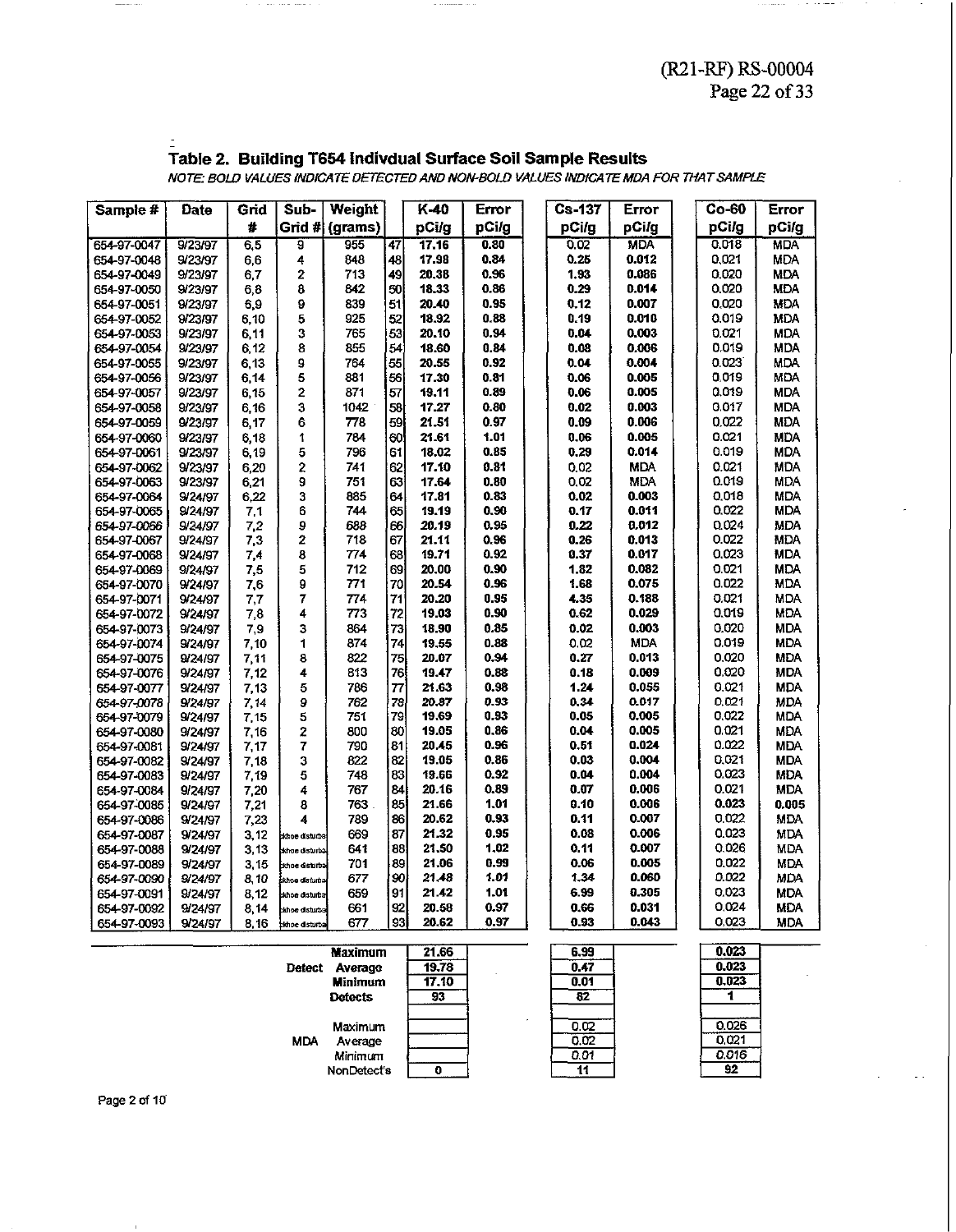$\cdots\cdots\cdots\cdots\cdots\cdots\cdots\cdots\cdots$ 

#### **Table 2. Building T654 lndivdual Surface Soil Sample Results**

|                            |                    |                         |        |                                                              |          |              |              |              |              | $(12.11)$ $100000$                                                                   | Page 23 of 33            |
|----------------------------|--------------------|-------------------------|--------|--------------------------------------------------------------|----------|--------------|--------------|--------------|--------------|--------------------------------------------------------------------------------------|--------------------------|
|                            |                    |                         |        |                                                              |          |              |              |              |              |                                                                                      |                          |
|                            |                    |                         |        |                                                              |          |              |              |              |              |                                                                                      |                          |
|                            |                    |                         |        |                                                              |          |              |              |              |              |                                                                                      |                          |
|                            |                    |                         |        | Table 2. Building T654 Indivdual Surface Soil Sample Results |          |              |              |              |              |                                                                                      |                          |
|                            |                    |                         |        |                                                              |          |              |              |              |              | NOTE: BOLD VALUES INDICATE DETECTED AND NON-BOLD VALUES INDICATE MDA FOR THAT SAMPLE |                          |
|                            |                    |                         |        |                                                              |          |              |              |              |              |                                                                                      |                          |
| Sample #                   | Date               | Grid                    | Sub-   | Weight                                                       |          | TI-208       | Error        | Pb-212       | Error        | <b>Bi-212</b>                                                                        | Error                    |
|                            |                    | 4                       |        | Grid # (grams)                                               |          | pCi/g        | pCi/g        | pCi/g        | pCi/g        | pCi/g                                                                                | pCi/g                    |
| 654-97-0001                | 9/22/97            |                         |        | 712                                                          | 1        | 0.36         | 0.01         | 1.77         | 0.09         | 0.14                                                                                 | <b>MDA</b>               |
| 654-97-0002                | 9/22/97            | $\overline{1,2}$<br>2,1 | 8<br>5 | 759                                                          | 2        | 0.37         | 0.01         | 1.22         | 0.06         | 0.14                                                                                 | <b>MDA</b>               |
| 654-97-0003                | 9/22/97            | 2,3                     | 3      | 715                                                          | 3        | 0.38         | 0.02         | 1.30         | 0.06         | 1.44                                                                                 | 0.28                     |
| 654-97-0004                | 9/22/97            | 2,5                     | 7      | 789                                                          | 4        | 0.40         | 0.01         | 1.26         | 0.06         | 1.14                                                                                 | 0.20                     |
| 654-97-0005                | 9/22/97            | 2,22                    | 4      | 755                                                          | 5        | 0.38         | 0.01         | 1.23         | 0.06         | 0.98                                                                                 | 0.15                     |
| 654-97-0006                | 9/22/97            | 3,2                     | 5      | 733                                                          | 6        | 0.35         | 0.01         | 1.21         | 0.06         | 0.84                                                                                 | 0.20                     |
| 654-97-0007                | 9/22/97            | 3,4                     | 4      | 650                                                          | 7        | 0.42         | 0.02         | 1.31         | 0.06         | 0.14                                                                                 | <b>MDA</b>               |
| 654-97-0008                | 9/22/97            | 3,6                     | 9      | 812                                                          | 8        | 0.39         | 0.02         | 1.27         | 0.06         | 0. 13                                                                                | <b>MDA</b>               |
| 654-97-0009                | 9/22/97            | 3,8                     | 1      | 629                                                          | 9        | 0.39         | 0.02         | 1.31         | 0.06         | 0.15                                                                                 | MDA                      |
| 654-97-0010                | 9/22/97            | 3,23                    | 4      | 953                                                          | 10       | 0.41         | 0.02         | 1.38         | 0.06         | 1.15                                                                                 | 0.22                     |
| 654-97-0011                | 9/22/97            | 4,1                     | з      | 697                                                          | 11       | 0.36         | 0.01         | 1.17         | 0.06         | 0.82                                                                                 | 0.20                     |
| 654-97-0012                | 9/22/97            | 4,3                     | 5      | 833                                                          | 12       | 0.44         | 0.02         | 1.36         | 0.06         | 1.27                                                                                 | 0.25                     |
| 654-97-0013                | 9/22/97            | 4,5                     | 9      | 694                                                          | 13       | 0.37         | 0.02         | 1.35         | 0.06         | 0.14                                                                                 | MDA                      |
| 654-97-0014                | 9/22/97            | 4,7                     | 5      | 811                                                          | 14       | 0.39         | 0.02         | 1,27         | 0.06         | 0.97                                                                                 | 0.19                     |
| 654-97-0015                | 9/22/97            | 4,9                     | 4      | 805                                                          | 15       | 0.40         | 0.02         | 1.32         | 0.06         | 0.71                                                                                 | 0.19                     |
| 654-97-0016                | 9/22/97            | 4,10                    | 1      | 765                                                          | 16       | 0.38         | 0.01         | 1.27         | 0.06         | 0.15                                                                                 | MDA                      |
| 654-97-0017                | 9/22/97            | 4,11                    | 6      | 810                                                          | 17       | 0.41         | 0.02         | 1.25         | 0.06         | 0.12                                                                                 | MDA                      |
| 654-97-0018                | 9/23/97            | 4,12                    | 9      | 814                                                          | 18       | 0.36         | 0.01         | 1.23         | 0.06         | 0.79                                                                                 | 0.18                     |
| 654-97-0019                | 9/23/97            | 4,13                    | 2      | 809                                                          | 19       | 0.38         | 0.02         | 1.38         | 0.06<br>0.06 | 0.12<br>0.11                                                                         | MDA<br><b>MDA</b>        |
| 654-97-0020                | 9/23/97            | 4,14                    | 3      | 843<br>890                                                   | 20<br>21 | 0.39<br>0.40 | 0.02<br>0.02 | 1.29<br>1.18 | 0.06         | 0.87                                                                                 | 0.17                     |
| 654-97-0021                | 9/23/97<br>9/23/97 | 4,15                    | 4<br>8 | 819                                                          | 22       | 0.39         | 0.02         | 1.25         | 0.06         | 0.98                                                                                 | 0.18                     |
| 654-97-0022<br>654-97-0023 | 9/23/97            | 4,16<br>4,17            | 6      | 738                                                          | 23       | 0.42         | 0.02         | 1.32         | 0.06         | 0.79                                                                                 | 0.18                     |
| 654-97-0024                | 9/23/97            | 4,18                    | 7      | 784                                                          | 24       | 0.39         | 0.02         | 1.37         | 0.06         | 0.13                                                                                 | <b>MDA</b>               |
| 654-97-0025                | 9/23/97            | 4,20                    | 5      | 939                                                          | 25       | 0.42         | 0.02         | 1.32         | 0.06         | 1.07                                                                                 | 0.17                     |
| 654-97-0026                | 9/23/97            | 4,22                    | 1      | 938                                                          | 26       | 0.43         | 0.02         | 1.43         | 0.06         | 0.11                                                                                 | MDA                      |
| 654-97-0027                | 9/23/97            | 5,2                     | 3      | 824                                                          | 27       | 0.37         | 0.01         | 1.18         | 0.06         | 0.13                                                                                 | 0.06                     |
| 654-97-0028                | 9/23/97            | 5,4                     | 9      | 785                                                          | 28       | 0.40         | 0.02         | 1.30         | 0.06         | 0.88                                                                                 | 0.22                     |
| 654-97-0029                | 9/23/97            | 5,6                     | 7      | 809                                                          | 29       | 0.37         | 0.02         | 1.22         | 0.06         | 0.89                                                                                 | 0.18                     |
| 654-97-0030                | 9/23/97            | 5,8                     | 4      | 848                                                          | 30       | 0.41         | 0.02         | 1.35         | 0.06         | 1.07                                                                                 | 0.20                     |
| 654-97-0031                | 9/23/97            | 5,9                     | 3      | 769                                                          | 31       | 0.42         | 0.02         | 1.29         | 0.06         | 1.39                                                                                 | 0.29                     |
| 654-97-0032                | 9/23/97            | 5,10                    | 1      | 726                                                          | 32       | 0.38         | 0.02         | 1.22         | 0.06         | 1.08                                                                                 | 0.20                     |
| 654-97-0033                | 9/23/97            | 5,11                    | 8      | 803                                                          | 33       | 0.41         | 0.02         | 1.33         | 0.06         | 0.93                                                                                 | 0.19                     |
| 654-97-0034                | 9/23/97            | 5,12                    | 2      | 861                                                          | 34       | 0.36         | 0.01         | 1.21         | 0.06         | 0.95                                                                                 | 0.18                     |
| 654-97-0035                | 9/23/97            | 5,13                    | 7      | 885                                                          | 35       | 0.37         | 0.01         | 1.18         | 0.06         | 0.12                                                                                 | MDA                      |
| 654-97-0036                | 9/23/97            | 5,14                    | 4      | 804                                                          | 36       | 0.38         | 0.02         | 1.26         | 0.06         | 0.13                                                                                 | MDA                      |
| 654-97-0037                | 9/23/97            | 5,15                    | 2      | 821                                                          | 37       | 0.38         | 0.01         | 1.24         | 0.06<br>0.06 | 0.13<br>0.13                                                                         | <b>MDA</b><br><b>MDA</b> |
| 654-97-0038                | 9/23/97            | 5,16                    | 6      | 715                                                          | 38       | 0.41         | 0.01         | 1.34<br>1.24 | 0.06         | 0.11                                                                                 | MDA                      |
| 654-97-0039                | 9/23/97            | 5,17                    | 3<br>7 | 891<br>820                                                   | 39<br>40 | 0.37<br>0.39 | 0.01<br>0.01 | 1.35         | 0.06         | 2.22                                                                                 | 0.42                     |
| 654-97-0040<br>654-97-0041 | 9/23/97<br>9/23/97 | 5.19<br>521             | 1      | 853                                                          | 41       | 0.44         | 0.02         | 1.51         | 0.07         | 0.91                                                                                 | 0.19                     |
| 654-97-0042                | 9/23/97            | 5,23                    | 7      | 904                                                          | 42       | 0.26         | 0.01         | 0.89         | 0.04         | 0.68                                                                                 | 0.16                     |
| 654-97-0043                | 9/23/97            | 6,1                     | 1      | 820                                                          | 43       | 0.36         | 0.01         | 1.24         | 0.06         | 1.04                                                                                 | 0.19                     |
| 654-97-0044                | 9/23/97            | 6,2                     | 4      | 756                                                          | 44       | 0.38         | 0.01         | 1.28         | 0.06         | 1.28                                                                                 | 0.25                     |
| 654-97-0045                | 9/23/97            | 6,3                     | 8      | 909                                                          | 45       | 0.26         | 0.01         | 0.86         | 0.04         | 0.10                                                                                 | MDA                      |
| 654-97-0046                | 9/23/97            | 6,4                     | 9      | 993                                                          | 46       | 0.23         | 0.01         | 0.79         | 0.04         | 0.09                                                                                 | <b>MDA</b>               |
|                            |                    |                         |        |                                                              |          |              |              |              |              |                                                                                      |                          |
|                            |                    |                         |        | Maximum                                                      |          | 0.54         |              | 1.77         |              | 2.22                                                                                 |                          |
|                            |                    |                         |        |                                                              |          |              |              |              |              |                                                                                      |                          |

 $\bar{\alpha}$ 



 $\overline{1.77}$  $1.24$  $0.79$  $\overline{93}$  $\overline{\mathbf{0}}$ 

| 2.22 |  |
|------|--|
| 0.97 |  |
| 0.52 |  |
| 50   |  |
|      |  |
| 0.17 |  |
| 0.13 |  |
| 0.09 |  |
|      |  |

للمتماز القار

 $\begin{array}{cccccccccccccc} \multicolumn{2}{c}{} & \multicolumn{2}{c}{} & \multicolumn{2}{c}{} & \multicolumn{2}{c}{} & \multicolumn{2}{c}{} & \multicolumn{2}{c}{} & \multicolumn{2}{c}{} & \multicolumn{2}{c}{} & \multicolumn{2}{c}{} & \multicolumn{2}{c}{} & \multicolumn{2}{c}{} & \multicolumn{2}{c}{} & \multicolumn{2}{c}{} & \multicolumn{2}{c}{} & \multicolumn{2}{c}{} & \multicolumn{2}{c}{} & \multicolumn{2}{c}{} & \multicolumn{2}{c}{} & \multicolumn{2}{c}{} & \$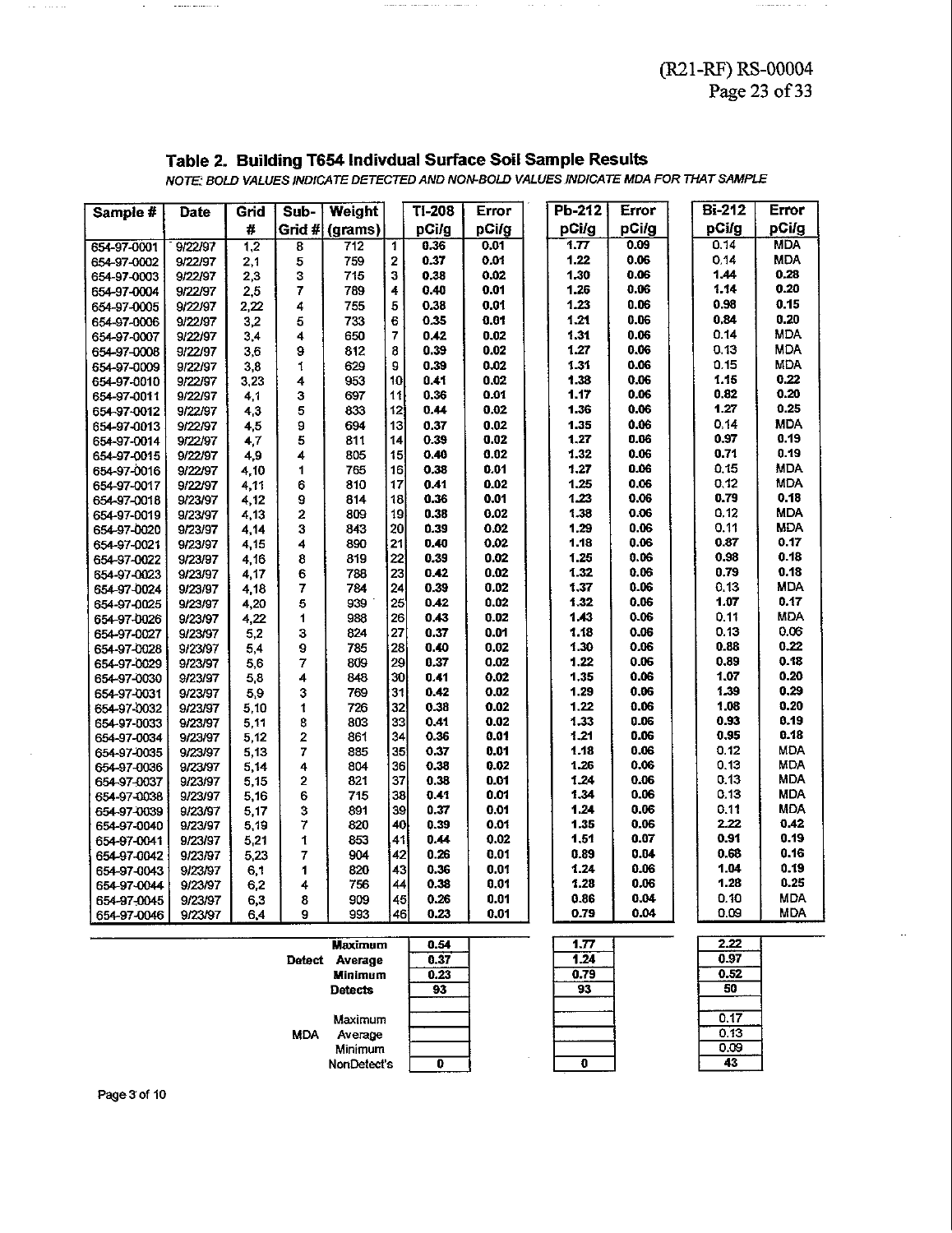$\omega = 1/\omega$  .

 $\sim$   $\sim$ 

 $\bar{\omega}$  .

| Sample #    | Date    | Grid  | Sub-                   | Weight  |    | <b>TI-208</b> | Error | $Pb-212$ | Error | <b>Bi-212</b> | <b>Error</b> |
|-------------|---------|-------|------------------------|---------|----|---------------|-------|----------|-------|---------------|--------------|
|             |         | 苷     | Grid #∫                | (grams) |    | pCi/g         | pCi/g | pCi/g    | pCi/g | pCi/g         | pCi/g        |
| 654-97-0047 | 8/23/97 | 6,5   | 9                      | 955     | 47 | 0.25          | 0.01  | 0.84     | 0.04  | 0.52          | 0.15         |
| 654-97-0048 | 9/23/97 | 6,6   | 4                      | 848     | 48 | 0.26          | 0.01  | 0.88     | 0.05  | 0,94          | 0.17         |
| 654-97-0049 | 9/23/97 | 6,7   | 2                      | 713     | 49 | 0.34          | 0.01  | 1.14     | 0.05  | 0.13          | <b>MDA</b>   |
| 654-97-0050 | 9/23/97 | 6,8   | 8                      | 842     | 50 | 0.32          | 0.01  | 1.00     | 0.05  | 0, 11         | 0.06         |
| 654-97-0051 | 9/23/97 | 6,9   | 9                      | 839     | 51 | 0.29          | 0.01  | 0.97     | 0.05  | 0.79          | 0.22         |
| 654-97-0052 | 9/23/97 | 6,10  | 5                      | 925     | 52 | 0.31          | 0.01  | 1.05     | 0.05  | 0.84          | 0.17         |
| 654-97-0053 | 9/23/97 | 6,11  | 3                      | 765     | 53 | 0.42          | 0.02  | 1.43     | 0.07  | 0,12          | <b>MDA</b>   |
| 654-97-0054 | 9/23/97 | 6,12  | 8                      | 855     | 54 | 0.38          | 0.01  | 1.17     | 0.06  | 0.11          | <b>MDA</b>   |
| 654-97-0055 | 9/23/97 | 6.13  | 9                      | 764     | 55 | 0.41          | 0.02  | 1.28     | 0.06  | 0.13          | <b>MDA</b>   |
| 654-97-0056 | 9/23/97 | 6, 14 | 5                      | 881     | 56 | 0.31          | 0.01  | 1.10     | 0.05  | 0.72          | 0.17         |
| 654-97-0057 | 9/23/97 | 6,15  | 2                      | 871     | 57 | 0.34          | 0.01  | 1.05     | 0.05  | 0.11          | <b>MDA</b>   |
| 654-97-0058 | 9/23/97 | 6,16  | 3                      | 1042    | 58 | 0.27          | 0.01  | 0.90     | 0.04  | 0.10          | MDA          |
| 654-97-0059 | 9/23/97 | 8,17  | 6                      | 778     | 59 | 0.45          | 0.02  | 1.41     | 0.07  | 1.07          | 0.20         |
| 654-97-0060 | 9/23/97 | 6.18  | 1                      | 784     | 60 | 0.41          | 0.02  | 1.41     | 0.06  | 0.13          | <b>MDA</b>   |
| 654-97-0061 | 9/23/97 | 6,19  | 5                      | 796     | 61 | 0.29          | 0.01  | 0.97     | 0.04  | 0.81          | 0.19         |
| 654-97-0062 | 9/23/97 | 6,20  | 2                      | 741     | 62 | 0.31          | 0.01  | 1.00     | 0.05  | 0.13          | <b>MDA</b>   |
| 654-97-0063 | 9/23/97 | 6,21  | 9                      | 751     | 63 | 0.25          | 0.01  | 0.85     | 0.04  | 0.11          | <b>MDA</b>   |
| 654-97-0064 | 9/24/97 | 6,22  | 3                      | 885     | 64 | 0.25          | 0.01  | 0.87     | 0.04  | 0.11          | <b>MDA</b>   |
| 654-97-0065 | 9/24/97 | 7,1   | 6                      | 744     | 65 | 0.37          | 0.02  | 1.22     | 0.06  | 1.27          | 0.19         |
| 654-97-0066 | 9/24/97 | 7,2   | 9                      | 688     | 66 | 0.54          | 0.02  | 1.70     | 0.08  | 0.17          | MDA          |
| 654-97-0067 | 9/24/97 | 7,3   | 2                      | 718     | 67 | 0.38          | 0.02  | 1.29     | 0.06  | 0.84          | 0.20         |
| 654-97-0068 | 9/24/97 | 7,4   | 8                      | 774     | 68 | 0.41          | 0.01  | 1.28     | 0.06  | 0.99          | 0.20         |
| 654-97-0069 | 9/24/97 | 7,5   | 5                      | 712     | 69 | 0.38          | 0.02  | 1.28     | 0.06  | 0.91          | 0.20         |
| 654-97-0070 | 9/24/97 | 7,6   | 9                      | 771     | 70 | 0.37          | 0.02  | 1.34     | 0.06  | 1.00          | 0.21         |
| 654-97-0071 | 9/24/97 | 7,7   | 7                      | 774     | 71 | 0.41          | 0.02  | 1.24     | 0.06  | 0.14          | <b>MDA</b>   |
| 654-97-0072 | 9/24/97 | 7,8   | 4                      | 773     | 72 | 0.31          | 0.01  | 1.10     | 0.05  | 0.11          | <b>MDA</b>   |
| 654-97-0073 | 9/24/97 | 7,9   | 3                      | 864     | 73 | 0.36          | 0.01  | 1.20     | 0.06  | 0.83          | 0.17         |
| 654-97-0074 | 9/24/97 | 7,10  | 1                      | 874     | 74 | 0.32          | 0.01  | 1.07     | 0.05  | 0.10          | <b>MDA</b>   |
| 654-97-0075 | 9/24/97 | 7,11  | 8                      | 822     | 75 | 0.41          | 0.01  | 1.29     | 0.06  | 0.91          | 0.18         |
| 654-97-0076 | 9/24/97 | 7,12  | 4                      | 813     | 76 | 0.40          | 0.01  | 1.30     | 0.06  | 0.83          | 0.19         |
| 654-97-0077 | 9/24/97 | 7.13  | 5                      | 786     | 77 | 0.38          | 0.02  | 1.26     | 0.06  | 0,95          | 0.19         |
| 654-97-0078 | 9/24/97 | 7,14  | 9                      | 762     | 78 | 0.42          | 0.02  | 1.31     | 0.06  | 0.89          | 0.19         |
| 654-97-0079 | 9/24/97 | 7,15  | 5                      | 751     | 79 | 0.41          | 0.02  | 1.35     | 0.06  | 0.89          | 0.20         |
| 654-97-0080 | 9/24/97 | 7,16  | 2                      | 800     | 80 | 0.41          | 0.02  | 1.33     | 0.06  | 0.76          | 0.19         |
| 654-97-0081 | 9/24/97 | 7,17  | 7                      | 790     | 81 | 0.40          | 0.02  | 1.31     | 0.06  | 1.22          | 0.26         |
| 654-97-0082 | 9/24/97 | 7,18  | 3                      | 822     | 82 | 0.40          | 0.02  | 1.41     | 0.07  | 0.68          | 0.09         |
| 654-97-0083 | 9/24/97 | 7,19  | 5                      | 748     | 83 | 0.40          | 0.02  | 1.34     | 0.06  | 0.93          | 0.20         |
| 654-97-0084 | 9/24/97 | 7,20  | 4                      | 767     | 84 | 0.42          | 0.02  | 1.41     | 0.07  | 0.95          | 0.20         |
| 654-97-0085 | 9/24/97 | 7,21  | 8                      | 763     | 85 | 0.39          | 0.02  | 1.26     | 0.06  | 0.11          | <b>MDA</b>   |
| 654-97-0086 | 9/24/97 | 7,23  | 4                      | 789     | 86 | 0.36          | 0.01  | 1.15     | 0.06  | 0.13          | <b>MDA</b>   |
| 654-97-0087 | 9/24/97 | 3,12  | <b>kithoe disturba</b> | 669     | 87 | 0.44          | 0.03  | 1.41     | 0.07  | 0.12          | <b>MDA</b>   |
| 654-97-0088 | 9/24/97 | 3,13  | .<br>Ekhoe disturba    | 641     | 88 | 0.39          | 0.02  | 1.41     | 0.07  | 0.11          | <b>MDA</b>   |
| 654-97-0089 | 9/24/97 | 3,15  | .<br>Ikhoe disturba    | 701     | 89 | 0.42          | 0.02  | 1.45     | 0.07  | 1.07          | 0.22         |
| 654-97-0090 | 9/24/97 | 8,10  | skhoe disturba         | 677     | 90 | 0.38          | 0.02  | 1.31     | 0.06  | 0.13          | <b>MDA</b>   |
| 654-97-0091 | 9/24/97 | 8,12  | xhoe disturbai         | 659     | 91 | 0.34          | 0.01  | 1.21     | 0.06  | 0.14          | <b>MDA</b>   |
| 654-97-0092 | 9/24/97 | 3,14  | ikhoe daluma           | 661     | 92 | 0.40          | 0.02  | 1,38     | 0.07  | 0.14          | MDA.         |
| 654-97-0093 | 9/24/97 | 8,16  | sinoe disturba         | 677     | 33 | 0.38          | 0.02  | 1.32     | 0.06  | 0,15          | MDA.         |

Table 2. Building T654 Indivdual Surface Soil Sample Results<br>NOTE: BOLD VALUES INDICATE DETECTED AND NON-BOLD VALUES INDICATE MDA FOR THAT SAMPLE

 $\alpha\beta\rightarrow\beta$ 

|               | <b>Maximum</b> | 0.54 |        | 1.77 | 2.22 |
|---------------|----------------|------|--------|------|------|
| <b>Detect</b> | Average        | 0.37 |        | 1.24 | 0,97 |
|               | <b>Minimum</b> | 0.23 |        | 0.79 | 0.52 |
|               | <b>Detects</b> | 93   |        | 93   | 50   |
|               | Maximum        |      |        |      | 0.17 |
| <b>MDA</b>    | Average        |      |        |      | 0.13 |
|               | Minimum        |      |        |      | 0.09 |
|               | NonDetect's    |      | $\sim$ |      | 43   |

Page 4 of 10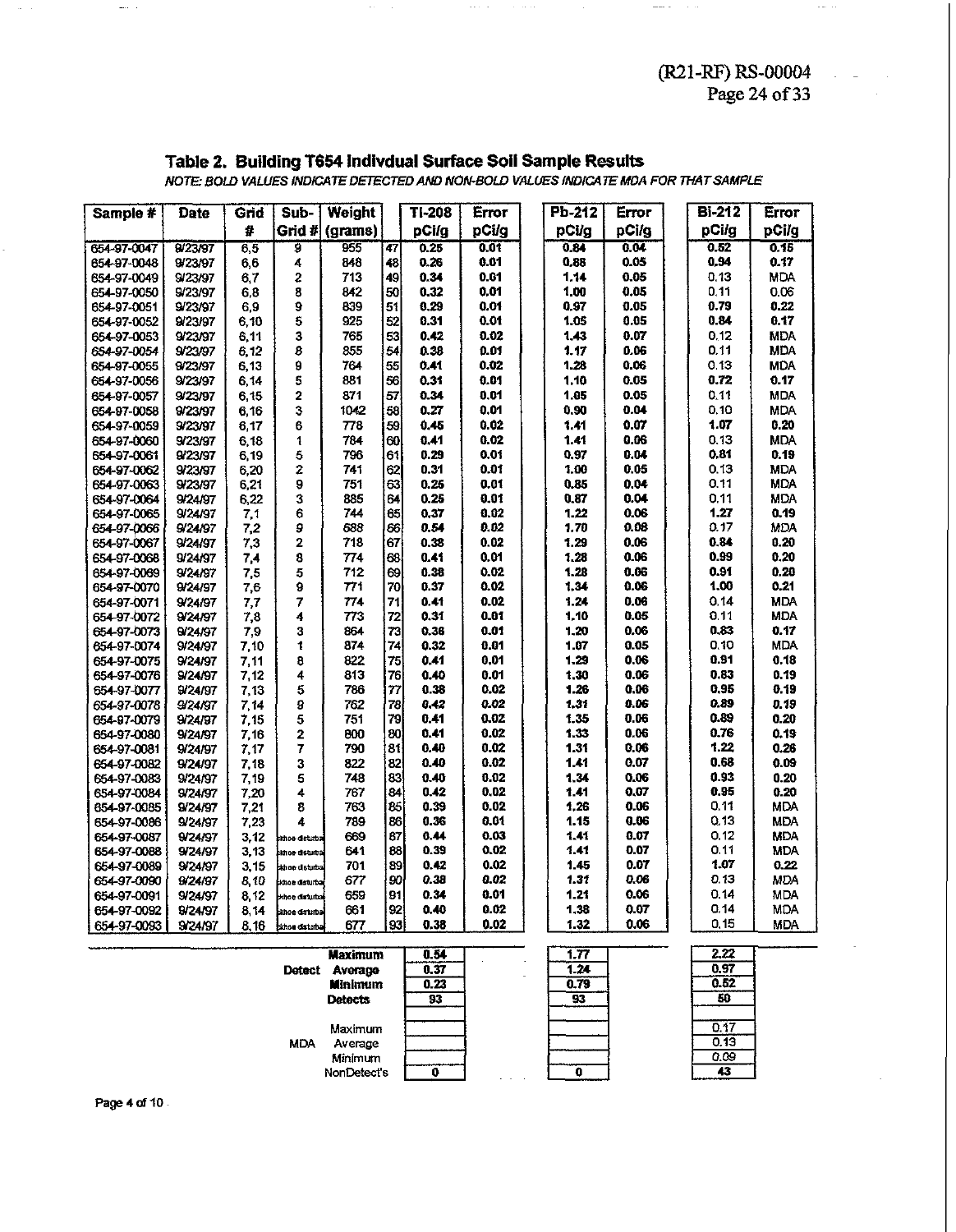## Table 2. Building T654 Indivdual Surface Soil Sample Results<br>NOTE: BOLD VALUES INDICATE DETECTED AND NON-BOLD VALUES INDICATE MDA FOR THAT SAMPLE

| Sample #                   | Date               | Grid             | Sub-   | Weight     |                | Ra-224       | Error        | Ac-228       | Error        | Pb-210       | Error        |
|----------------------------|--------------------|------------------|--------|------------|----------------|--------------|--------------|--------------|--------------|--------------|--------------|
|                            |                    | Ħ                | Grid # | (grams)    |                | pCi/g        | pCi/g        | pCi/g        | pCi/g        | pCi/g        | pCi/g        |
| 654-97-0001                | 9/22/97            | $\overline{1,2}$ | 8      | 712        | 1              | 1.09         | 0.13         | 0.92         | 0.02         | 0.79         | <b>MDA</b>   |
| 654-97-0002                | 9/22/97            | 2,1              | 5      | 759        | $\overline{2}$ | 1.17         | 0.09         | 0.98         | 0.02         | 0.75         | <b>MDA</b>   |
| 654-97-0003                | 9/22/97            | 2,3              | 3      | 715        | 3              | 1.41         | 0.11         | 1.04         | 0.03         | 0.79         | 0.11         |
| 654-97-0004                | 9/22/97            | 2,5              | 7      | 789        | 4              | 1.15         | 0.11         | 1.04         | 0.02         | 0.95         | 0.14         |
| 654-97-0005                | 9/22/97            | 2,22             | 4      | 755        | 5              | 1.35         | 0.12         | 1.05         | 0.03         | 0.74         | <b>MDA</b>   |
| 654-97-0006                | 9/22/97            | 3,2              | 5      | 733        | 6              | 1.21         | 0.10         | 1.11         | 0.03         | 0.87         | MDA          |
| 654-97-0007                | 9/22/97            | 3,4              | 4      | 650        | 7              | 1.40         | 0.11         | 1.14         | 0.03         | 0.81         | 0.14         |
| 654-97-0008                | 9/22/97            | 3,6              | 9      | 812        | 8              | 1.13         | 0.12         | 1.05         | 0.03         | 0.72         | 0.11         |
| 654-97-0009                | 9/22/97            | 3,8              | 1      | 629        | 9              | 1.16         | 0.12         | 1.13         | 0.03         | 1.26         | 0.13         |
| 654-97-0010                | 9/22/97            | 3,23             | 4      | 953        | 10             | 1.33         | 0.13         | 1.14         | 0.03         | 0.83         | 0.12         |
| 654-97-0011                | 9/22/97            | 4,1              | 3      | 697        | 11             | 1.00         | 0.12         | 1.03         | 0.03         | 1.04         | 0.09         |
| 654-97-0012                | 9/22/97            | 4,3              | 5      | 833        | 12             | 1.29         | 0.11         | 1.14         | 0.03         | 0.81         | 0.10         |
| 654-97-0013                | 9/22/97            | 4,5              | 9      | 694        | 13             | 1.44         | 0.14         | 1.09         | 0.03         | 0.80         | <b>MDA</b>   |
| 654-97-0014                | 9/22/97            | 4,7              | 5      | 811        | 14             | 1.19         | 0.10         | 0.99         | 0.03         | 0.72         | <b>MDA</b>   |
| 654-97-0015                | 9/22/97            | 4,9              | 4      | 805        | 15             | 1.06         | 0.10         | 1.05         | 0.03         | 0.84         | 0.10         |
| 654-97-0016                | 9/22/97            | 4,10             | 1      | 765        | 16             | 1.19         | 0.11         | 1.07         | 0.03         | 0.80         | 0.12         |
| 654-97-0017                | 9/22/97            | 4.11             | 6      | 810        | 17             | 1.16         | 0.11         | 1.05         | 0.03         | 0.74         | <b>MDA</b>   |
| 654-97-0018                | 9/23/97            | 4,12             | 9      | 814        | 18             | 1.21         | 0.10         | 0.99         | 0.03         | 0.73         | <b>MDA</b>   |
| 654-97-0019                | 9/23/97            | 4,13             | 2      | 809        | 19             | 1.29         | 0.10         | 1.08         | 0.03         | 0.88         | 0.10         |
| 654-97-0020                | 9/23/97            | 4.14             | 3      | 843        | 20             | 1.40         | 0.11         | 1.00         | 0.03         | 0.75         | 0.07         |
| 654-97-0021                | 9/23/97            | 4,15             | 4      | 890        | 21             | 1.26         | 0.10         | 1.00         | 0.03         | 0.74         | 0.12         |
| 654-97-0022                | 9/23/97            | 4.16             | 8      | 819        | 22             | 1.08         | 0.12         | 1.02         | 0.29         | 0.69         | 0.12         |
| 654-97-0023                | 9/23/97            | 4,17             | 6      | 788        | 23             | 1.32         | 0.11         | 1.14         | 0.03         | 0.75         | <b>MDA</b>   |
| 654-97-0024                | 9/23/97            | 4,18             | 7      | 784        | 24             | 1.44         | 0.11         | 1.10         | 0.03         | 0.79         | <b>MDA</b>   |
| 654-97-0025                | 9/23/97            | 4,20             | 5      | 939        | 25             | 1.51         | 0.12         | 1.09         | 0.03         | 0.63         | 0.15         |
| 654-97-0026                | 9/23/97            | 4,22             | 1      | 988        | 26             | 1.31         | 0.10         | 1.21         | 0.03         | 0.68         | <b>MDA</b>   |
| 654-97-0027                | 9/23/97            | 5,2              | 3      | 824        | 27             | 1.24         | 0.10         | 1.01         | 0.03         | 0.73         | <b>MDA</b>   |
| 654-97-0028                | 9/23/97            | 5,4              | 9      | 785        | 28             | 1.18         | 0.11         | 1.04         | 0.03         | 0.80         | 0.10         |
| 654-97-0029                | 9/23/97            | 5,6              | 7      | 309        | 29             | 1.15         | 0.10         | 1.02         | 0.03         | 0.83         | 0.10         |
| 654-97-0030                | 9/23/97            | 5,8              | 4      | 848        | 30             | 1.34         | 0.11         | 1.07         | 0.03         | 0.97         | 0.12<br>0.39 |
| 654 97 0031                | 9/23/97            | 5,9              | 3      | 769        | 31             | 1.33         | 0.12         | 1.13         | 0.03         | 0.77         |              |
| 654-97-0032                | 9/23/97            | 5,10             | 1      | 726        | 32             | 1.24         | 0.11         | 1.07         | 0.03         | 1.18<br>0.74 | 0.10<br>0.08 |
| 654-97-0033                | 9/23/97            | 5,11             | 8      | 803        | 33             | 1.49         | 0.12         | 1.08<br>1.01 | 0.03<br>0.03 | 0.75         | 0.09         |
| 654-97-0034                | 9/23/97            | 5,12             | 2      | 361        | 34             | 1.21         | 0.11<br>0.10 | 0.94         | 0.02         | 0.65         | <b>MDA</b>   |
| 654-97-0035                | 9/23/97            | 5,13             | 7      | 385        | 35             | 1.34         | 0.07         | 1.09         | 0.03         | 0.64         | 0.11         |
| 654-97-0036                | 9/23/97            | 5.14             | 4      | 804        | 36             | 1.06         | 0.11         | 1.05         | 0.03         | 0.79         | 0.15         |
| 654-97-0037                | 9/23/97            | 5.15             | 2<br>6 | 821<br>715 | 37<br>38       | 1.34<br>1.32 | 0.14         | 1.21         | 0.03         | 0.73         | 0.11         |
| 654-97-0038                | 9/23/97            | 5.16             |        |            | 39             | 1.41         | 0.12         | 1.02         | 0.03         | 1.01         | 0.09         |
| 654-97-0039                | 9/23/97<br>9/23/97 | 5,17<br>5,19     | 3<br>7 | 891<br>820 | 40             | 1.28         | 0.12         | 1.13         | 0.03         | 0.76         | 0.10         |
| 654-97-0040                | 9/23/97            |                  | 1      | 853        | 41             | 1.38         | 0.11         | 1.21         | 0.03         | 0.73         | <b>MDA</b>   |
| 654-97-0041<br>654-97-0042 | 9/23/97            | 5,21<br>5,23     | 7      | 904        | 42             | 0.69         | 0.08         | 0.75         | 0.02         | 0.58         | MDA          |
| 654-97-0043                | 9/23/97            | 6,1              | 1      | 820        | 43             | 1.06         | 0.09         | 1.04         | 0.03         | 0.73         | 0.10         |
| 654-97-0044                | 9/23/97            | 6,2              | 4      | 756        | 44             | 1.50         | 0.11         | 1.09         | 0.03         | 0.73         | 0.11         |
| 654-97-0045                | 9/23/97            | 6,3              | 8      | 909        | 45             | 0.88         | 0.08         | 0.68         | 0.02         | 0.55         | <b>MDA</b>   |
| 654-97-0046                | 9/23/97            | 6.4              | 9      | 993        | 46             | 0.84         | 0.07         | 0.66         | 0.02         | 0.61         | 0.09         |

|               | <b>Maximum</b> | 1.74 |                      | 1.37 |                      | 1.28 |
|---------------|----------------|------|----------------------|------|----------------------|------|
| <b>Detect</b> | Average        | 1.22 |                      | 1.03 |                      | 0.84 |
|               | <b>Minimum</b> | 0.69 |                      | 0.66 |                      | 0.49 |
|               | <b>Detects</b> | 92   |                      | 93   | $\ddot{\phantom{a}}$ | 59   |
|               | Maximum        | 0.32 | $\ddot{\phantom{a}}$ |      |                      | 0.87 |
| <b>MDA</b>    | Average        | 0.32 |                      |      |                      | 0,72 |
|               | Minimum        | 0.32 |                      |      |                      | 0.53 |
|               | NonDetect's    |      |                      |      |                      | 34   |

Page 5 of 10<sup>-</sup>

 $\sim$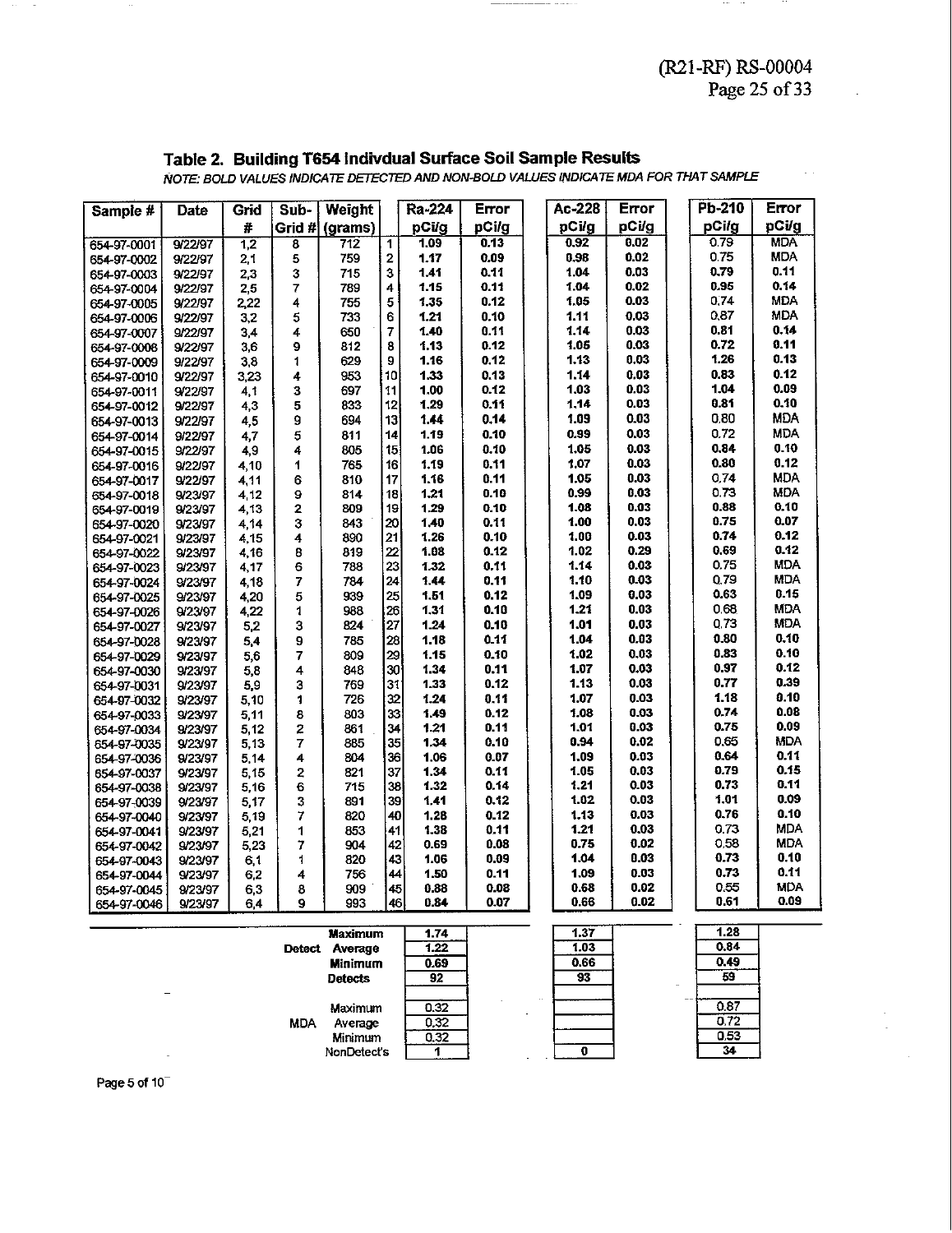$1.28$  $0.84$  $0.49$ 

 $\overline{59}$  $0.87$  $0.72$  $0.53$  $\overline{34}$ 

#### Table 2. Building T654 Indivdual Surface Soil Sample Results

| Sample #                   | <b>Date</b>        | Grid         | Sub-           | Weight     |          | Ra-224       | Error        | Ac-228       | Error        | Pb-210       | Error              |
|----------------------------|--------------------|--------------|----------------|------------|----------|--------------|--------------|--------------|--------------|--------------|--------------------|
|                            |                    | #            | Grid #         | (grams)    |          | pCi/g        | pCi/g        | pCi/g        | pCi/g        | pCi/g        | pCi/g              |
| 654-97-0047                | 9/23/97            | 6,5          | g              | 955        | 47       | 0.89         | 0.09         | 0.71         | 0.02         | 0.51         | 0.10               |
| 654-97-0048                | 9/23/97            | 6,6          | 4              | 848        | 48       | 0.32         | <b>MDA</b>   | 0.82         | 0.02         | 0.63         | <b>MDA</b>         |
| 654-97-0049                | 9/23/97            | 6,7          | 2              | 713        | 49       | 1.07         | 0.09         | 0.99         | 0.03         | 0.79         | <b>MDA</b>         |
| 654-97-0050                | 9/23/97            | 6,8          | 8              | 842        | 50       | 0.94         | 0.08         | 0.82         | 0.02         | 0.67         | <b>MDA</b>         |
| 654-97-0051                | 9/23/97            | 6,9          | 9              | 839        | 51       | 1.00         | 0.09         | 0.87         | 0.02         | 0,64         | <b>MDA</b>         |
| 654-97-0052                | 9/23/97            | 6.10         | 5              | 925        | 52       | 0.99         | 0.11         | 0.90         | 0.02         | 0.89         | 0.10               |
| 654 97 0053                | 9/23/97            | 6,11         | 3              | 765        | 53       | 1.42         | 0.11         | 1.10         | 0.03         | 1.15         | 0.12               |
| 654 97 0054                | 9/23/97            | 6,12         | 8              | 855        | 54       | 1.11         | 0.11         | 1.04         | 0.03         | 0.94         | 0.12               |
| 654-97-0055                | 9/23/97            | 6,13         | 9              | 764        | 55       | 1.53         | 0.14         | 1.15         | 0.03         | 0.99         | 0.11               |
| 654-97-0056                | 9/23/97            | 6.14         | 5              | 881        | 56       | 1.27         | 0.11         | 0.88         | 0.02         | 0.81         | 0.08               |
| 654-97-0057                | 9/23/97            | 6,15         | 2              | 871        | 57       | 1.11         | 0.08         | 0.91         | 0.02         | 0.76         | 0.08               |
| 654-97-0058                | 9/23/97            | 6,16         | 3              | 1042       | 58       | 1.02         | 0.07         | 0.74         | 0.02         | 0.53         | <b>MDA</b>         |
| 654-97-0059                | 9/23/97            | 6,17         | 6              | 778        | 59       | 1.51         | 0.12         | 1,22         | 0.03         | 0.64         | <b>MDA</b>         |
| 654-97-0060                | 9/23/97            | 6,18         | 1              | 784        | 60       | 1.50         | 0.11         | 1.13         | 0.03         | 0.76         | <b>MDA</b>         |
| 654-97-0061                | 9/23/97            | 6,19         | 5              | 796        | 61       | 0.96         | 0.08         | 0.80         | 0.02         | 0.49         | 0.09               |
| 654-97-0062                | 9/23/97            | 6,20         | $\overline{2}$ | 741        | 62       | 1.07         | 0.10         | 0.85         | 0.02         | 0.67         | <b>MDA</b>         |
| 654-97-0063                | 9/23/97            | 6,21         | 9              | 751        | 63       | 0.84         | 0.10         | 0.74         | 0.02         | 0.67         | <b>MDA</b>         |
| 654-97-0064                | 9/24/97            | 6,22         | 3              | 885        | 64       | 0.77         | 0.08         | 0.71         | 0.02         | 0.60         | MDA                |
| 654-97-0065                | 9/24/97            | 7.1          | 6              | 744        | 65       | 1.26         | 0.13         | 1.10         | 0.03         | 0.65         | 0.11               |
| 654-97-0066                | 9/24/97            | 7,2          | 9              | 688        | 66       | 1.74         | 0.16         | 1.37         | 0.03         | 1.18         | 0.15               |
| 654-97-0067                | 9/24/97            | 7,3          | $\overline{2}$ | 718        | 67       | 1.24         | 0.12         | 1.08         | 0.03         | 0.89         | 0.08               |
| 654-97-0068                | 9/24/97            | 7,4          | 8              | 774        | 68       | 1.21         | 0.11         | 1.07         | 0.03         | 0.91         | 0.11               |
| 654-97-0069                | 9/24/97            | 7,5          | 5              | 712        | 69       | 1.37         | 0.12         | 1.13         | 0.03         | 1.01         | 0.12               |
| 654-97-0070                | 9/24/97            | 7,6          | 9              | 771        | 70       | 1.18         | 0.10         | 1.08         | 0.03         | 0.81         | 0.14               |
| 654-97-0071                | 9/24/97            | 7,7          | 7              | 774        | 71       | 1.31         | 0.12         | 1.06         | 0.03         | 0.85         | <b>MDA</b>         |
| 654-97-0072                | 9/24/97            | 7,8          | 4              | 773        | 72       | 1.14         | 0.11         | 0.98         | 0.03         | 0.87         | 0.11               |
| 654-97-0073                | 9/24/97            | 7,9          | 3              | 864        | 73       | 0.92         | 0.08         | 0.95         | 0.03         | 0.52         | 0.12               |
| 654-97-0074                | 9/24/97            | 7,10         | 1              | 874        | 74       | 1.05         | 0.09         | 0.85         | 0.02         | 0.65         | 0.09               |
| 654-97-0075                | 9/24/97            | 7,11         | 8              | 822        | 75       | 1.44         | 0.12         | 1.14         | 0.03         | 0.65         | <b>MDA</b>         |
| 654 97 0076                | 9/24/97            | 7.12         | 4              | 813        | 76       | 1.27         | 0.10         | 1.08         | 0.03         | 0.75<br>0.91 | <b>MDA</b><br>0.07 |
| 654-97-0077                | 9/24/97            | 7.13         | 5              | 786        | 77       | 1.46         | 0.13         | 1.12         | 0.03         |              | <b>MDA</b>         |
| 654-97-0078                | 9/24/97            | 7,14         | 9              | 762        | 78       | 1.16         | 0.12         | 1.10<br>1.16 | 0.03<br>0.03 | 0.79<br>0.96 | 0.10               |
| 654-97-0079                | 9/24/97            | 7,15         | 5              | 751        | 79       | 1.23<br>1.17 | 0.11<br>0.10 | 1.12         | 0.03         | 0.77         | <b>MDA</b>         |
| 654-97-0080                | 9/24/97<br>9/24/97 | 7,16<br>7.17 | 2<br>7         | 800<br>790 | 80<br>81 | 1.13         | 0.11         | 1.15         | 0.03         | 0.90         | 0.12               |
| 654-97-0081<br>654-97-0082 |                    | 7,18         | 3              | 822        | 82       | 1.37         | 0.11         | 1.16         | 0.03         | 0.81         | 0.09               |
| 654-97-0083                | 9/24/97<br>9/24/97 | 7,19         | 5              | 748        | 83       | 1.16         | 0.10         | 1.16         | 0.03         | 0.76         | <b>MDA</b>         |
| 654-97-0084                | 9/24/97            | 7,20         | 4              | 767        | 84       | 1.35         | 0.12         | 1.14         | 0.03         | 0.60         | 0.11               |
| 654-97-0085                | 9/24/97            | 7,21         | 8              | 763        | 85       | 1.18         | 0.11         | 0.98         | 0.03         | 1.06         | 0.12               |
| 654-97-0086                | 9/24/97            | 7,23         | 4              | 789        | 86       | 1.04         | 0.12         | 0.94         | 0.02         | 0.72         | 0.12               |
| 654-97-0087                | 9/24/97            | 3,12         | khoe disturba  | 669        | 87       | 1.16         | 0.11         | 1.11         | 0.03         | 0.87         | <b>MDA</b>         |
| 654-97-0088                | 9/24/97            | 3,13         | khoe disturba  | 641        | 88       | 1.27         | 0.12         | 1.16         | 0.03         | 0.83         | 0.15               |
| 654-97-0089                | 9/24/97            | 3,15         | khoe distuba   | 701        | 89       | 1.53         | 0.13         | 1.16         | 0.03         | 1.10         | 0.12               |
| 654-97-0090                | 9/24/97            | 8,10         | khoe disturba  | 677        | 90       | 1.14         | 0.11         | 1.10         | 0.03         | 1.06         | 0.12               |
| 654-97-0091                | 9/24/97            | 8,12         | khoe disturba  | 659        | 91       | 1.09         | 0.12         | 1.04         | 0.03         | 1.28         | 0.14               |
| 654-97-0092                | 9/24/97            | 8,14         | khoe disturba  | 661        | 92       | 1.31         | 0.13         | 1.07         | 0.03         | 1.00         | 0.10               |
| 654-97-0093                | 9/24/97            | 8,16         | kkhoe cisturba | 677        | 93       | 1.43         | 0.13         | 1.02         | 0.03         | 0.84         | <b>MDA</b>         |
|                            |                    |              |                |            |          |              |              |              |              |              |                    |

NOTE: BOLD VALUES INDICATE DETECTED AND NON-BOLD VALUES INDICATE MDA FOR THAT SAMPLE

 $\sim$ 

| Maximum<br><b>Detect</b><br>Average<br><b>Minimum</b> | 1.74<br>1.22<br>0.69 |     | 1.37<br>1.03<br>0.66 |  |
|-------------------------------------------------------|----------------------|-----|----------------------|--|
| Detects                                               | 92                   |     | 93                   |  |
| Maximum                                               | 0.32                 | . . |                      |  |
| <b>MDA</b><br>Average                                 | 0.32                 |     |                      |  |
| Minimum                                               | 0.32                 | ÷   |                      |  |
| NonDetect's                                           |                      |     |                      |  |

Page 6 of 10  $\mathbb T$ 

 $\overline{\phantom{a}}$ 

 $\mathbb{R}^2$ 

 $\mathbf{r}$ 

 $\sim$  -commutation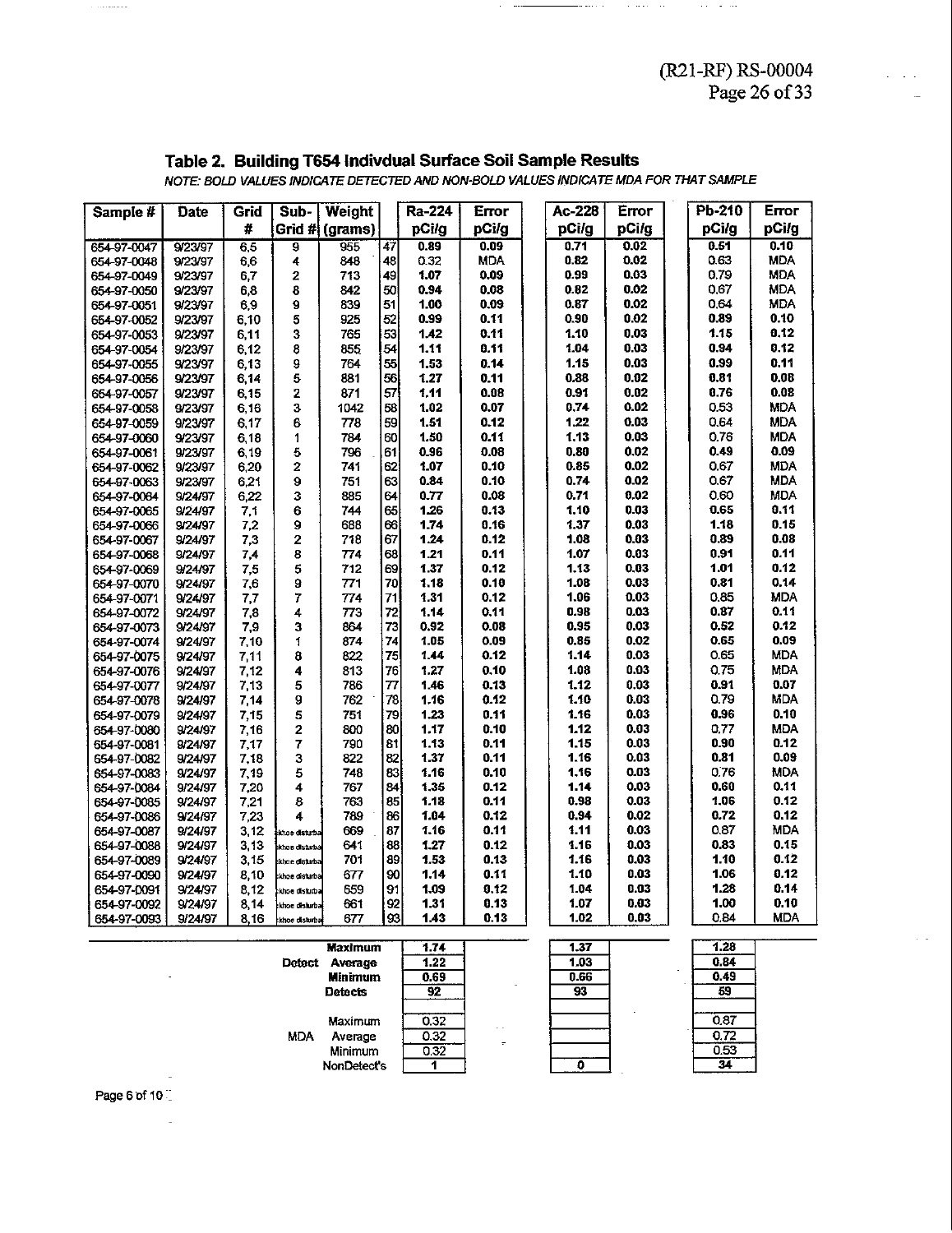$0.30$ 90  $0.88$  $0.54$  $034$ 3

#### **Table 2. Building T654 lndivdual Surface Soil Sample Results**

 $(121 - R)$ <br>P<br>ults<br>MDA FOR THAT<br>Error<br>pCi/g  $\frac{1}{1000004}$ <br>-<br>From<br>pCi/g 4 Indivdual :<br>*TE DETECTED A*<br>Veight | Pb<br>Irams) | Pl e Soil Samp<br>-BOLD VALUES<br>Error | | B<br>nCi/g | F **ults**<br> **Error**<br> **pCi/g**<br> **pCi/g**<br> **pCi/g**<br> **pCi/g**<br> **pCi/g**<br> **pCi/g**<br> **pCi/g**<br> **pCi/g**<br> **pCi/g**<br> **pCi/g**<br> **pCi/g Error**<br> **pCi/g**<br> **0.06**<br> **0.06 Building**<br>VALUES IND<br>Grid Sub **4 Indivdual:**<br>
FE DETECTED A<br> **Veight**<br> **Pharms)**<br>  $\begin{array}{c|c} \hline \text{Pb} & \text{Pb} \\ \hline \text{712} & 1 & 0 \\ \hline \text{759} & 2 & 0 \end{array}$ Building<br>
VALUES INI<br>
Grid Sub<br>
# Grid<br>  $\frac{4}{1.2}$  8<br>
2.1 Sample # **Date Grid Weight Error Error Error**  pCUg 654-97-0001 9/22/97 712 **0.03**   $0.80$ **0.03 0.06**  12 759 **0.03**  0.82 **0.02 0.06**  654-97-0002 9/22/97 2.1 654-97-0003 9/22/97 2,3 3 715 **0.03**  0.79 **0.02 0.06**   $\overline{7}$ **0.03 0.02 0.06**  654-97-0004 9/22/97 2.5 789 4  $0.80$ 0.84 0.92 654-97-0005 9/22/97 2.22 4 755 5 0.70 **0.02**  0.66 **0.02**   $0.77$ **0.05**  5 0.86 **0.03**  0.84 **0.03**  0.90 **0.06**  654-97-0006 9/22/97 32 733 6 654-97-0007 9/22/97 3,4  $\overline{\mathbf{4}}$ 650  $\overline{7}$  $0.82$ **0.03**  0.85 **0.M**  0.92 **0.06**  0.02 **0.05**  654-97-0008 9/22/97 9 812 Ŕ. 0.84 **0.03**   $0.79$  $0.81$ 3.6 654-97-0009 9/22/97 33  $\ddot{\phantom{a}}$ 629 9 0.85 **0.03**   $0.82$ **0.03**  0.93 **0.06**  654-97-0010 9/22/97 3.23  $\overline{\mathbf{A}}$ 953 10  $0.81$ **0.03**  0.76 **0.02**  0.85 **0.06**  3 0.80 **0.03**  0.73 **0.03**  0.98 **0.06**  654-97-0011 9/22/97 697 11 4,1 5  $12$ 0.86 **0.03**  0.84 **0.02**  0.96 **0.06**  654-97-0012 9/22/97 4.3 833  $13$ 9 **0.03 0.03 0.08**  654-97-0013 9/22/97 **4.5**  694 0.84  $0.81$ 0.97 654-97-0014 9/22/97 4.7 5 811  $14$ 0.80 **0.02**  0.72 **0.02**   $0.83$ **0.06**  654-97-0015 9/22/97 4,9 4 805 15 0.79 **0.03**   $0.80$ **0.02**  0.88 **0.05**  16 **0.03**  0.76 **0.03**  0.88 **MDA**  654-97-0016 9/22/97 4,lO  $\mathbf{1}$ 765 0.82 654-97-0017 9/22/97 4.11 6 810  $17$ 0.83 **0.03**  0.85 **0.03**   $0.81$ 0.07 654-97-0018 9/23/97 4.12 9 814  $18$ 0.76 **0.02**  0.67 **0.02**   $0.87$ **0.06**  654-97-0019 4.13  $\overline{2}$ 809 19  $0.88$ **0.03**  0.81 **0.02**  1.00 **0.06**  9/23/97 9/23/97 3 843 20  $0.84$ **0.03**  0.84 **0.02**  0.89 **0.06**  654-97-0020 4.14 890 21  $0.75$ **0.02**   $0.76$ **0.02**  0.79 **0.05**  654-97-0021 9/23/97 4.15 4 654-97-0022 9/23/97 4,16 8 819  $22$ 0.84 **0.03**   $0.81$ **0.02**  0.90 **0.07**  23 654-97-0023 9/23/97 4.17 6 788 0.86 **0.03**  0.80 **0.03**  0.98 **0.08**   $\overline{7}$  $24$  $0.94$ **0.03**  0.95 **0.03**  0.95 **0.07**  784 654-97-0024 9/23/97 4.18 654-97-0025 9/23/97 4.20 5 939 25 0.74 **0.02**  0.66 **0.02**  0.64 **0.05**  26 **0.08**  654-97-0026 9/23/97 4.22  $\mathbf{1}$ 988 0.74 **0.02**  0.76 **0.02**   $0.77$ 27 **0.05**  654-97-0027 9/23/97 5.2 3 824 0.79 **0.02**  0.70 **0.02**   $0.68$ 28 654-97-0028 9/23/97 5.4 9 **785**   $0.80$ **0.03**  0.78 **0.02**   $0.83$ **0.06**   $\overline{7}$ 809 29 0.74 **0.02 0.02**   $0.92$ **0.06**  654-97-0029 9/23/97 5.6 0.73 654-97-0030 9/23/97  $5.8$ 4 **e48**  30 0.88 **0.03**  0.84 **0.02**  0.96 **0.06 0.07**   $\overline{3}$ 769 31 0.81 **0.03**  0.81 **0.03**  0.97 654-97-0031 9/23/97 5.9 654-97-0032 9/23/97 5,lO  $\overline{\mathbf{1}}$ 726 32  $0.82$ **0.03**  0.75 **0.03**   $0.74$ **0.06**  33 654-97-0033 9/23/97 5.11 8 803  $0.83$ **0.03**  0.82 **0.02**  0.89 **0.07**  654-97-0034 5.12  $\overline{2}$ 861 34 0.76 **0.02**  0.72 **0.02**   $0.87$ **0.06**  9/23/97 654-97-0035 9/23/97 5.13  $\overline{7}$ 885 35  $0.77$ **0.02**  0.74 0.02  $0.75$ **0.05**  36 0.75 **0.02**   $0.77$ **0.06**  654-97-0036 9/23/97 5.14 4 804 0.80 **0.02**  654-97-0037  $\overline{2}$ 821 37 0.76 **0.02**   $0.78$ **0.02**   $0.71$ **0.05**  9/23/97 515 38 654-97-0038 9/23/97 5,16 6 715 0.88 **0.03**  0.78 **0.02 0.07**   $\begin{array}{c|c} 0.02 \ 0.02 \ 0.02 \ 0.02 \ 0.02 \ 0.03 \ 0.03 \ 0.01 \ 0.02 \end{array}$  $\begin{array}{c} 0.07 \\ 0.06 \\ 0.06 \\ 0.06 \\ 0.04 \\ 0.06 \\ 0.06 \\ 0.04 \\ 0.04 \end{array}$ 654-97-0039 **0.02 0.06**  9/23/97 5.17 3 891 39<br>820 40<br>853 41<br>904 42<br>820 443<br>756 909 45<br>993 46<br>993 46 891  $\begin{array}{c|c} 0.03 & 0.03 \ 0.03 & 0.02 \ 0.03 & 0.03 \ 0.02 & 0.01 \ \hline \end{array}$ **om**   $0.76$ 654-97-0040 9/23/97  $\overline{7}$ **820 0.03**  0.86 **0.02 0.06**  \$19 **853 0.03**  0.75 **0.02 0.06**  654-97-0041 9/23/97 521 1 654-97-0042 9/23/97 5.23  $\overline{7}$ 904 **0.02**   $0.42$ **0.02 0.M**  654-97-0043 9/23/97 6.1  $\mathbf{1}$ **m 0.03**  0.94 **0.03 0.06**  654-97-0044 9/23/97 62 4 756 **0.03**  0.85 **0.03 0.06**  654-97-0045 9/23/97 6.3 8 909 **0.02**  0.35 **0.01 0.M**  0.39 654-97-0046 9/23/97 6.4 9

**NOTE: BOLD VALUES INDICATE DETECTED AND NON-BOLD VALUES INDICATE MDA FOR THATSAMPLE** 

| <b>Detect</b> | Maximum<br>Average<br>Minimum<br><b>Detects</b> | 1.37<br>0.80<br>0.37<br>93 | 1.22<br>0.76<br>0.35<br>93 |  |
|---------------|-------------------------------------------------|----------------------------|----------------------------|--|
| <b>MDA</b>    | Maximum<br>Average<br>Minimum<br>NonDetect's    |                            |                            |  |

Page 7 of 10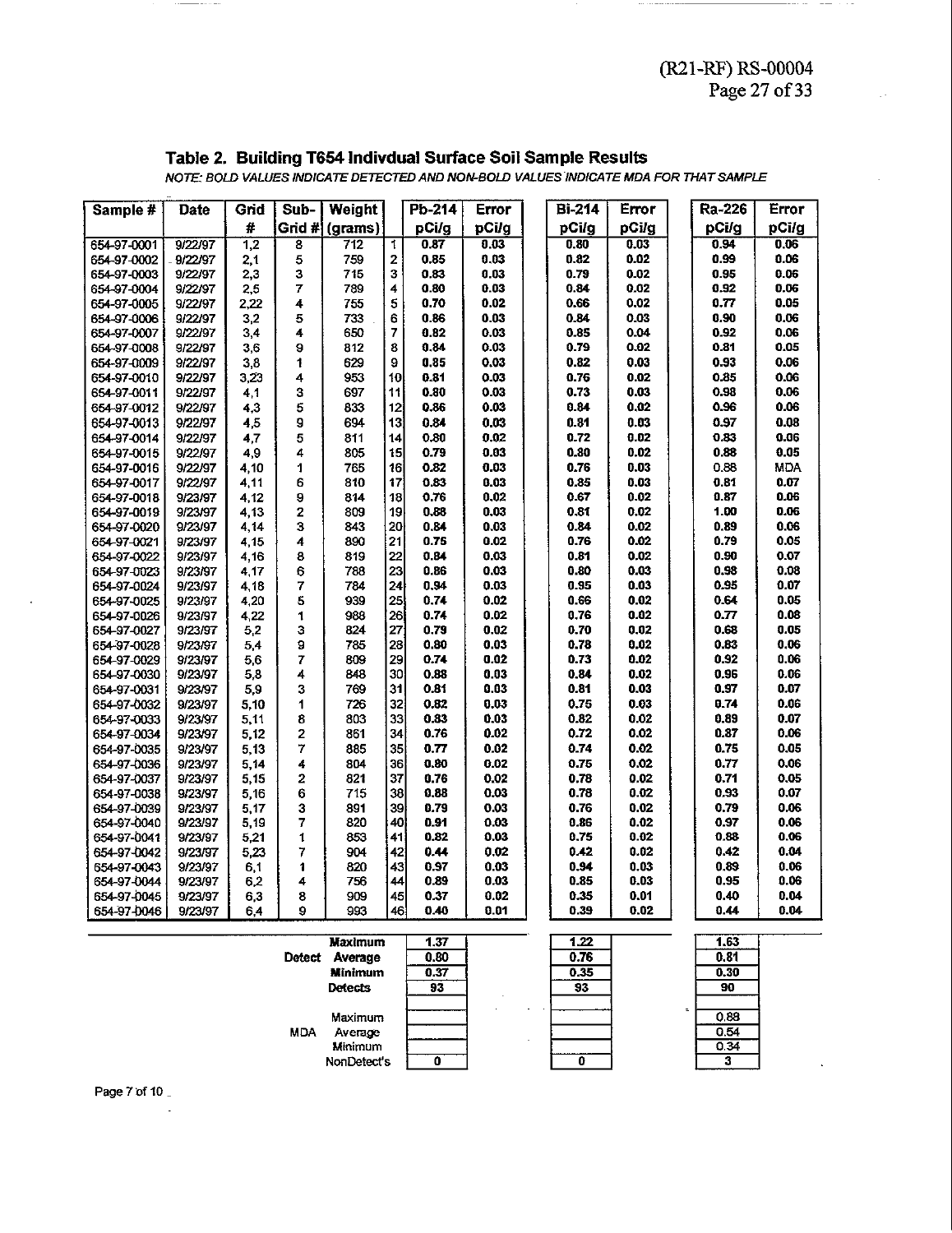#### **Table 2. Building T654 lndivdual Surface Soil Sample Results**

|             | $(12.111)$ $1000001$                                         |       |                     |                    |                       |               |       |  |                  |       |                                                                                      |               |
|-------------|--------------------------------------------------------------|-------|---------------------|--------------------|-----------------------|---------------|-------|--|------------------|-------|--------------------------------------------------------------------------------------|---------------|
|             |                                                              |       |                     |                    |                       |               |       |  |                  |       |                                                                                      | Page 28 of 33 |
|             |                                                              |       |                     |                    |                       |               |       |  |                  |       |                                                                                      |               |
|             |                                                              |       |                     |                    |                       |               |       |  |                  |       |                                                                                      |               |
|             |                                                              |       |                     |                    |                       |               |       |  |                  |       |                                                                                      |               |
|             | Table 2. Building T654 Indivdual Surface Soil Sample Results |       |                     |                    |                       |               |       |  |                  |       |                                                                                      |               |
|             |                                                              |       |                     |                    |                       |               |       |  |                  |       |                                                                                      |               |
|             |                                                              |       |                     |                    |                       |               |       |  |                  |       | NOTE: BOLD VALUES INDICATE DETECTED AND NON-BOLD VALUES INDICATE MDA FOR THAT SAMPLE |               |
|             |                                                              |       |                     |                    |                       |               |       |  |                  |       |                                                                                      |               |
| Sample #    | Date                                                         | Grid  | Sub-                | Weight             |                       | Pb-214        | Error |  | <b>Bi-214</b>    | Error | Ra-226                                                                               | <b>Error</b>  |
|             |                                                              | #     |                     | Grid # (grams)     |                       | pCi/g         | pCi/g |  | pCi/g            | pCi/g | pCi/g                                                                                | pCi/g         |
| 654-97-0047 | 9/23/97                                                      | 6,5   | 9                   | 955                | 47                    | 0.41          | 0.01  |  | 0.38             | 0.01  | 0.38                                                                                 | 0.03          |
|             | 9/23/97                                                      |       | 4                   | 848                | 48                    | 0.47          | 0.02  |  | 0.49             | 0.02  | 0.54                                                                                 | 0.03          |
| 654-97-0048 |                                                              | 6,6   |                     | 713                | 49                    | 0.55          | 0.02  |  | 0.59             | 0.02  | 0.64                                                                                 | 0.05          |
| 654-97-0049 | 9/23/97                                                      | 6,7   | 2                   |                    |                       |               |       |  |                  | 0.00  | 0.48                                                                                 | 0.04          |
| 654-97-0050 | 9/23/97                                                      | 6,8   | 8                   | 842                | 50                    | 0.53          | 0.02  |  | 0.56             |       |                                                                                      | 0.05          |
| 654-97-0051 | 9/23/97                                                      | 6,9   | 9                   | 839                | 51                    | 0.55          | 0.02  |  | 0.57             | 0.02  | 0.52                                                                                 |               |
| 654-97-0052 | 9/23/97                                                      | 6,10  | 5                   | 925                | 52                    | 0.59          | 0.02  |  | 0.58             | 0.02  | 0.65                                                                                 | 0.05          |
| 654 97 0053 | 9/23/97                                                      | 6,11  | 3                   | 765                | 53                    | 0.92          | 0.03  |  | 0.82             | 0.03  | 0.93                                                                                 | 0.06          |
| 654 97 0054 | 9/23/97                                                      | 6, 12 | 8                   | 855                | 54                    | 0.77          | 0.02  |  | 0.71             | 0.02  | 0.78                                                                                 | 0.05          |
| 654-97-0055 | 9/23/97                                                      | 6,13  | 9                   | 764                | 55                    | 0.91          | 0.03  |  | 0.88             | 0.03  | 0.88                                                                                 | 0.07          |
| 654-97-0056 | 9/23/97                                                      | 6,14  | 5                   | 881                | 56                    | 0.71          | 0.02  |  | 0.65             | 0.02  | 0.64                                                                                 | 0.05          |
| 654-97-0057 | 9/23/97                                                      | 6,15  | $\overline{2}$      | 871                | 57                    | 0.70          | 0.02  |  | 0.64             | 0.02  | 0.34                                                                                 | <b>MDA</b>    |
| 654-97-0058 | 9/23/97                                                      | 6,16  | 3                   | 1042               | 58                    | 0.49          | 0.02  |  | 0.46             | 0.02  | 0.33                                                                                 | 0.04          |
| 654-97-0059 | 9/23/97                                                      | 6,17  | 6                   | 778                | 59                    | 0.85          | 0.03  |  | 0.81             | 0.03  | 0.89                                                                                 | 0.06          |
| 654-97-0060 | 9/23/97                                                      | 6,18  | 1                   | 784                | 60                    | 0.86          | 0.03  |  | 0.84             | 0.02  | 0.82                                                                                 | 0.06          |
| 654-97-0061 | 9/23/97                                                      | 6,19  | 5                   | 796                | 61                    | 0.52          | 0.02  |  | 0.48             | 0.02  | 0.47                                                                                 | 0.04          |
| 654-97-0062 | 9/23/97                                                      | 6,20  | 2                   | 741                | 62                    | 0.53          | 0.02  |  | 0.50             | 0.02  | 0.52                                                                                 | 0.04          |
| 654-97-0063 | 9/23/97                                                      | 6,21  | 9                   | 751                | 63                    | 0.43          | 0.02  |  | 0.41             | 0.02  | 0.30                                                                                 | 0.04          |
| 654-97-0064 | 9/24/97                                                      | 6,22  | 3                   | 885                | 64                    | 0.39          | 0.02  |  | 0.40             | 0.01  | 0.43                                                                                 | 0.03          |
| 654-97-0065 | 9/24/97                                                      | 7,1   | 6                   | 744                | 65                    | 1.10          | 0.03  |  | 1.07             | 0.03  | 1.16                                                                                 | 0.07          |
| 654-97-0066 | 9/24/97                                                      | 7,2   | 9                   | 688                | 66                    | 1.37          | 0.04  |  | 1.22             | 0.04  | 1.63                                                                                 | 0.10          |
| 654-97-0067 | 9/24/97                                                      | 7,3   | 2                   | 718                | 67                    | 0.95          | 0.03  |  | 0.89             | 0.03  | 0.92                                                                                 | 0.07          |
| 654-97-0068 | 9/24/97                                                      | 7,4   | 8                   | 774                | 68                    | 0.97          | 0.03  |  | 0.92             | 0.03  | 0.96                                                                                 | 0.07          |
| 654-97-0069 | 9/24/97                                                      | 7,5   | 5                   | 712                | 69                    | 0.92          | 0.03  |  | 0.87             | 0.03  | 0.92                                                                                 | 0.07          |
| 654-97-0070 | 9/24/97                                                      | 7,6   | 9                   | 771                | 70                    | 0.91          | 0.03  |  | 0.86             | 0.02  | 0.96                                                                                 | 0.07          |
| 654-97-0071 | 9/24/97                                                      | 7,7   | 7                   | 774                | 71                    | 0.86          | 0.03  |  | 0.88             | 0.03  | 0.95                                                                                 | 0.07          |
| 654-97-0072 | 9/24/97                                                      | 7,8   | 4                   | 773                | 72                    | 0.72          | 0.03  |  | 0.67             | 0.02  | 0.71                                                                                 | 0.05          |
| 654-97-0073 | 9/24/97                                                      | 7,9   | 3                   | 864                | 73                    | 0.78          | 0.02  |  | 0.69             | 0.02  | 0.85                                                                                 | 0.05          |
| 654-97-0074 | 9/24/97                                                      | 7,10  | 1                   | 874                | 74                    | 0.61          | 0.02  |  | 0.62             | 0.02  | 0.67                                                                                 | 0.06          |
| 654-97-0075 | 9/24/97                                                      | 7,11  | 8                   | 822                | 75                    | 0.86          | 0.29  |  | 0.78             | 0.02  | 0.85                                                                                 | 0.08          |
| 654-97-0076 | 9/24/97                                                      | 7,12  | 4                   | 813                | 76                    | 0.92          | 0.03  |  | 0.84             | 0.03  | 0.87                                                                                 | 0.05          |
| 654-97-0077 | 9/24/97                                                      | 7,13  | 5                   | 786                | $\overline{u}$        | 0.87          | 0.03  |  | 0.83             | 0.03  | 0.70                                                                                 | 0.07          |
| 654-97-0078 | 9/24/97                                                      | 7,14  | 9                   | 762                | 78                    | 0.88          | 0.03  |  | 0.90             | 0.03  | 0.83                                                                                 | 0.06          |
|             |                                                              |       | 5                   |                    | 79                    | 0.94          | 0.03  |  | 0.90             | 0.03  | 1.04                                                                                 | 0.08          |
| 654-97-0079 | 9/24/97                                                      | 7,15  |                     | 751                | 80                    |               | 0.03  |  |                  | 0.02  | 0.99                                                                                 | 0.06          |
| 654-97-0080 | 9/24/97                                                      | 7,16  | 2                   | 800                |                       | 0.89          |       |  | 0.82             |       |                                                                                      |               |
| 654-97-0081 | 9/24/97                                                      | 7,17  | 7                   | 790                | 81                    | 0.87          | 0.03  |  | 0.82             | 0.03  | 0.41                                                                                 | <b>MDA</b>    |
| 654-97-0082 | 9/24/97                                                      | 7,18  | з                   | 822                | 82                    | 1.04          | 0.03  |  | 0.98             | 0.03  | 0.54                                                                                 | 0.12          |
| 654-97-0083 | 9/24/97                                                      | 7,19  | 5                   | 748                | 83                    | 0.87          | 0.03  |  | 0.84             | 0.03  | 0.98                                                                                 | 0.07          |
| 654-97-0084 | 9/24/97                                                      | 7,20  | 4                   | 767                | 84                    | 0.90          | 0.03  |  | 0.84             | 0.02  | 0.92                                                                                 | 0.07          |
| 654-97-0085 | 9/24/97                                                      | 7,21  | 8                   | 763                | 85                    | 0.73          | 0.02  |  | 0.71             | 0.02  | 0.77                                                                                 | 0.05          |
| 654-97-0086 | 9/24/97                                                      | 7,23  | 4                   | 789                | 86                    | 0.78          | 0.03  |  | 0.74             | 0.03  | 0.75                                                                                 | 0.05          |
| 654-97-0087 | 9/24/97                                                      | 3,12  | tkhoe disturba      | 669                | 87                    | 0.97          | 0.03  |  | 0.87             | 0.03  | 1.01                                                                                 | 0.07          |
| 654-97-0088 | 9/24/97                                                      | 3,13  | khoe disturba       | 641                | 88                    | 0.98          | 0.03  |  | 0.88             | 0.03  | 1.03                                                                                 | 0.06          |
| 654-97-0089 | 9/24/97                                                      | 3,15  | ahoe disturba       | 701                | 89                    | 1.02          | 0.03  |  | 0.96             | 0.03  | 0.42                                                                                 | 0.03          |
| 654-97-0090 | 9/24/97                                                      | 8,10  | sthoe disturba      | 677                | $\boldsymbol{\infty}$ | 0.84          | 0.03  |  | 0.81             | 0.03  | 0.77                                                                                 | 0.06          |
| 654-97-0091 | 9/24/97                                                      | 8,12  | tkhoe disturba      | 659                | 91                    | 0.87          | 0.03  |  | 0.84             | 0.03  | 0.77                                                                                 | 0.06          |
| 654-97-0092 | 9/24/97                                                      | 8,14  | ,<br>Ishoe disturba | 661                | 92                    | 1.00          | 0.03  |  | 0.95             | 0.03  | 0.91                                                                                 | 0.08          |
| 654-97-0093 | 9/24/97                                                      | 8,16  | ximoe disturba      | 677                | 93                    | 0.88          | 0.03  |  | 0.82             | 0.03  | 1.02                                                                                 | 0.08          |
|             |                                                              |       |                     |                    |                       |               |       |  |                  |       |                                                                                      |               |
|             |                                                              |       |                     | <b>Wavimeson</b> I |                       | $\frac{1}{4}$ |       |  | $\overline{122}$ |       | 181                                                                                  |               |

| <b>Maximum</b>        | 1.37 | 1.22 | 1.63 |
|-----------------------|------|------|------|
| Average<br>Detect     | 0.80 | 0.76 | 0.81 |
| Minimum               | 0.37 | 0.35 | 0.30 |
| <b>Detects</b>        | 93   | 93   | 90   |
| Maximum               |      |      | 0.88 |
| <b>MDA</b><br>Average |      |      | 0.54 |
| Minimum               |      |      | 0.34 |
| NonDetect's           |      |      | 3    |

Page 8 of 10: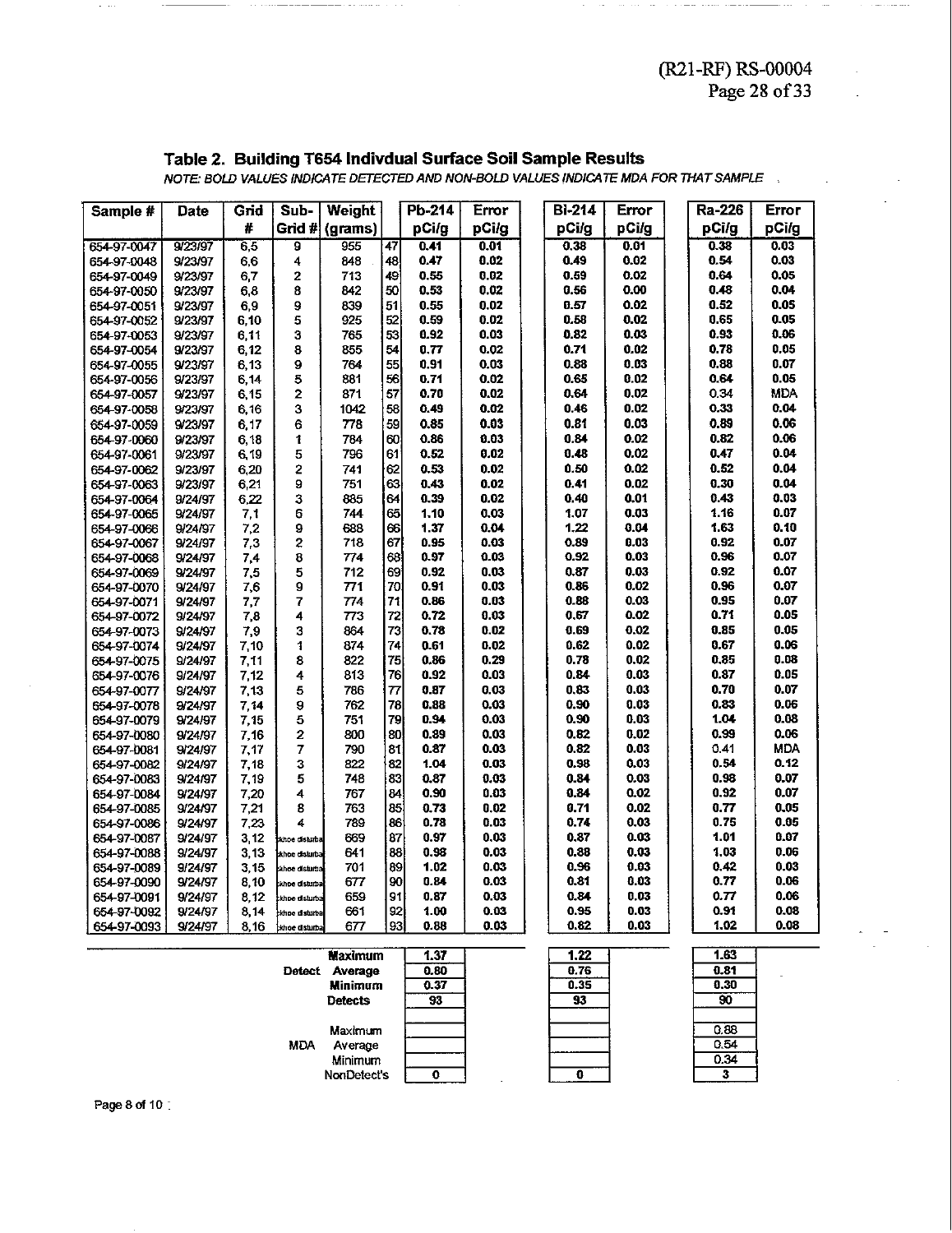$\sim$  .  $\sim$ 

## Table 2. Building T654 Indivdual Surface Soil Sample Results<br>NOTE: BOLD VALUES INDICATE DETECTED AND NON-BOLD VALUES INDICATE MDA FOR THAT SAMPLE

| Sample #    | Date    | Grid             | Sub-           | <b>Weight</b>  |                         | Th 234 | Error | Pa-234m | <b>Error</b> | $U-235$ | Error |
|-------------|---------|------------------|----------------|----------------|-------------------------|--------|-------|---------|--------------|---------|-------|
|             |         | #                |                | Grid # (grams) |                         | pCi/g  | pCi/g | pCi/g   | pCi/g        | pCi/q   | pCi/g |
| 654-97-0001 | 9/22/97 | $\overline{1,2}$ | 8              | 712            | $\overline{\mathbf{1}}$ | 1.02   | 0.10  | 2.71    | <b>MDA</b>   | 0.05    | 0.003 |
| 654-97-0002 | 9/22/97 | 2,1              | 5              | 759            | $\overline{\mathbf{c}}$ | 0.85   | 0.30  | 2.52    | <b>MDA</b>   | 0.05    | 0.003 |
| 654-97-0003 | 9/22/97 | 2,3              | 3              | 715            | 3                       | 0.72   | 0.07  | 2.69    | <b>MDA</b>   | 0.05    | 0.003 |
| 654-97-0004 | 9/22/97 | 2,5              | 7              | 789            | 4                       | 1.17   | 0.13  | 2.52    | <b>MDA</b>   | 0.05    | 0.003 |
| 654-97-0005 | 9/22/97 | 2,22             | 4              | 755            | 5                       | 0.74   | 0.08  | 2.50    | <b>MDA</b>   | 0.04    | 0.003 |
| 654-97-0006 | 9/22/97 | 3,2              | 5              | 733            | 6                       | 0.85   | 0.13  | 2.83    | <b>MDA</b>   | 0.04    | 0.003 |
| 654-97-0007 | 9/22/97 | 3,4              | 4              | 650            | $\overline{z}$          | 0.74   | 0.09  | 3.02    | <b>MDA</b>   | 0.05    | 0.003 |
| 654-97-0008 | 9/22/97 | 3,6              | 9              | 812            | 8                       | 0.64   | 0.10  | 2.44    | <b>MDA</b>   | 0.04    | 0.003 |
| 654-97-0009 | 9/22/97 | 3,8              | 1              | 629            | 9                       | 0.82   | 0.10  | 3.01    | <b>MDA</b>   | 0.05    | 0.003 |
| 654-97-0010 | 9/22/97 | 3,23             | 4              | 953            | 10 <sup>1</sup>         | 0.83   | 0.12  | 2.23    | <b>MDA</b>   | 0.04    | 0.003 |
| 654-97-0011 | 9/22/97 | 4,1              | 3              | 697            | 11                      | 0.86   | 0.12  | 2.76    | <b>MDA</b>   | 0.05    | 0.003 |
| 654-97-0012 | 9/22/97 | 4,3              | 5              | 833            | 12                      | 0.93   | 0.08  | 2.58    | <b>MDA</b>   | 0.05    | 0.003 |
| 654-97-0013 | 9/22/97 | 4,5              | 9              | 694            | 13                      | 1.04   | 0.09  | 2.67    | 0.38         | 0.05    | 0.004 |
| 654-97-0014 | 9/22/97 | 4,7              | 5              | 811            | 14                      | 0.77   | 0.09  | 1.42    | 0.41         | 0.04    | 0.003 |
| 654-97-0015 | 9/22/97 | 4,9              | 4              | 805            | 15                      | 0.87   | 0.10  | 2.54    | <b>MDA</b>   | 0.04    | 0.003 |
| 654-97-0016 | 9/22/97 | 4,10             | 1              | 765            | 16                      | 0.80   | 0.11  | 2.70    | <b>MDA</b>   | 0.05    | 0.003 |
| 654-97-0017 | 9/22/97 | 4.11             | 6              | 810            | 17                      | 0.83   | 0.09  | 2.54    | <b>MDA</b>   | 0.04    | 0.003 |
| 654-97-0018 | 9/23/97 | 4,12             | 9              | 814            | 18                      | 0.48   | 0.09  | 2.47    | <b>MDA</b>   | 0.04    | 0.008 |
| 654-97-0019 | 9/23/97 | 4,13             | 2              | 809            | 19                      | 0.82   | 0.10  | 2.71    | <b>MDA</b>   | 0.05    | 0.006 |
| 654-97-0020 | 9/23/97 | 4,14             | 3              | 843            | 20                      | 0.81   | 0.08  | 2.61    | <b>MDA</b>   | 0.04    | 0.004 |
| 654-97-0021 | 9/23/97 | 4,15             | 4              | 890            | 21                      | 0.64   | 0.08  | 2.53    | <b>MDA</b>   | 0.04    | 0.005 |
| 654 97 0022 | 9/23/97 | 4.16             | 8              | 819            | 22                      | 0.72   | 0.11  | 2.52    | <b>MDA</b>   | 0.04    | 0.007 |
| 654-97-0023 | 9/23/97 | 4,17             | 6              | 788            | 23                      | 0.89   | 0.09  | 2,71    | <b>MDA</b>   | 0.05    | 0.005 |
| 654 97 0024 | 9/23/97 | 4,18             | $\overline{7}$ | 784            | 24                      | 0.92   | 0.03  | 2.66    | <b>MDA</b>   | 0.05    | 0.004 |
| 654 97 0025 | 9/23/97 | 4,20             | 5              | 939            | 25                      | 0.59   | 0.10  | 2.35    | <b>MDA</b>   | 0.03    | 0.006 |
| 654-97-0026 | 9/23/97 | 4,22             | 1              | 988            | 26                      | 0.63   | 0.09  | 2.37    | <b>MDA</b>   | 0.04    | 0.006 |
| 654-97-0027 | 9/23/97 | 5,2              | 3              | 824            | 27                      | 0.61   | 0.10  | 2.69    | <b>MDA</b>   | 0.04    | 0.006 |
| 654-97-0028 | 9/23/97 | 5.4              | 9              | 785            | 28                      | 0.81   | 0.08  | 2.73    | <b>MDA</b>   | 0.04    | 0.004 |
| 654-97-0029 | 9/23/97 | 5,6              | $\overline{7}$ | 809            | 29                      | 0.70   | 0.09  | 2.60    | <b>MDA</b>   | 0.05    | 0.006 |
| 654-97-0030 | 9/23/97 | 5,8              | 4              | 848            | 30                      | 0.98   | 0.09  | 2.52    | <b>MDA</b>   | 0.05    | 0.005 |
| 654-97-0031 | 9/23/97 | 5,9              | 3              | 769            | 31                      | 0.74   | 0.08  | 1.73    | 0.30         | 0.05    | 0.005 |
| 654-97-0032 | 9/23/97 | 5,10             | 1              | 726            | 32                      | 0.71   | 0.10  | 2.36    | 0.38         | 0.04    | 0.005 |
| 654-97-0033 | 9/23/97 | 5,11             | 8              | 803            | 33                      | 0.93   | 0.11  | 2.68    | <b>MDA</b>   | 0.04    | 0.005 |
| 654-97-0034 | 9/23/97 | 5,12             | 2              | 861            | 34                      | 0.86   | 0.10  | 2.33    | <b>MDA</b>   | 0.04    | 0.005 |
| 654-97-0035 | 9/23/97 | 5,13             | 7              | 885            | 35                      | 0.57   | 0.07  | 1.44    | 0.42         | 0.04    | 0.005 |
| 654-97-0036 | 9/23/97 | 5.14             | 4              | 804            | 36                      | 1.04   | 0,11  | 2.31    | 0.39         | 0.04    | 0.004 |
| 654-97-0037 | 9/23/97 | 5,15             | 2              | 821            | 37                      | 0.52   | 0.07  | 1.40    | 0.35         | 0.04    | 0.005 |
| 654-97-0038 | 9/23/97 | 5.16             | 6              | 715            | 38                      | 0.88   | 0.08  | 1.48    | 0.39         | 0.05    | 0.004 |
| 654-97-0039 | 9/23/97 | 5.17             | 3              | 891            | 39                      | 0.94   | 0.10  | 2.39    | <b>MDA</b>   | 0.04    | 0.004 |
| 654-97-0040 | 9/23/97 | 5.19             | 7              | 820            | 40                      | 1.13   | 0.09  | 2.49    | <b>MDA</b>   | 0.05    | 0.004 |
| 654-97-0041 | 9/23/97 | 5,21             | 1              | 853            | 41                      | 0.96   | 0.09  | 2.45    | <b>MDA</b>   | 0.04    | 0.004 |
| 654-97-0042 | 9/23/97 | 5,23             | 7              | 904            | 42                      | 0.40   | 0.07  | 2.12    | <b>MDA</b>   | 0.02    | 0.004 |
| 654-97-0043 | 9/23/97 | 6,1              | 1              | 820            | 43                      | 0.91   | 0.09  | 2.82    | <b>MDA</b>   | 0.04    | 0.004 |
| 654-97-0044 | 9/23/97 | 6,2              | 4              | 756            | 44                      | 1.14   | 0.12  | 2.48    | <b>MDA</b>   | 0.05    | 0.005 |
| 654-97-0045 | 9/23/97 | 6.3              | 8              | 909            | 45                      | 0.33   | 0.06  | 2.25    | MDA          | 0.02    | 0.004 |
| 654-97-0046 | 9/23/97 | 6.4              | 9              | 993            | 46                      | 0.33   | 0.05  | 1.96    | <b>MDA</b>   | 0.02    | 0.003 |

|               | <b>Maximum</b> | 1.74 |                | 2.88 | 0.08 |
|---------------|----------------|------|----------------|------|------|
| <b>Detect</b> | Average        | 0.77 |                | 1.92 | 0.04 |
|               | <b>Minimum</b> | 0.24 |                | 1.40 | 0.01 |
|               | <b>Detects</b> | 93   |                | 13   | 93   |
|               | Maximum        |      |                | 3.12 |      |
| <b>MDA</b>    | Average        |      | . .            | 2.56 |      |
|               | Minimum        |      | <b>Service</b> | 1.82 |      |
|               | NonDetect's    |      |                | 80   | o    |

Page 9 of 10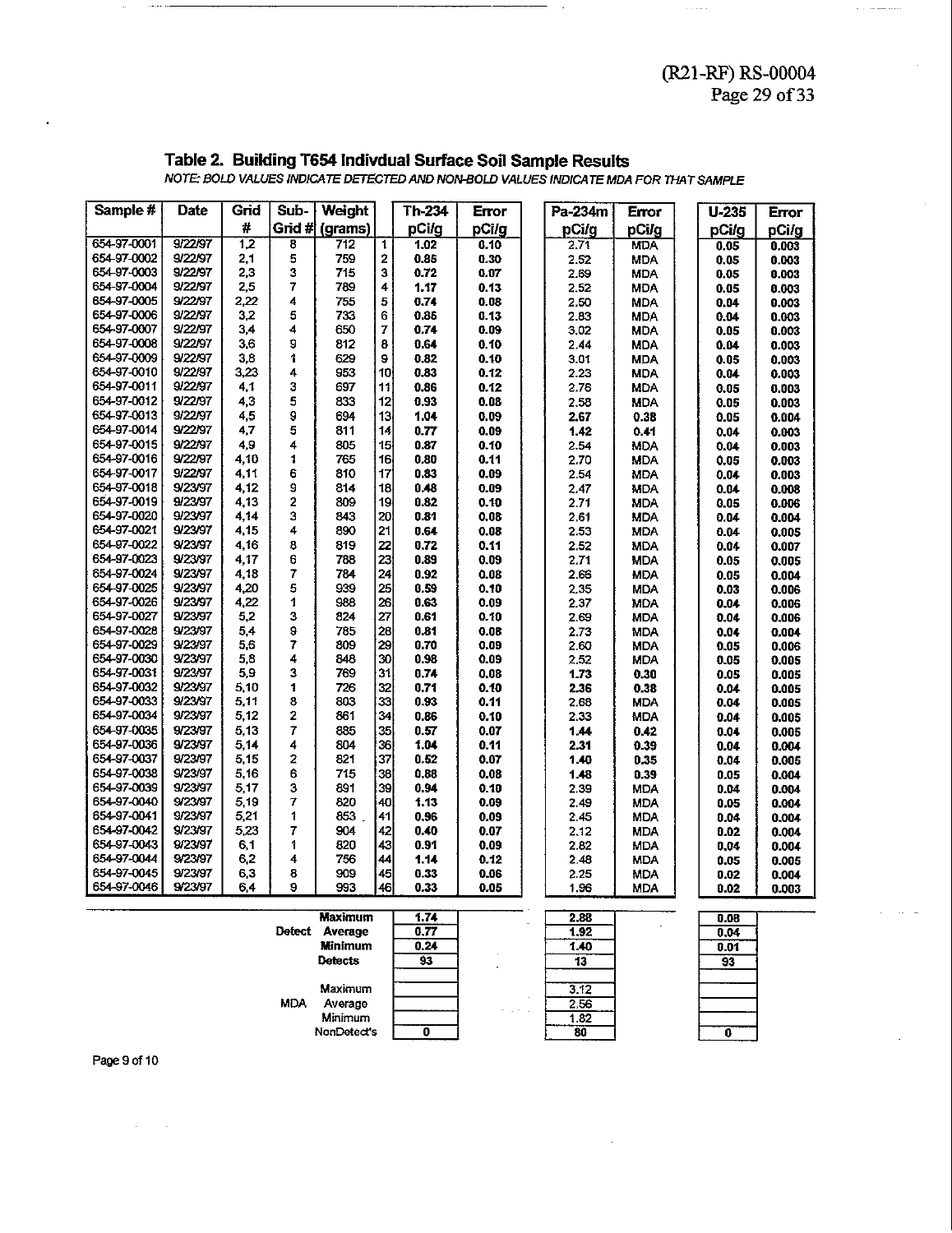#### **Table 2. Buikling** T654 **lndivdual Surface Soil Sample Results**

|                            |                    |              |                       |                |           |                                                                                      |              |              |                          |              | Page 30 of 33  |
|----------------------------|--------------------|--------------|-----------------------|----------------|-----------|--------------------------------------------------------------------------------------|--------------|--------------|--------------------------|--------------|----------------|
|                            |                    |              |                       |                |           |                                                                                      |              |              |                          |              |                |
|                            |                    |              |                       |                |           |                                                                                      |              |              |                          |              |                |
|                            |                    |              |                       |                |           |                                                                                      |              |              |                          |              |                |
|                            |                    |              |                       |                |           | Table 2. Building T654 Indivdual Surface Soil Sample Results                         |              |              |                          |              |                |
|                            |                    |              |                       |                |           | NOTE: BOLD VALUES INDICATE DETECTED AND NON-BOLD VALUES INDICATE MDA FOR THAT SAMPLE |              |              |                          |              |                |
|                            |                    |              |                       |                |           |                                                                                      |              |              |                          |              |                |
| Sample #                   | Date               | Grid         | Sub-                  | <b>Weight</b>  |           | Th-234                                                                               | Error        | Pa-234m      | Error                    | $U - 235$    | Error          |
|                            |                    | 蒼            | Grid #                | (grams)        |           | pCi/g                                                                                | pCi/g        | pCi/g        | pCi/g                    | pCi/g        | pCi/g          |
| 654-97-0047                | 9/23/97            | 65           | 9                     | 955            | 47        | 0.39                                                                                 | 007          | 2.09         | <b>MDA</b>               | 0.02         | 0.002          |
| 654-97-0048                | 9/23/97            | 6,6          | 4                     | 848            | 48        | 0.62                                                                                 | 0.07         | 2.20         | MDA                      | 0.03         | 0.002          |
| 654-97-0049                | 9/23/97            | 67           | 2                     | 713<br>842     | 49<br>50  | 0.96<br>0.71                                                                         | 0.11<br>0.07 | 2.69         | <b>MDA</b>               | 0.03<br>0.02 | 0.003<br>0.002 |
| 654 97 0050<br>654-97-0051 | 9/23/97<br>9/23/97 | 6,8<br>6,9   | 8<br>9                | 839            | 51        | 0.37                                                                                 | 0.08         | 2.18<br>2.50 | <b>MDA</b><br><b>MDA</b> | 0.03         | 0.003          |
| 654-97-0052                | 9/23/97            | 6,10         | 5                     | 925            | 52        | 0.60                                                                                 | 0.08         | 2.34         | <b>MDA</b>               | 0.03         | 0.002          |
| 654 97 0053                | 9/23/97            | 6.11         | 3                     | 765            | 53        | 0.75                                                                                 | 0.10         | 2,62         | <b>MDA</b>               | 0.05         | 0.003          |
| 654 97 0054                | 9/23/97            | 6,12         | 8                     | 855            | 54        | 0.80                                                                                 | 0.12         | 2.61         | <b>MDA</b>               | 0.04         | 0.003          |
| 054 97 0055                | 9/23/07            | 6.13         | 9                     | 764            | 55        | 1.04                                                                                 | 0.13         | 1.64         | 0.47                     | 0.04         | 0.003          |
| 654 97 0056                | 9/23/97            | 6,14         | 5                     | 861            | 56        | 0.72                                                                                 | 0.09         | 1.41         | 0.36                     | 0.03         | 0.002          |
| 654-97-0057                | 9/23/97            | 6,15         | 2                     | 871            | 57        | 0.26                                                                                 | 0.08         | 2.37         | MDA                      | 0.03         | 0.002          |
| 654-97-0058                | 9/23/97            | 6,16         | 3                     | 1042           | 58        | 0, 44                                                                                | 0.08         | 1.98         | MDA                      | 0.02         | 0.002          |
| 654 97 0059                | 9/23/97            | 6,17         | 6                     | 778            | 59        | 0.60                                                                                 | 0.11         | 2.88         | 0.43                     | 0.04         | 0.003          |
| 654-97-0060                | 9/23/97            | 6,18         | 1                     | 784            | 60        | 0.64                                                                                 | 0.10         | 2.78         | <b>MDA</b>               | 0.04         | 0.003          |
| 654-97-0061                | 9/23/97            | 6,19         | 5                     | 706            | 61        | 8.50                                                                                 | 0.07         | 2.13         | mda                      | 0.02         | 0.002          |
| 654-97-0062                | 9/23/97            | 6,20         | 2                     | 741            | 62        | 0.64                                                                                 | 0.07         | 2,51         | MDA.                     | 0.03         | 0.002          |
| 654 97 0063                | 9/23/97            | 6,21         | 9                     | 751            | 63<br>64  | 0.43                                                                                 | 0.07         | 2.33<br>2.03 | MDA                      | 0.01         | 0.002<br>0.002 |
| 654-97-0064<br>654-97-0065 | 9/24/97<br>9/24/97 | 6.22<br>7,1  | 3<br>6                | 885<br>744     | 65        | 0.24<br>1.11                                                                         | 0.06<br>0.10 | 2,97         | MDA<br>MDA               | 0.02<br>0.06 | 0.003          |
| 654 97 0066                | 9/24/97            | 72           | 9                     | 688            | 66        | 1.74                                                                                 | 0.15         | 1.82         | MDA                      | 0.08         | 0.005          |
| 654-97-0067                | 9/24/97            | 73           | 2                     | 718            | 67        | 1.09                                                                                 | 0.11         | 2.82         | MDA                      | 0.05         | 0.003          |
| 654-97-0068                | 9/24/97            | 74           | 8                     | 774            | 68        | 0.97                                                                                 | 0.10         | 2.47         | MDA                      | 0.05         | 0.003          |
| 654-97-0069                | 9/24/97            | 7,5          | 5                     | 712            | 69        | 0.77                                                                                 | 0.09         | 2.91         | MDA                      | 0.05         | 0,004          |
| 654-97-0070                | 9/24/97            | 7,6          | 9                     | 771            | 70        | 0.96                                                                                 | 0.09         | 2.60         | 0.40                     | 0.05         | 0.003          |
| 654-97-0071                | 9/24/97            | 7,7          | 7                     | 774            | 71        | 0.85                                                                                 | 0.12         | 2.78         | MDA                      | 0.05         | 0.003          |
| 654-97-0072                | 9/24/97            | 7,8          | 4                     | 773            | 72        | 0.54                                                                                 | 0.07         | 2,67         | MDA                      | 0.04         | 0.003          |
| 654-97-0073                | 9/24/97            | 7,9          | 3                     | 864            | 73        | 0.86                                                                                 | 0.10         | 2.14         | MDA                      | 0.04         | 0.003          |
| 654-97-0074                | 9/24/97            | 7,10         | 1                     | 874            | 74        | 0,53                                                                                 | 0.06         | 2.36         | <b>MDA</b>               | 0.03         | 0.003          |
| 654-97-0075                | 9/24/97            | 7.11         | 8                     | 822            | 75        | 0.63                                                                                 | 0.09         | 2.40         | MDA                      | 0.04         | 0.004          |
| 654-97-0076                | 9/24/97            | 7,12         | 4                     | 813            | 76        | 0.81                                                                                 | 0.09         | 2.54         | MDA                      | 0.04         | 0.003          |
| 654-97-0077                | 9/24/97            | 7,13         | 5                     | 786            | 77        | 0.70                                                                                 | 0.07         | 2.82         | MDA                      | 0.03         | 0.003          |
| 654-97-0078<br>654-97-0079 | 9/24/97<br>9/24/97 | 7 14<br>7,15 | 9<br>5                | 762<br>751     | 78<br>79  | 0.52<br>0.78                                                                         | 0.11<br>0.09 | 2.62<br>1.66 | MDA<br>0.35              | 0.04<br>0.05 | 0.003<br>0.004 |
| 654-97-0080                | 9/24/97            | 716          | 2                     | 800            | 80        | 0.96                                                                                 | 0.12         | 2.58         | MOA                      | 0.05         | 0.003          |
| 654-97-0081                | 9/24/97            | 7.17         | 7                     | 790            | 81        | 0.68                                                                                 | 0.08         | 2.77         | <b>MDA</b>               | 0.05         | 0.003          |
| 654-97-0082                | 9/24/97            | 7.18         | 3                     | 822            | 82        | 0.79                                                                                 | 0.11         | 2.68         | <b>MDA</b>               | 0.03         | 0.006          |
| 654-97-0083                | 9/24/97            | 7 19         | 5                     | 748            | 83        | 0.92                                                                                 | 0.10         | 2.60         | MDA                      | 0.05         | 0.003          |
| 654-97-0084                | 9/24/97            | 7 20         | 4                     | 767            | 84        | 0.95                                                                                 | 0.10         | 2.69         | <b>MDA</b>               | 0.05         | 0.004          |
| 654-97-0085                | 9/24/97            | 7,21         | 8                     | 763            | 85        | 0.49                                                                                 | 0.11         | 2.77         | MDA                      | 0.04         | 0.003          |
| 654-97-0086                | 9/24/97            | 7 23         | 4                     | 789            | <b>B6</b> | 0.78                                                                                 | 0.08         | 2.66         | <b>MDA</b>               | 0.D4         | 0.003          |
| 654-97-0087                | 9/24/97            | 3,12         | tion datube           | 669            | 87        | 0.76                                                                                 | 0.10         | 2.76         | <b>MDA</b>               | 0.05         | 0.003          |
| 654-97-0088                | 9/24/97            | 3,13         | sidne datuba          | 641            | 88        | 0.91                                                                                 | 0.12         | 3.12         | <b>MDA</b>               | 0.05         | 0.003          |
| 654-97-0089                | 9/24/97            | 3.15         | Hope distute          | 701            | 89        | 1.21                                                                                 | 0.11         | 2.81         | <b>MDA</b>               | 0.05         | 0.003          |
| 654-97-0090                | 9/24/97            | 8.10         | <b>Ekhoe distutos</b> | 677            | 90        | 0.81                                                                                 | 0.09         | 2.79         | <b>MDA</b>               | 0.04         | 0.003          |
| 654-97-0091                | 9/24/97            | 8.12         | <b>Ekhoe disturba</b> | 659            | 91        | 0.91                                                                                 | 0.14         | 3.05         | <b>MDA</b>               | 0.04         | 0.003          |
| 654-97-0092                | 9/24/97            | 8,14         | :khoe disturbe        | 661            | 92        | 6.78                                                                                 | 0.10         | 2.99         | <b>MDA</b>               | 0.05         | 0.004          |
| 654-97-0093                | 9/24/97            | 8.16         | khoe distutte         | 677            | 93        | 0.54                                                                                 | 0.10         | 2.90         | <b>MDA</b>               | 0.05         | 0.004          |
|                            |                    |              |                       | Maximum        |           | 1.74                                                                                 |              | 2.88         |                          | 0.08         |                |
|                            |                    |              |                       | Detect Average |           | 0.77                                                                                 |              | 1.92         |                          | 0.04         |                |

|            | Maximum            | 1.74 | 2.88 | 0.08 |  |
|------------|--------------------|------|------|------|--|
| Dotect     | Average            | 0.77 | 1.92 | 0.04 |  |
|            | <b>Minimum</b>     | 0.24 | 1.40 | 0.01 |  |
|            | Detects            | 93   |      | 93   |  |
|            | Maximum            |      | 3.12 |      |  |
| <b>MDA</b> | Average            |      | 2.56 |      |  |
|            | Minimum            |      | 1.82 |      |  |
|            | <b>NonDetect's</b> |      | 80   |      |  |

Page 10 of 10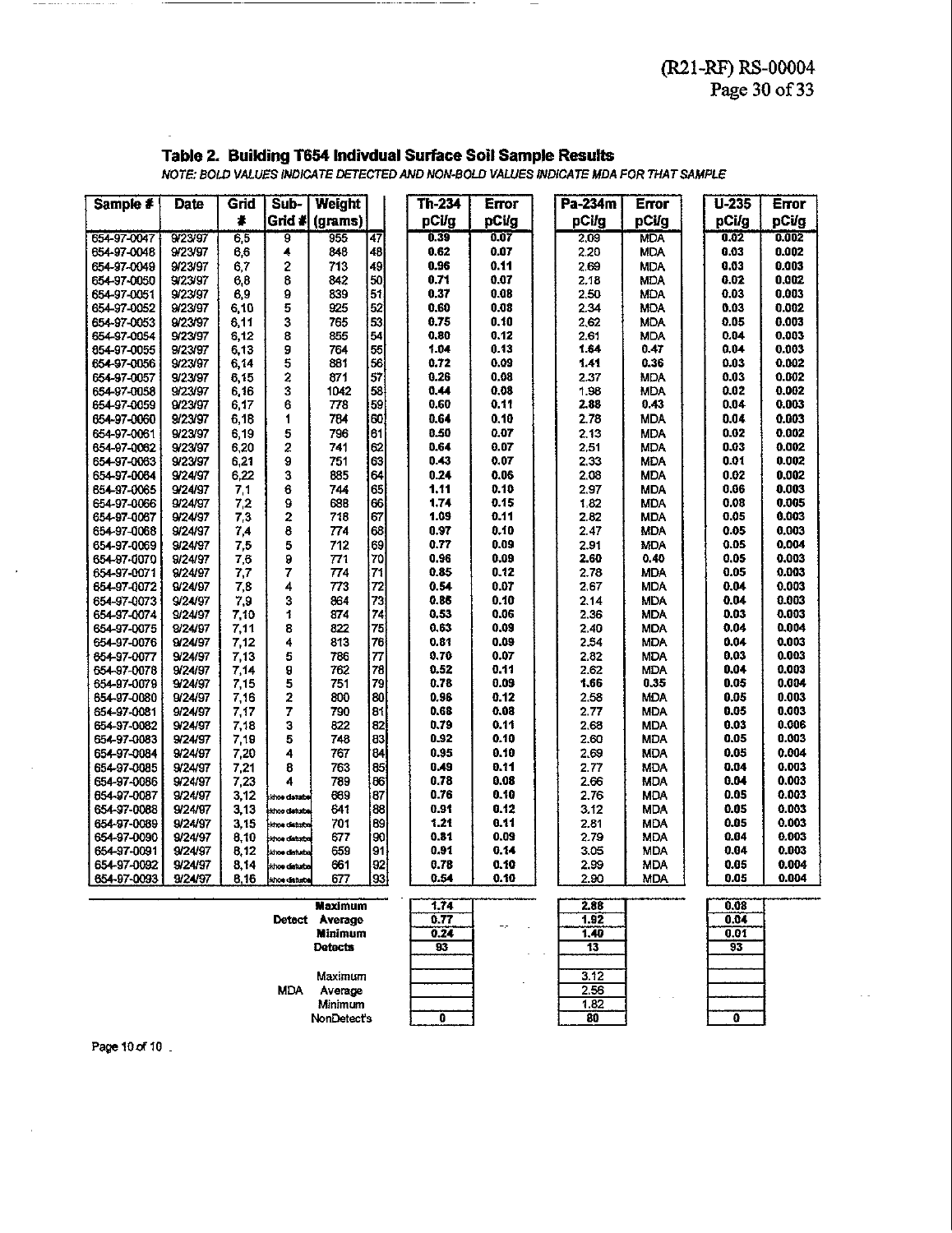(R21-RF) RS-00004 **Page 31 of 33** 

| Sample #    | <b>Sr-90</b> | Error  |             |
|-------------|--------------|--------|-------------|
|             | pCi/g        | pCi/g  | <b>Note</b> |
| 654-97-0006 | 0.26         | ± 0.28 | <b>MDA</b>  |
| 654-97-0016 | 0.77         | ± 0.32 |             |
| 654-97-0028 | 0.24         | ± 0.26 | IMDA        |
| 654-97-0044 | 0.43         | ± 0.18 |             |
| 654-97-0049 | 0.41         | ± 0.19 |             |
| 654-97-0069 | 1.30         | ± 0.2  |             |
| 654-97-0070 | 0.99         | ± 0.23 |             |
| 654-97-0071 | 0.59         | ± 0.22 |             |
| 654-97-0077 | 0.40         | ±0.31  | <b>MDA</b>  |
| 654-97-0090 | 0.24         | ± 0.32 | <b>MDA</b>  |
| 654-97-0091 | 0.40         | ± 0.15 |             |
| 654-97-0093 | 0.29         | ± 0.23 | <b>MDA</b>  |

## **Table 3. Teledyne-Brown Sr-90 Results**

| <b>Maximum</b> | 1.30 |
|----------------|------|
| Average        | 0.70 |
| <b>Minimum</b> |      |
| <b>Detects</b> |      |

Max MDA Average MDA Min MDA NonDetect's

| 0.40 |  |
|------|--|
| 0.29 |  |
| 0.24 |  |
| 5    |  |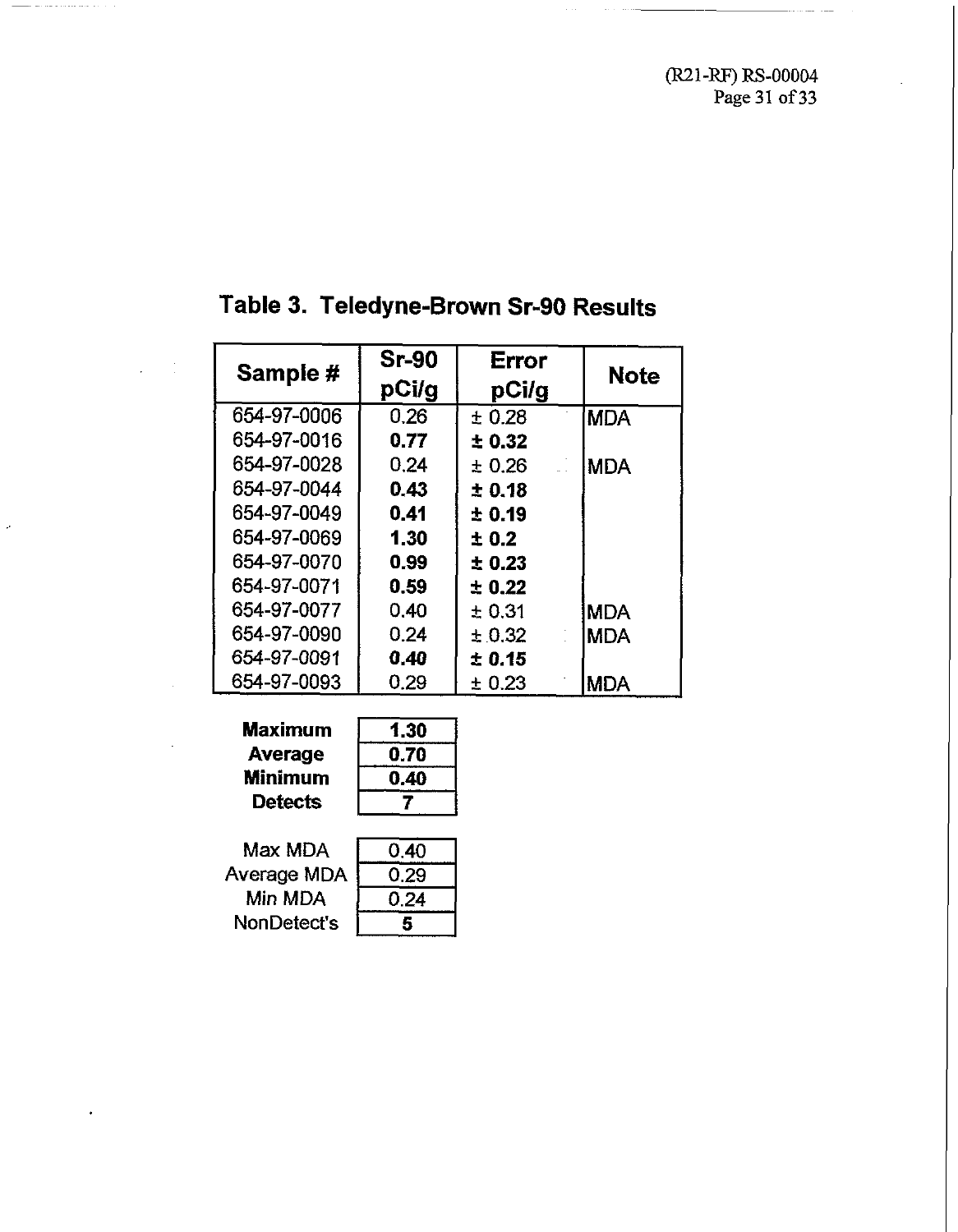| Table 4. Surface Soil Sample Data |  |
|-----------------------------------|--|
|-----------------------------------|--|

|                            |                        |                                                                          |              |                   |                          |            |                      | (R21-RF) RS-00004       |         |
|----------------------------|------------------------|--------------------------------------------------------------------------|--------------|-------------------|--------------------------|------------|----------------------|-------------------------|---------|
|                            |                        |                                                                          |              |                   |                          |            |                      | Page 32 of 33           |         |
|                            |                        |                                                                          |              |                   |                          |            |                      |                         |         |
|                            |                        | Table 4. Surface Soil Sample Data                                        |              |                   |                          |            |                      |                         |         |
|                            |                        |                                                                          |              |                   |                          |            |                      |                         |         |
| Sample                     | Date of                |                                                                          | Grid         | Sub-              | Area                     | Weight     | Sampled              | <b>Analysis Type</b>    |         |
| Number                     | Collection             | <b>Sample Description</b>                                                | ₩            | Grid#             | Type                     | grams      | <b>By</b>            | Gamma                   | $Sr-90$ |
| 654-97-0001                | 22-Sep-97              | Surface Soil Sample: 0" to 6" deep                                       | 1,2          | 8                 | <b>Unaffected</b>        | 712        | <b>McGinnis</b>      | $\overline{\mathbf{x}}$ |         |
| 654-97-0002                | 22-Sep-97              | Surface Soil Sample: 0" to 6" deep                                       | 2,1          | 5                 | Unaffected               | 759        | McGinnis             | X                       |         |
| 654-97-0003                | 22-Sep-97              | Surface Soil Sample: 0" to 6" deep                                       | 2,3          | 3                 | Unaffected               | 715        | McGinnis             | X                       |         |
| 654-97-0004<br>654-97-0005 | 22-Sep-97<br>22-Sep-97 | Surface Soil Sample: 0" to 6" deep<br>Surface Soil Sample: 0" to 6" deep | 2,5<br>2,22  | 7<br>4            | Unaffected<br>Unaffected | 789<br>755 | McGinnis<br>McGinnis | X<br>Х                  |         |
| 654-97-0006                | 22-Sep-97              | Surface Soil Sample: 0" to 6" deep                                       | 3,2          | 5                 | Unaffected               | 733        | McGinnis             | X                       | x       |
| 654-97-0007                | 22-Sep-97              | Surface Soil Sample: 0" to 6" deep                                       | 3,4          | 4                 | Unaffected               | 650        | McGinnis             | X                       |         |
| 654-97-0008                | 22-Sep-97              | Surface Soil Sample: 0" to 6" deep                                       | 3,6          | 9                 | Unaffected               | 8.2<br>629 | McGinnis             | X<br>X                  |         |
| 654-97-0009<br>654-97-0010 | 22-Sep-97<br>22-Sep-97 | Surface Soil Sample: 0" to 6" deep<br>Surface Soil Sample: 0" to 6" deep | 3,8<br>3,23  | ı<br>4            | Unaffected<br>Unaffected | 953        | McGmnis<br>McGinnis  | X                       |         |
| 654-97-0011                | 22-Sep-97              | Surface Soil Sample: 0" to 6" deep                                       | 4,1          | 3                 | Unaffected               | 697        | McGinnis             | X                       |         |
| 654-97-0012                | 22-Sep-97              | Surface Soil Sample: 0" to 6" deep                                       | 4,3          | 5                 | Unaffected               | 833        | McGinnis             | X                       |         |
| 654-97-0013<br>654-97-0014 | 22-Sep-97<br>22-Sep-97 | Surface Soil Sample: 0" to 6" deep<br>Surface Soil Sample: 0" to 6" deep | 4,5<br>4,7   | 9<br>5            | Unaffected<br>Unaffected | 694<br>811 | McGinnis<br>McGinnis | X<br>X                  |         |
| 654-97-0015                | 22-Sep-97              | Surface Soil Sample: 0" to 6" deep                                       | 4,9          | 4                 | Unaffected               | 805        | McGinnis             | x                       |         |
| 654-97-0016                | 22-Sep-97              | Surface Soil Sample: 0" to 6" deep                                       | 4,10         | 1                 | Affected                 | 765        | McGinnis             | $\mathbf x$             | x       |
| 654-97-0017                | 22-Sep-97              | Surface Soil Sample: 0" to 6" deep                                       | 4,11         | 6                 | Affected                 | 810        | McGinnis             | X                       |         |
| 654-97-0018<br>654-97-0019 | 23-Sep-97<br>23-Sep-97 | Surface Soil Sample: 0" to 6" deep<br>Surface Soil Sample: 0" to 6" deep | 4,12<br>4,13 | 9<br>2            | Affected<br>Affected     | 814<br>809 | McGinnis<br>McGinnis | χ<br>х                  |         |
| 654-97-0020                | 23-Sep-97              | Surface Soil Sample: 0" to 6" deep                                       | 4,14         | 3                 | Affected                 | 843        | McGinnis             | x                       |         |
| 654-97-0021                | 23-Sep-97              | Surface Soil Sample: 0" to 6" deep                                       | 4,15         | 4                 | Affected                 | 890        | McGinnis             | x                       |         |
| 654-97-0022                | 23-Sep-97              | Surface Soil Sample: 0" to 6" deep                                       | 4,16         | 8                 | Affected                 | 819        | McGinnis             | X<br>Х                  |         |
| 654-97-0023<br>654-97-0024 | 23-Sep-97<br>23-Sep-97 | Surface Soil Sample: 0" to 6" deep<br>Surface Soil Sample: 0" to 6" deep | 4,17<br>4,18 | 6<br>7            | Affected<br>Unaffected   | 788<br>784 | McGinnis<br>McGinnis | X                       |         |
| 654-97-0025                | 23-Sep-97              | Surface Soil Sample: 0" to 6" deep                                       | 4,20         | 5                 | Unaffected               | 939        | McGinnis             | X                       |         |
| 654-97-0026                | 23-Sep-97              | Surface Soil Sample: 0" to 6" deep                                       | 4,22         | 1                 | Unaffected               | 938        | <b>McGinnis</b>      | X                       |         |
| 654-97-0027                | 23-Sep-97              | Surface Soil Sample: 0" to 6" deep                                       | 5,2          | 3<br>9            | Unaffected<br>Unaffected | 824<br>735 | McGinnis<br>McGinnis | Χ<br>X                  | x       |
| 654-97-0028<br>654-97-0029 | 23-Sep-97<br>23-Sep-97 | Surface Soil Sample: 0" to 6" deep<br>Surface Soil Sample: 0" to 6" deep | 5,4<br>5,6   | 7                 | Unaffected               | 809        | McGinnis             | X                       |         |
| 654-97-0030                | 23-Sep-97              | Surface Soil Sample: 0" to 6" deep                                       | 5,8          | 4                 | Affected                 | 848        | McGinnis             | X                       |         |
| 654-97-0031                | 23-Sep-97              | Surface Soil Sample: 0" to 6" deep                                       | 5,9          | 3                 | Affected                 | 769        | McGinnis             | X                       |         |
| 654-97-0032<br>654-97-0033 | 23-Sep-97<br>23-Sep-97 | Surface Soil Sample: 0" to 6" deep<br>Surface Soil Sample, 0" to 6" deep | 5,10<br>5,11 | 1<br>8            | Affected<br>Affected     | 726<br>803 | McGinnis<br>McGinnis | Х<br>х                  |         |
| 654-97-0034                | 23-Sep-97              | Surface Soil Sample: 0" to 6" deep                                       | 5,12         | 2                 | Affected                 | 861        | McGinnis             | X                       |         |
| 654-97-0035                | 23-Sep-97              | Surface Soil Sample: 0" to 6" deep                                       | 5,13         | 7                 | Affected                 | 835        | McGinnis             | X                       |         |
| 654-97-0036                | 23-Sep-97              | Surface Soil Sample: 0" to 6" deep                                       | 5,14         | 4                 | Affected<br>Affected     | 804<br>821 | McGinnis<br>McGinnis | X<br>X                  |         |
| 654-97-0037<br>654-97-0038 | 23-Sep-97<br>23-Sep-97 | Surface Soil Sample: 0" to 6" deep<br>Surface Soil Sample: 0" to 6" deep | 5,15<br>5,16 | 2<br>6            | Affected                 | 715        | McGinnis             | x                       |         |
| 654-97-0039                | 23-Sep-97              | Surface Soil Sample: 0" to 6" deep                                       | 5,17         | 3                 | Affected                 | 891        | McGinnis             | $\mathbf X$             |         |
| 654-97-0040                | 23-Sep-97              | Surface Soil Sample: 0" to 6" deep                                       | 5,19         | 7                 | Unaffected               | 820        | McGinnis             | Х                       |         |
| 654-97-0041<br>654-97-0042 | 23-Sep-97<br>23-Sep-97 | Surface Soil Sample: 0" to 6" deep<br>Surface Soil Sample: 0" to 6" deep | 5,21<br>5,23 | $\mathbf{1}$<br>7 | Unaffected<br>Unaffected | 853<br>904 | McGinnis<br>McGinnis | x<br>$\mathbf x$        |         |
| 654-97-0043                | 23-Sep-97              | Surface Soil Sample: 0" to 6" deep                                       | 6,1          | 1                 | Affected                 | 820        | McGinnis             | x                       |         |
| 654-97-0044                | 23-Sep-97              | Surface Soil Sample: 0" to 6" deep                                       | 6,2          | 4                 | <b>Affected</b>          | 756        | McGinnis             | $\mathbf x$             | x       |
| 654-97-0045                | 23-Sep-97              | Surface Soil Sample: 0" to 6" deep<br>Surface Soil Sample: 0" to 6" deep | 6,3<br>6,4   | 8<br>9            | A ffected<br>Affected    | 909<br>993 | McGinnis<br>McGinnis | х<br>х                  |         |
| 654-97-0046<br>654-97-0047 | 23-Sep-97<br>23-Sep-97 | Surface Soil Sample: 0" to 6" deep                                       | 6,5          | 9                 | Affected                 | 955        | McGinnis             | x                       |         |
| 654-97-0048                | 23-Sep-97              | Surface Soil Sample: 0" to 6" deep                                       | 6,6          | 4                 | Affected                 | 848        | McGinnis             | X                       |         |
| 654-97-0049                | 23-Sep-97              | Surface Soil Sample: 0" to 6" deep                                       | 6,7          | 2                 | Affected                 | 713        | McGinnis             | Χ                       | x       |
| 654-97-0050<br>654-97-0051 | 23-Sep-97<br>23-Sep-97 | Surface Soil Sample: 0" to 6" deep<br>Surface Soil Sample: 0" to 6" deep | 6,8<br>6,9   | 8<br>9            | Affected<br>Affected     | 842<br>839 | McGinnis<br>McGinnis | x<br>X                  |         |
| 654-97-0052                | 23-Sep-97              | Surface Soil Sample: 0" to 6" deep                                       | 6,10         | 5                 | Affected                 | 925        | McGinnis             | χ                       |         |
| 654-97-0053                | 23-Sep-97              | Surface Soil Sample: 0" to 6" deep                                       | 6,11         | 3                 | Affected                 | 765        | McGinnis             | Χ                       |         |
| 654-97-0054                | 23-Sep-97              | Surface Soil Sample: 0" to 6" deep                                       | 6,12         | 8                 | Affected                 | 855        | McGinnis             | X                       |         |
| 654-97-0055<br>654-97-0056 | 23-Sep-97<br>23-Sep-97 | Surface Soil Sample: 0" to 6" deep<br>Surface Soil Sample: 0" to 6" deep | 6,13<br>6,14 | 9<br>5            | Affected<br>Affected     | 764<br>881 | McGinnis<br>McGinnis | X<br>x                  |         |
| 654-97-0057                | 23-Sep-97              | Surface Soil Sample: 0" to 6" deep                                       | 6,15         | 2                 | Affected                 | 871        | McGinnis             | x                       |         |
| 654-97-0058                | 23-Sep-97              | Surface Soil Sample: 0" to 6" deep                                       | 6,16         | 3                 | Affected                 | 1042       | McGinnis             | x                       |         |
| 654-97-0059                | 23-Sep-97              | Surface Soil Sample: 0" to 6" deep                                       | 6,17         | 6                 | Affected                 | 778        | McGinnis             | Χ<br>X                  |         |
| 654-97-0060<br>654-97-0061 | 23-Sep-97<br>23-Sep-97 | Surface Soil Sample: 0" to 6" deep<br>Surface Soil Sample: 0" to 6" deep | 6,18<br>6,19 | I<br>5            | Affected<br>Affected     | 784<br>796 | McGinnis<br>McGinnis | x                       |         |
| 654-97-0062                | 23-Sep-97              | Surface Soil Sample: 0" to 6" deep                                       | 6,20         | $\mathbf 2$       | Affected                 | 741        | McGinnis             | X                       |         |
| 654-97-0063                | 23-Sep-97              | Surface Soil Sample: 0" to 6" deep                                       | 6,21         | 9                 | Affected                 | 751        | McGinnis             | X                       |         |
| 654-97-0064                | 24-Sep-97              | Surface Soil Sample: 0" to 6" deep                                       | 6,22         | 3                 | Unaffected               | 885        | McGinnis             | x                       |         |
|                            |                        |                                                                          |              |                   |                          |            |                      |                         |         |